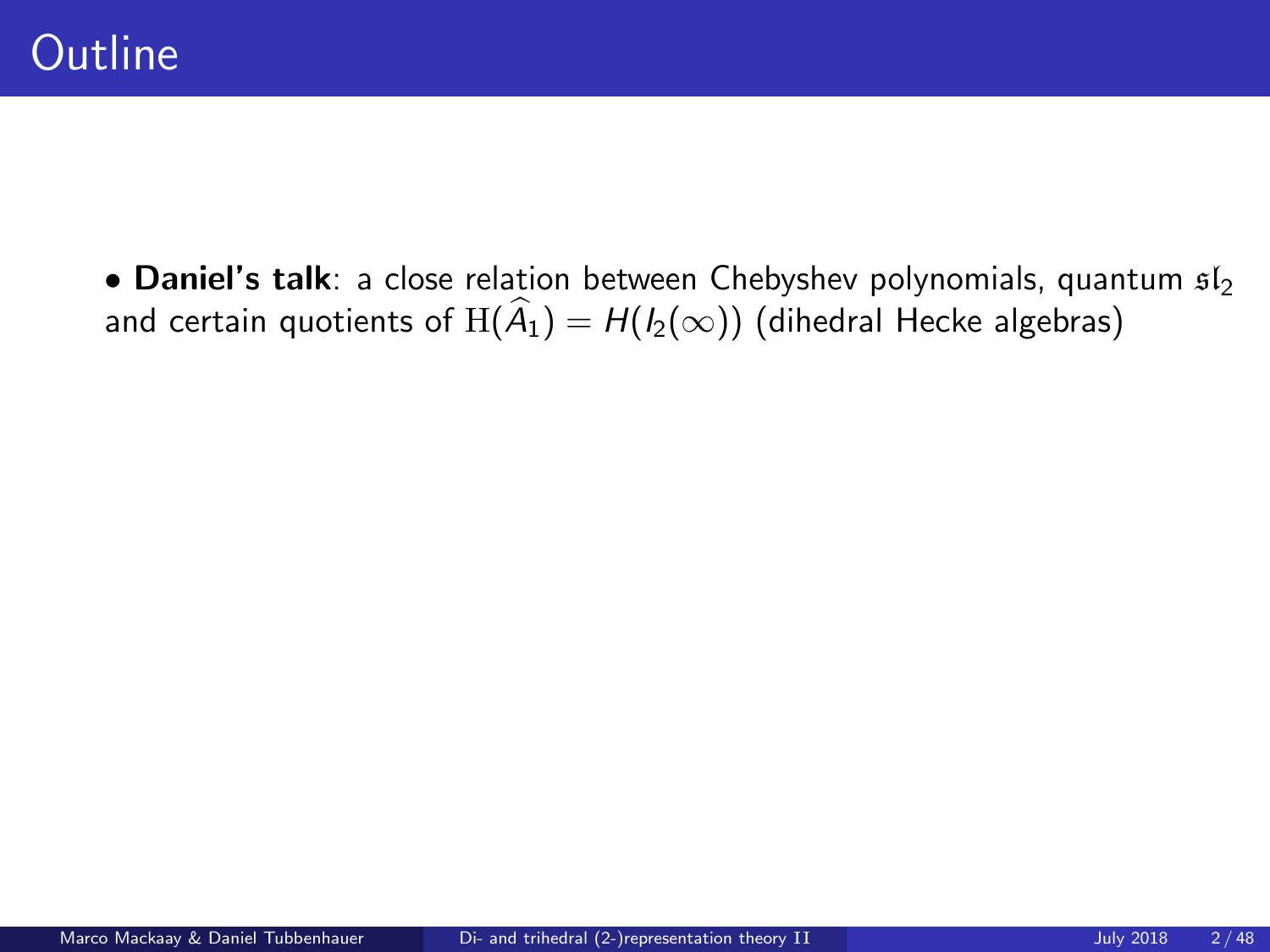• This talk: a similar relation between two-variable Chebyshev-like polynomials, quantum  $\mathfrak{sl}_3$  and a certain subquotients of  $\text{H}(\widehat{A}_2)$  (trihedral Hecke algebras).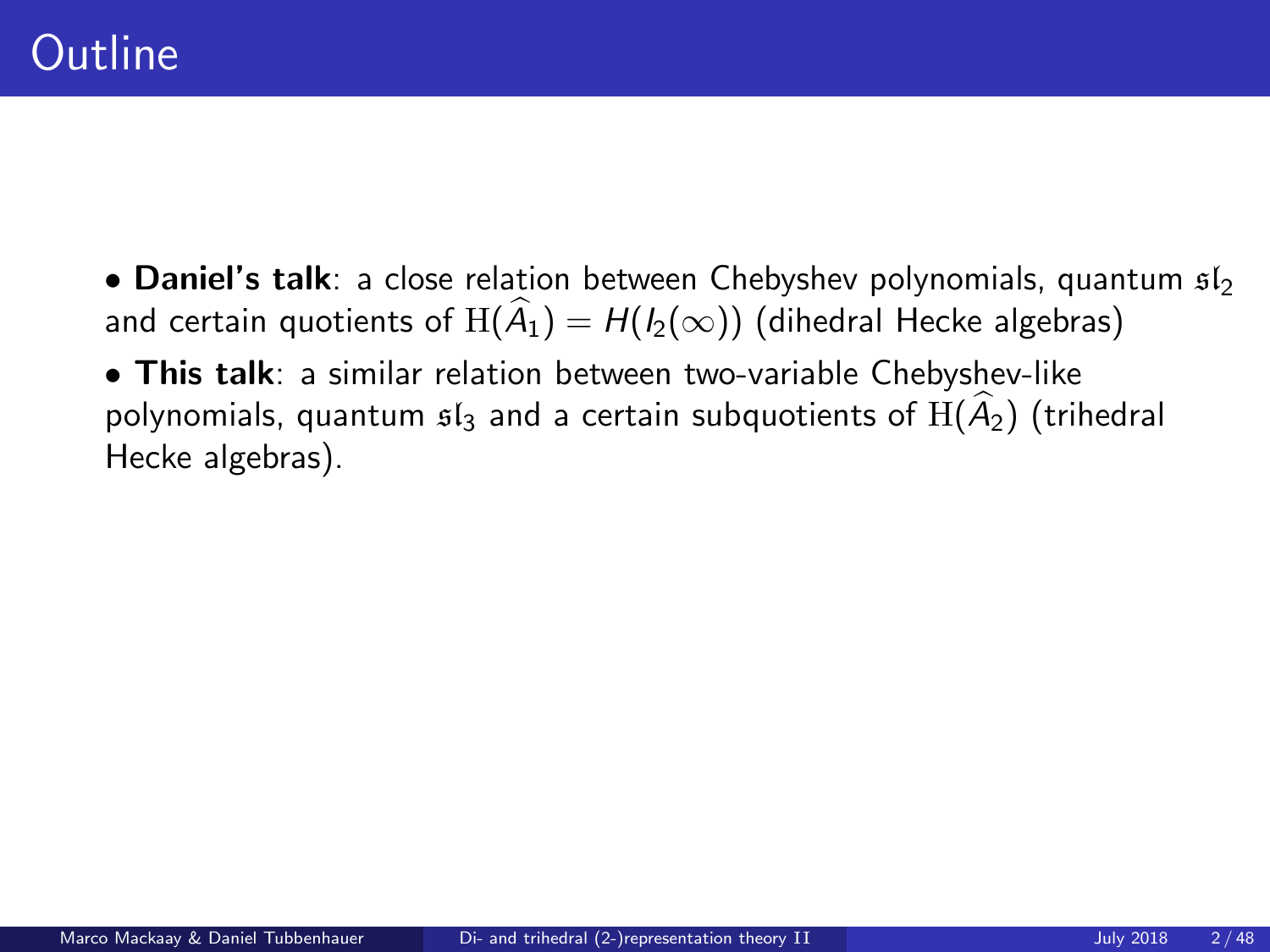• This talk: a similar relation between two-variable Chebyshev-like polynomials, quantum  $\mathfrak{sl}_3$  and a certain subquotients of  $\mathrm{H}(\widehat{A}_2)$  (trihedral Hecke algebras).

• Daniel's talk: the 2-representation theory of certain quotients of Soergel bimodules of type  $\hat{A}_1$  (involving zigzag algebras of ADE Dynkin type).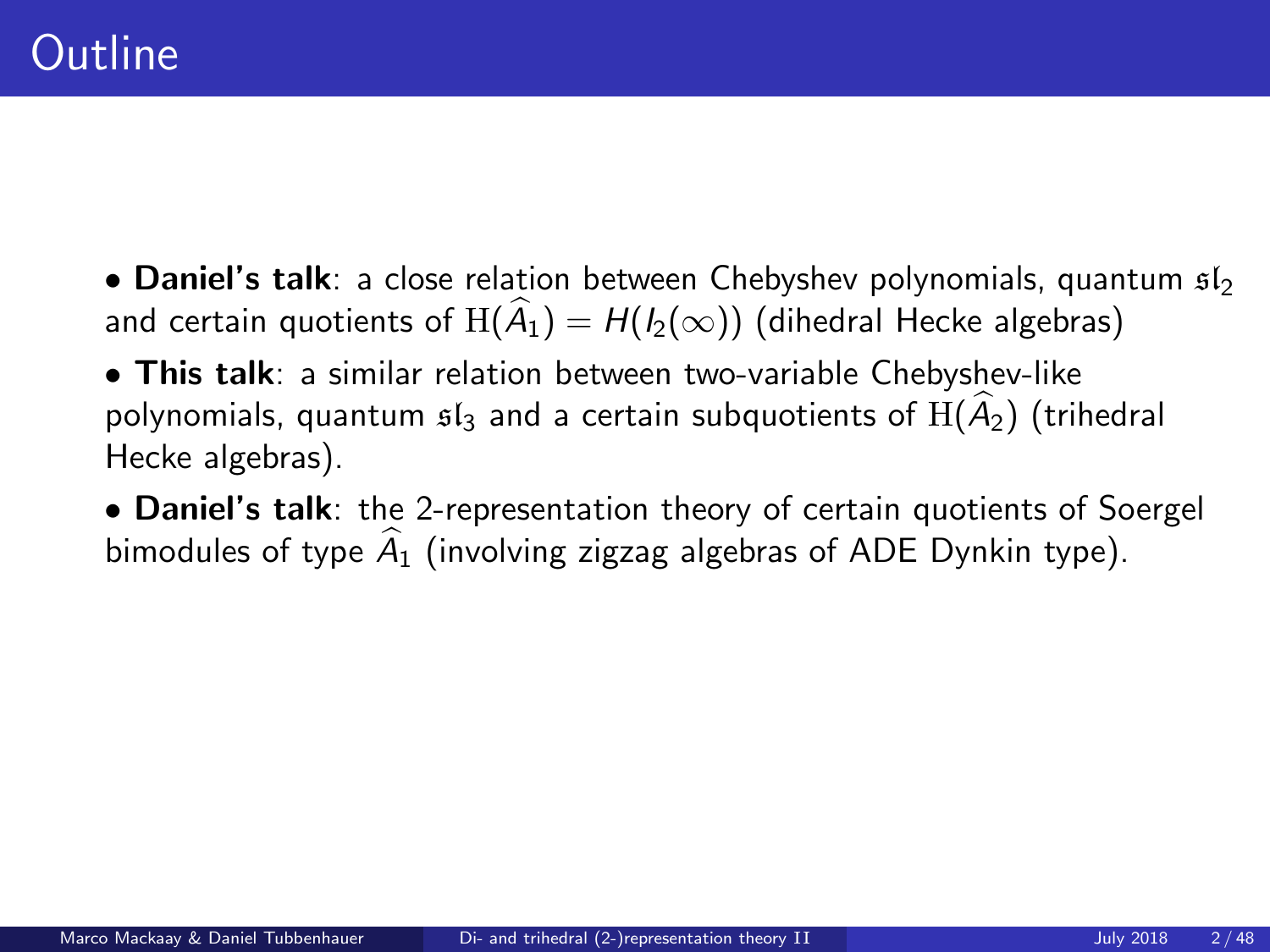• This talk: a similar relation between two-variable Chebyshev-like polynomials, quantum  $\mathfrak{sl}_3$  and a certain subquotients of  $\text{H}(\widehat{A}_2)$  (trihedral Hecke algebras).

• Daniel's talk: the 2-representation theory of certain quotients of Soergel bimodules of type  $\hat{A}_1$  (involving zigzag algebras of ADE Dynkin type).

• This talk: the 2-representation theory of certain subquotients of Soergel bimodules of type  $\widehat{A}_2$  (involving trihedral zigzag algebras of generalized ADE Dynkin type).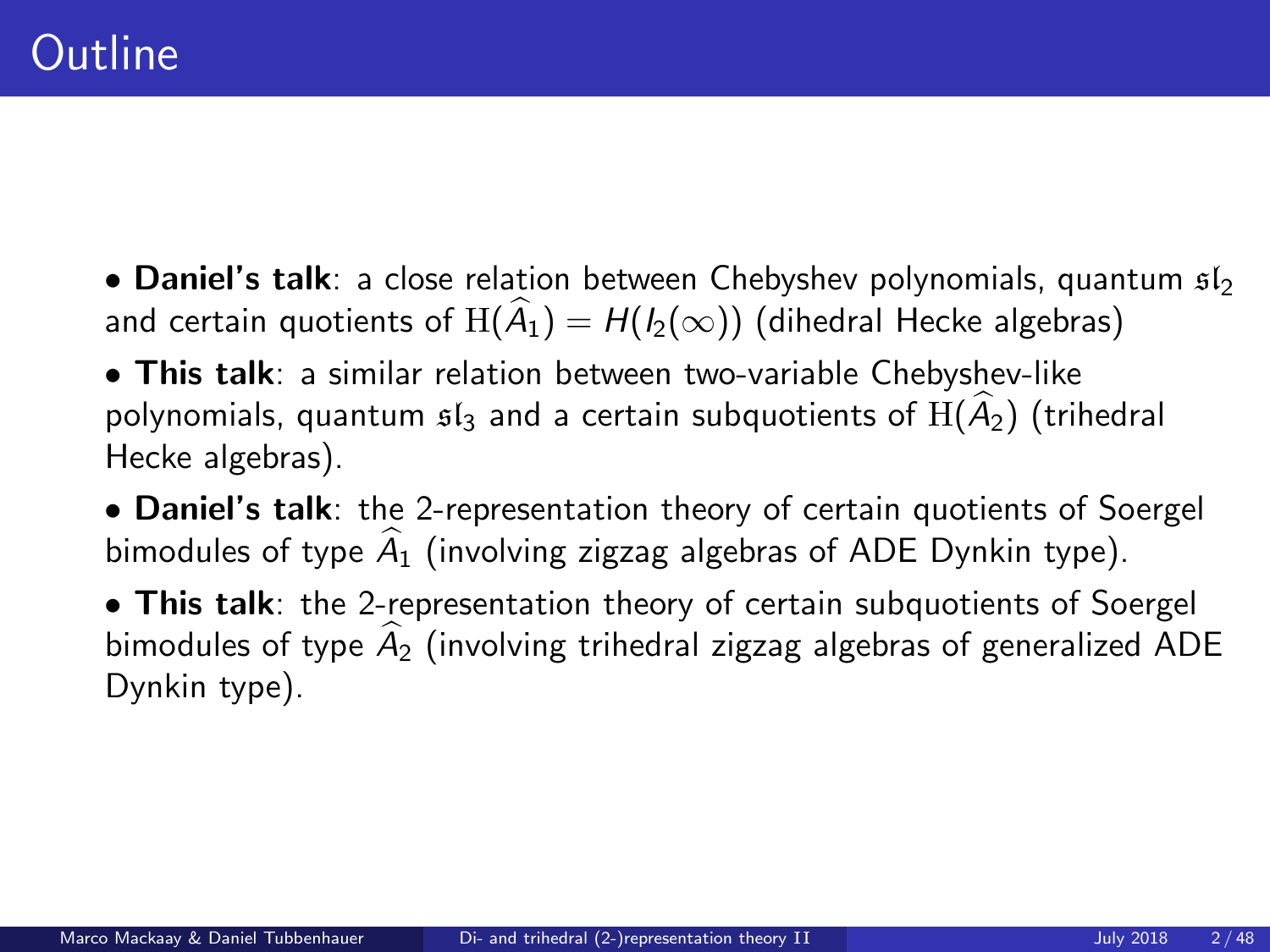### Definition (???, Koornwinder 1974)

The polynomials  $U_{m,n}(x, y)$ ,  $m, n \in \mathbb{N}^0$ , are recursively defined by

$$
U_{0,0}(x,y) = 1, U_{1,0}(x,y) = x, U_{m,n}(x,y) = U_{n,m}(y,x),
$$
  
\n
$$
xU_{m,n}(x,y) = U_{m+1,n}(x,y) + U_{m-1,n+1}(x,y) + U_{m,n-1}(x,y),
$$
  
\n
$$
yU_{m,n}(x,y) = U_{m,n+1}(x,y) + U_{m+1,n-1}(x,y) + U_{m-1,n}(x,y).
$$

E.g.

$$
U_{1,1}(x,y) = xy-1, \ U_{2,1}(x,y) = x^2y - y^2 - x, \ U_{0,2}(x,y) = y^2 - x, \ U_{1,0}(x,y) = x,
$$

$$
\rightsquigarrow
$$
  

$$
xU_{1,1}(x,y) = U_{2,1}(x,y) + U_{0,2}(x,y) + U_{1,0}(x,y)
$$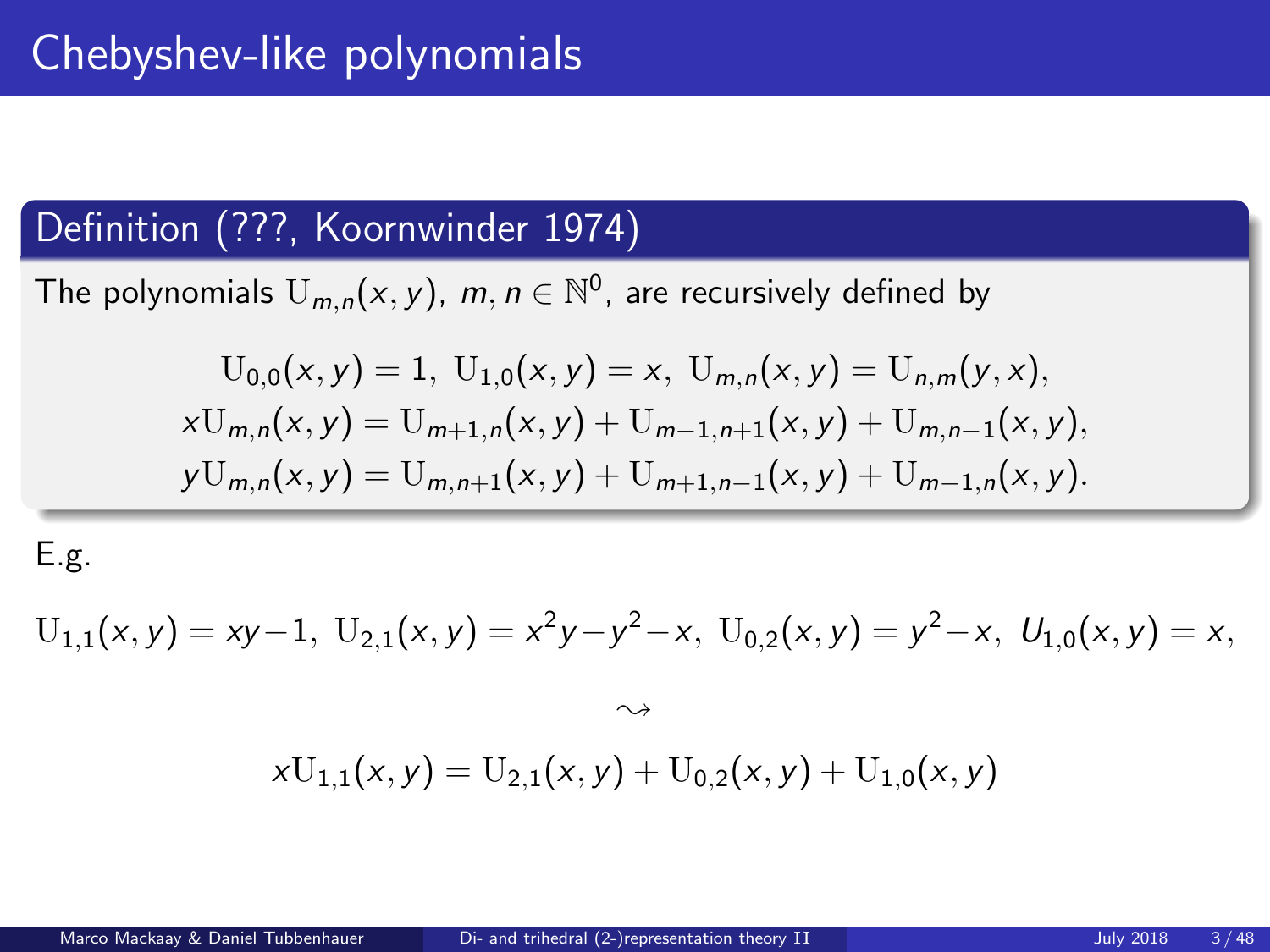## The zeros of the  $U_{m,n}$

The zeros of the  $\mathrm{U}_{m,n}$  are all of the form  $(z,\overline{z})$  with  $z\in\mathsf{d}_3^\circ$  (..., Koornwinder 1974, Evans-Pugh 2010, ...).



The disciod  $d_3 = d_3(\mathfrak{sl}_3)$  bounded by Steiner's hypocycloid d

Note the  $\mathbb{Z}/3\mathbb{Z}$ -symmetry of d<sub>3</sub>:  $(z,\overline{z}) \mapsto (e^{\pm 2\pi i/3}z, e^{\mp 2\pi i/3}\overline{z}).$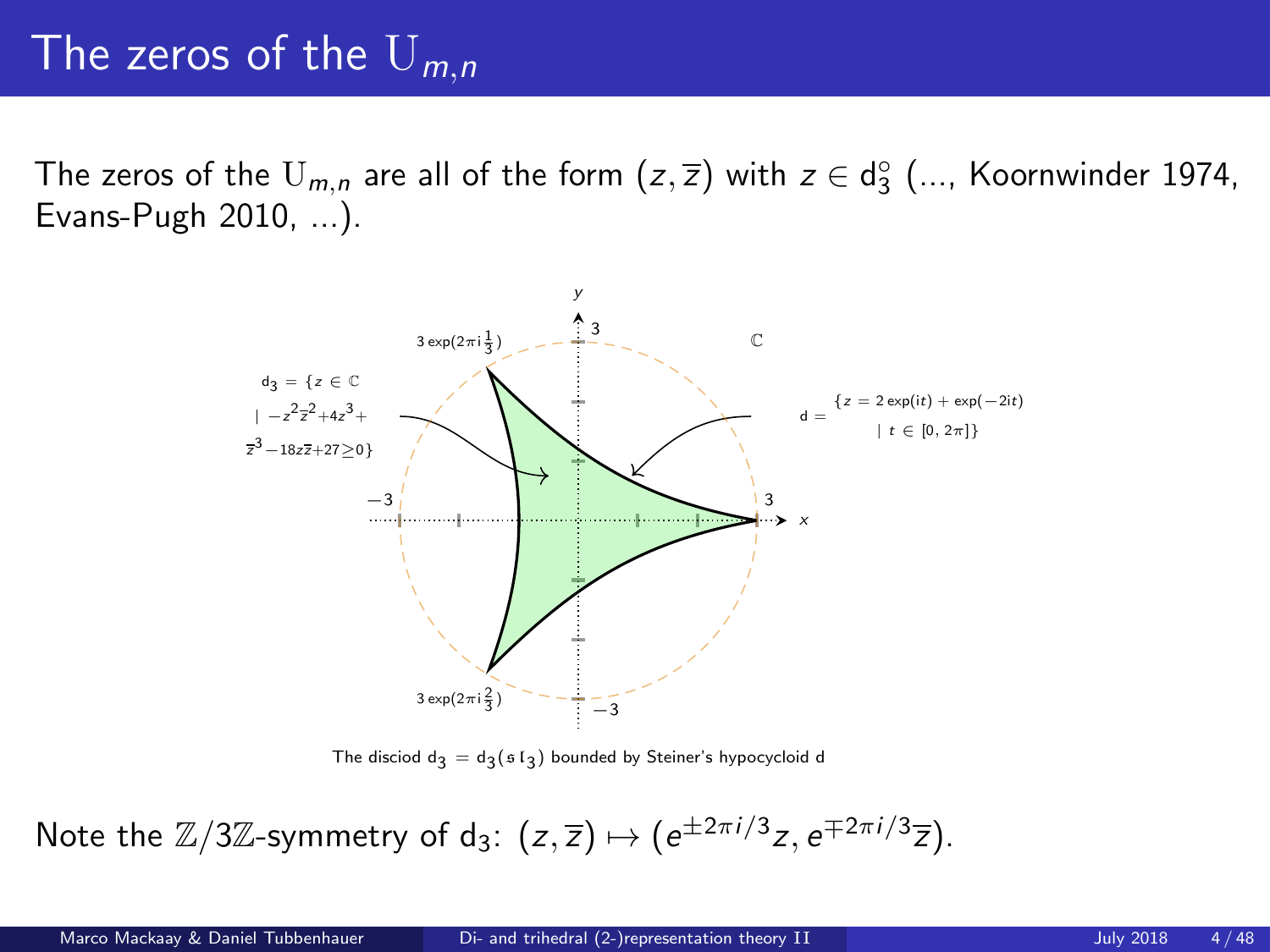## Relation with quantum  $sI_3$ : generic case

Let  $q \in \mathbb{C}$  be generic.

#### Theorem

for  $m$ ,

There exists an isomorphism of algebras:

$$
\begin{aligned}\n\left[\mathbf{U}_{\mathbf{q}}(\mathfrak{sl}_3)-\text{mod}\right]_{\mathbb{C}} &\cong & \mathbb{C}[x,y] \\
[V_{m,n}] &= \sum_{k,l=0}^{m,n} d_{m,n}^{k,l} \left[V_{1,0}^{\otimes k} \otimes V_{0,1}^{\otimes l}\right] &\mapsto & \mathbf{U}_{m,n}(x,y) = \sum_{k,l=0}^{m,n} d_{m,n}^{k,l} x^k y^l \\
n &\in \mathbb{N}^0.\n\end{aligned}
$$

The integers  $d_{m,n}^{k,l}$  can be computed recursively. Note that they can be positive or negative.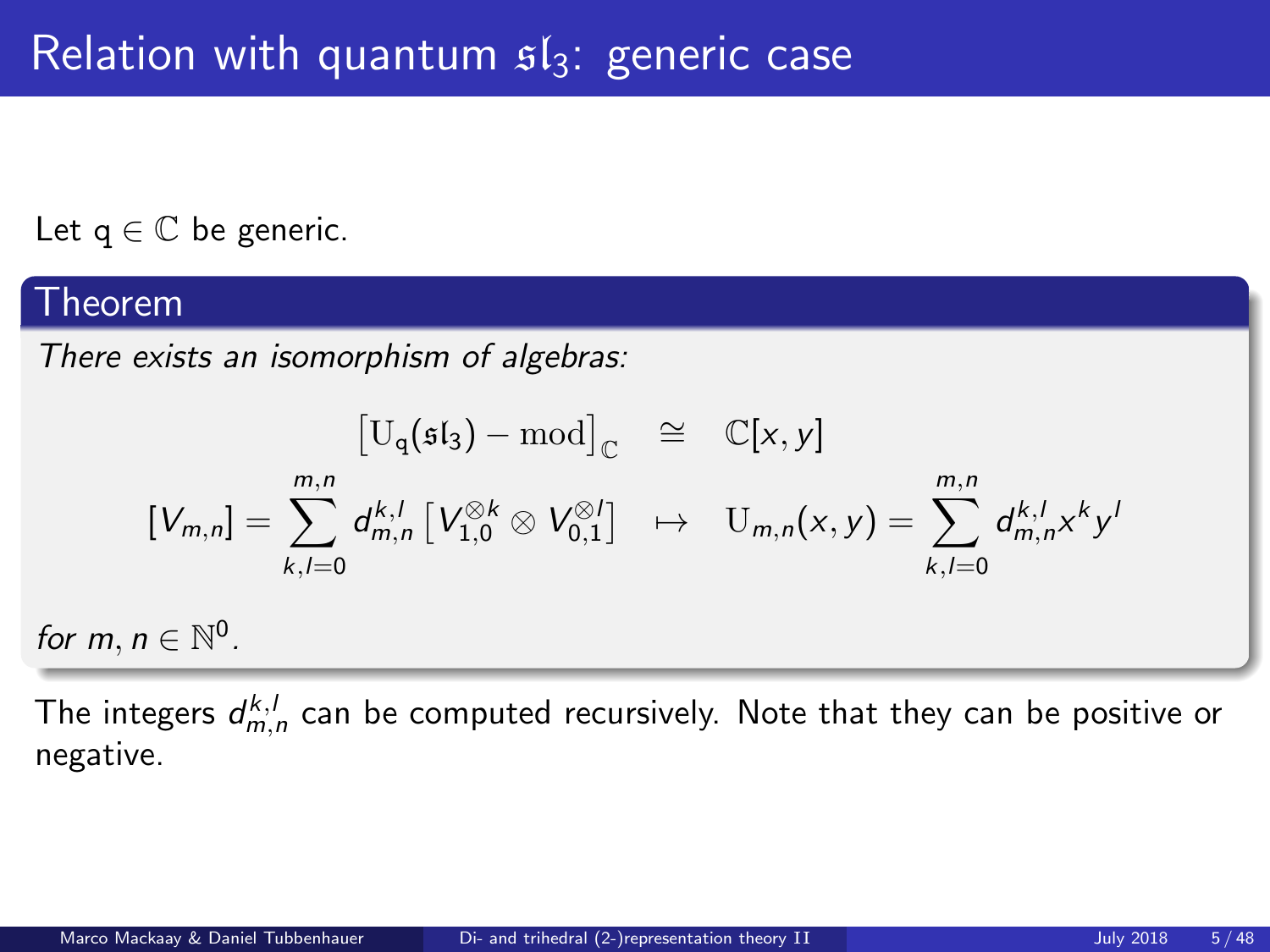### Theorem

Suppose  $\eta^{2(e+3)} = 1$ . Then there exists an isomorphism of algebras

$$
\begin{array}{rcl}\n\left[\mathrm{U}_{\eta}(\mathfrak{sl}_3)-\mathrm{mod}_{\mathrm{ss}}\right]_{\mathbb{C}} & \cong & \mathbb{C}[x,y]/\left(\mathrm{U}_{m,n}(x,y)\mid m+n=e+1\right) \\
\left[\mathrm{V}_{m,n}\right] & \mapsto & \mathrm{U}_{m,n}(x,y) \quad (0 \leq m+n \leq e).\n\end{array}
$$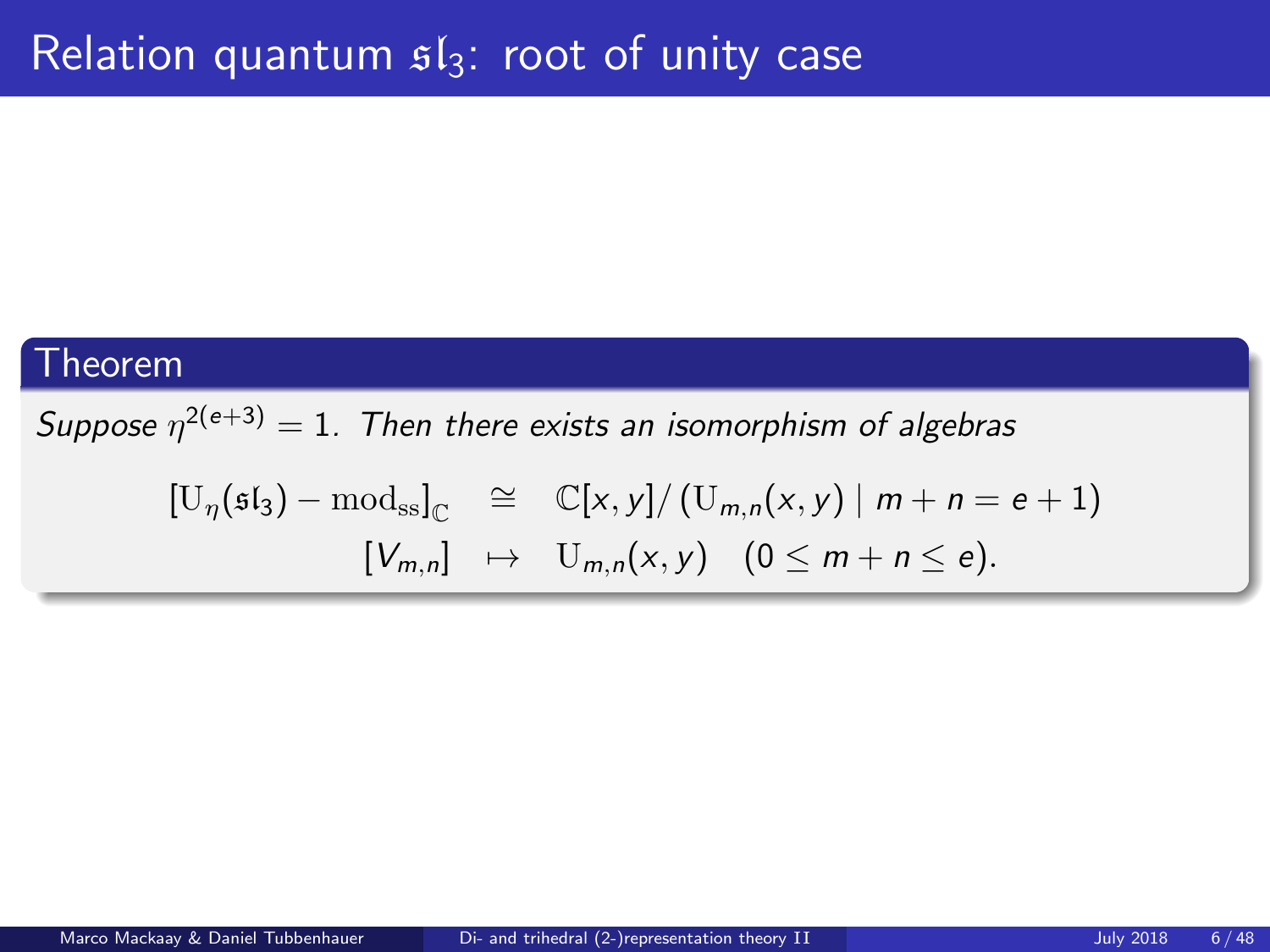• We are now going to define the trihedral analogue of  $H(I_2(\infty)) = H(\widehat{A}_1)$ , which is an infinite-dimensional algebra  $T_{\infty} \subset H(\widehat{A}_2)$ .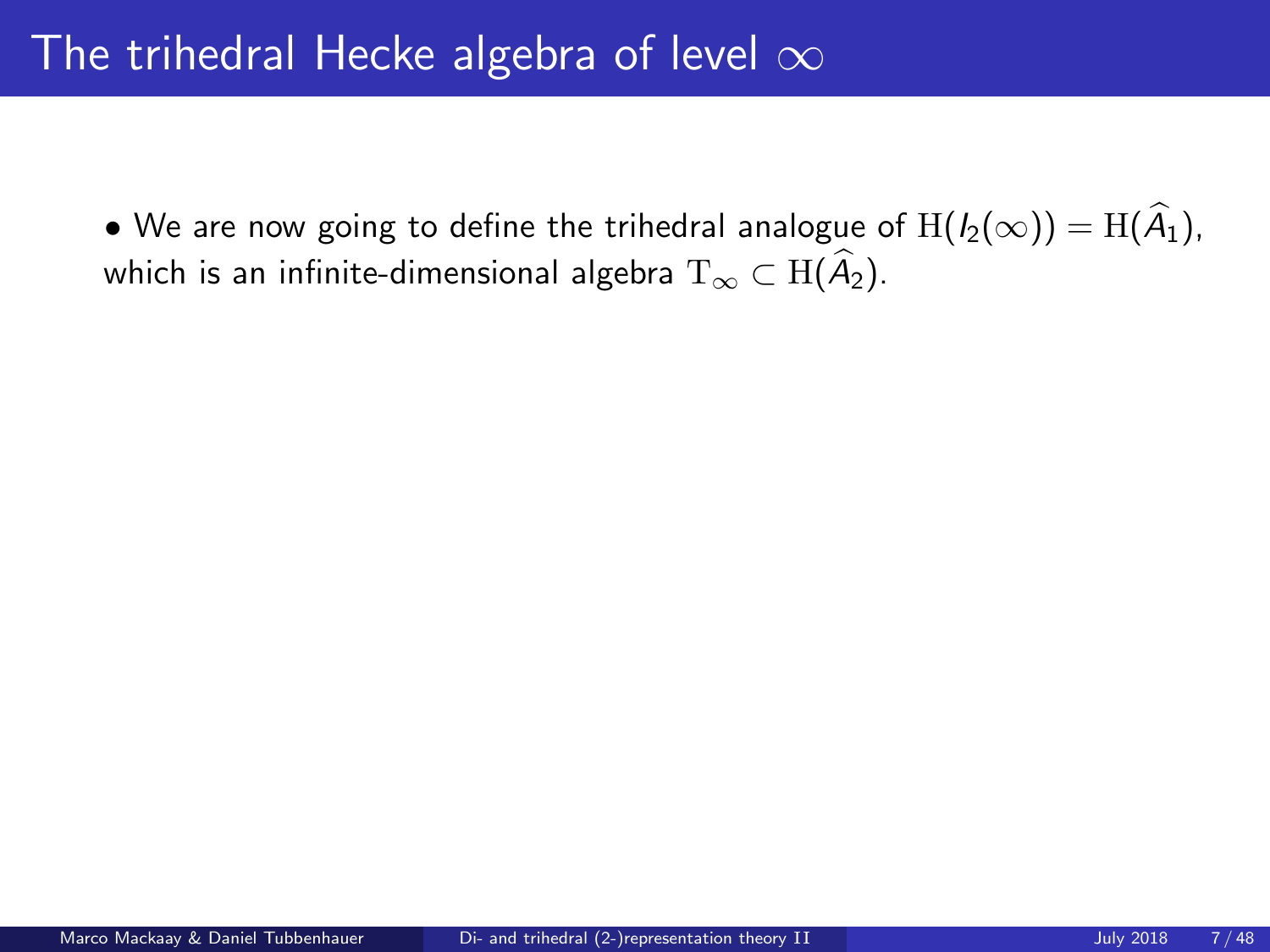• We are now going to define the trihedral analogue of  $H(I_2(\infty)) = H(\widehat{A}_1)$ , which is an infinite-dimensional algebra  $T_{\infty} \subset H(\widehat{A}_2)$ .

• There is no underlying group (that we know of), so we define  $T_{\infty}$  directly in terms of the trihedral Kazhdan-Lusztig generators.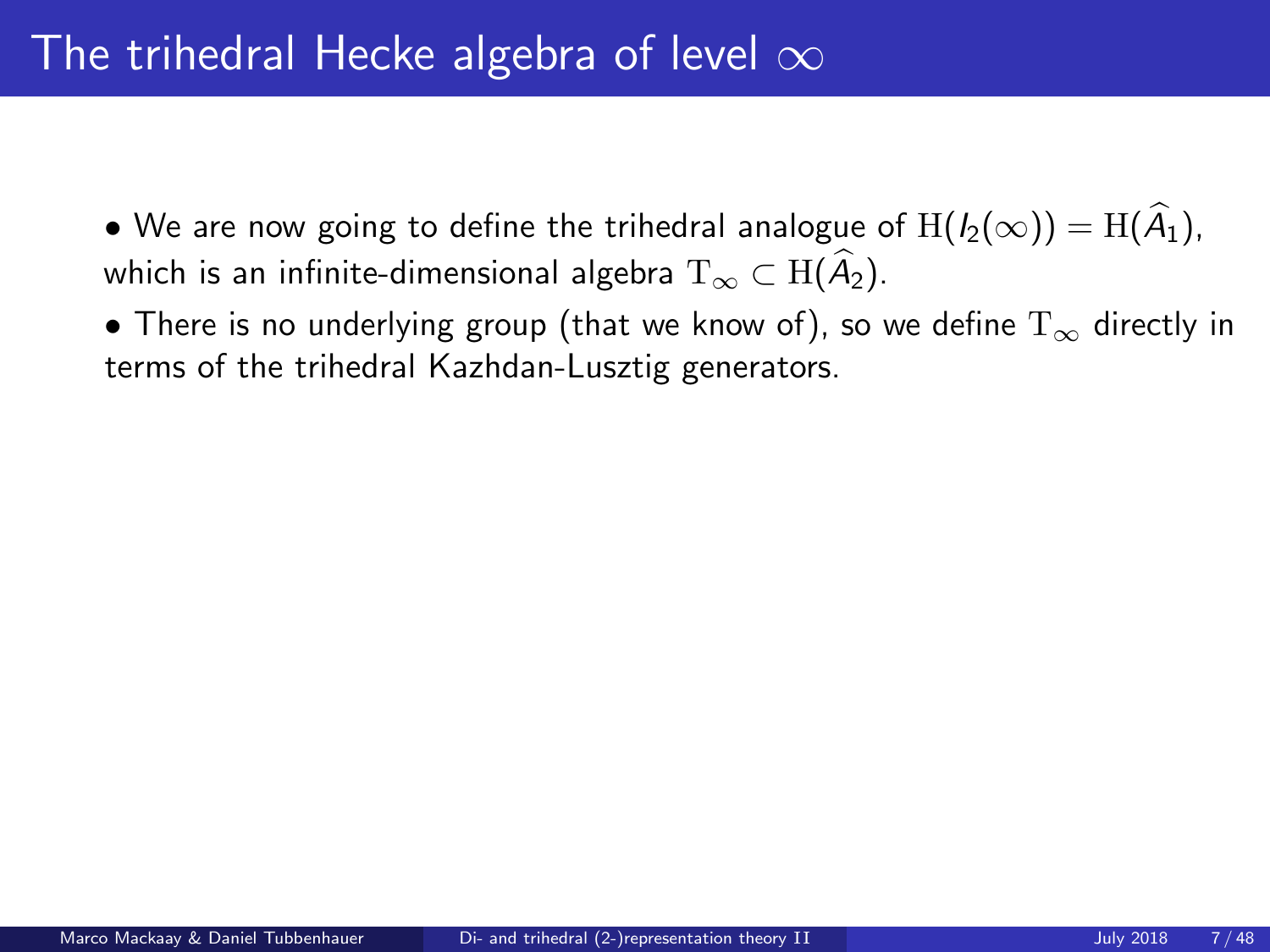• We are now going to define the trihedral analogue of  $H(I_2(\infty)) = H(\widehat{A}_1)$ , which is an infinite-dimensional algebra  $T_{\infty} \subset H(\widehat{A}_2)$ .

• There is no underlying group (that we know of), so we define  $T_{\infty}$  directly in terms of the trihedral Kazhdan-Lusztig generators.

### Definition (MMMT 2018)

Let v be a formal parameter. Then  $T_{\infty}$  is the associative, unital ( $\mathbb{C}(v)$ -)algebra generated by three elements  $\theta_{\varphi}$ ,  $\theta_{\varphi}$ ,  $\theta_{\varphi}$ , subject to the following relations:

$$
\theta_g^2 = [3]_{\mathbf{v}}!\,\theta_g, \qquad \theta_o^2 = [3]_{\mathbf{v}}!\,\theta_o, \qquad \theta_\rho^2 = [3]_{\mathbf{v}}!\,\theta_p,
$$

 $\theta_{\varepsilon} \theta_{o} \theta_{\varepsilon} = \theta_{\varepsilon} \theta_{o} \theta_{o} \theta_{\varepsilon}, \qquad \theta_{o} \theta_{\varepsilon} \theta_{o} = \theta_{o} \theta_{o} \theta_{o} = \theta_{o} \theta_{o} \theta_{o} \theta_{o}.$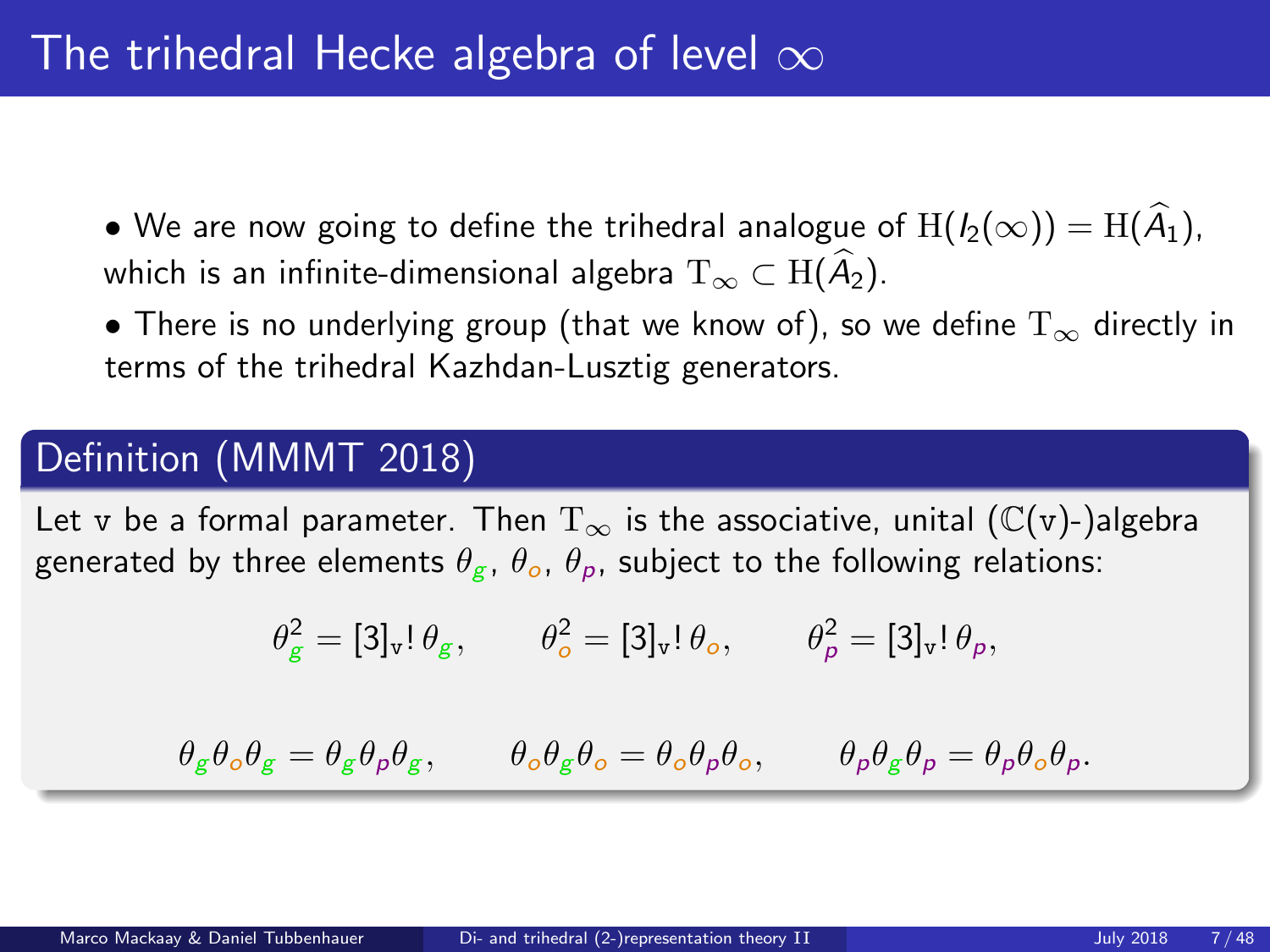# Embedding into  $H(\widehat{A}_2)$

• Let  $W(\widehat{A}_2)$  be the affine Weyl group with simple reflections  $b, r, y$ . Then

$$
by b = y by
$$
,  $ryr = yry$ ,  $brb = rbr$ 

are the longest elements in the (finite) type  $A_2$  parabolic subgroups of  $W(\widehat{A}_2)$ . • Let

 $\theta_{\small{byb}}, \theta_{\small{ryr}}, \theta_{\small{brb}}$ 

be the corresponding Kazhdan-Lusztig basis elements in  $H(\hat{A}_2)$ .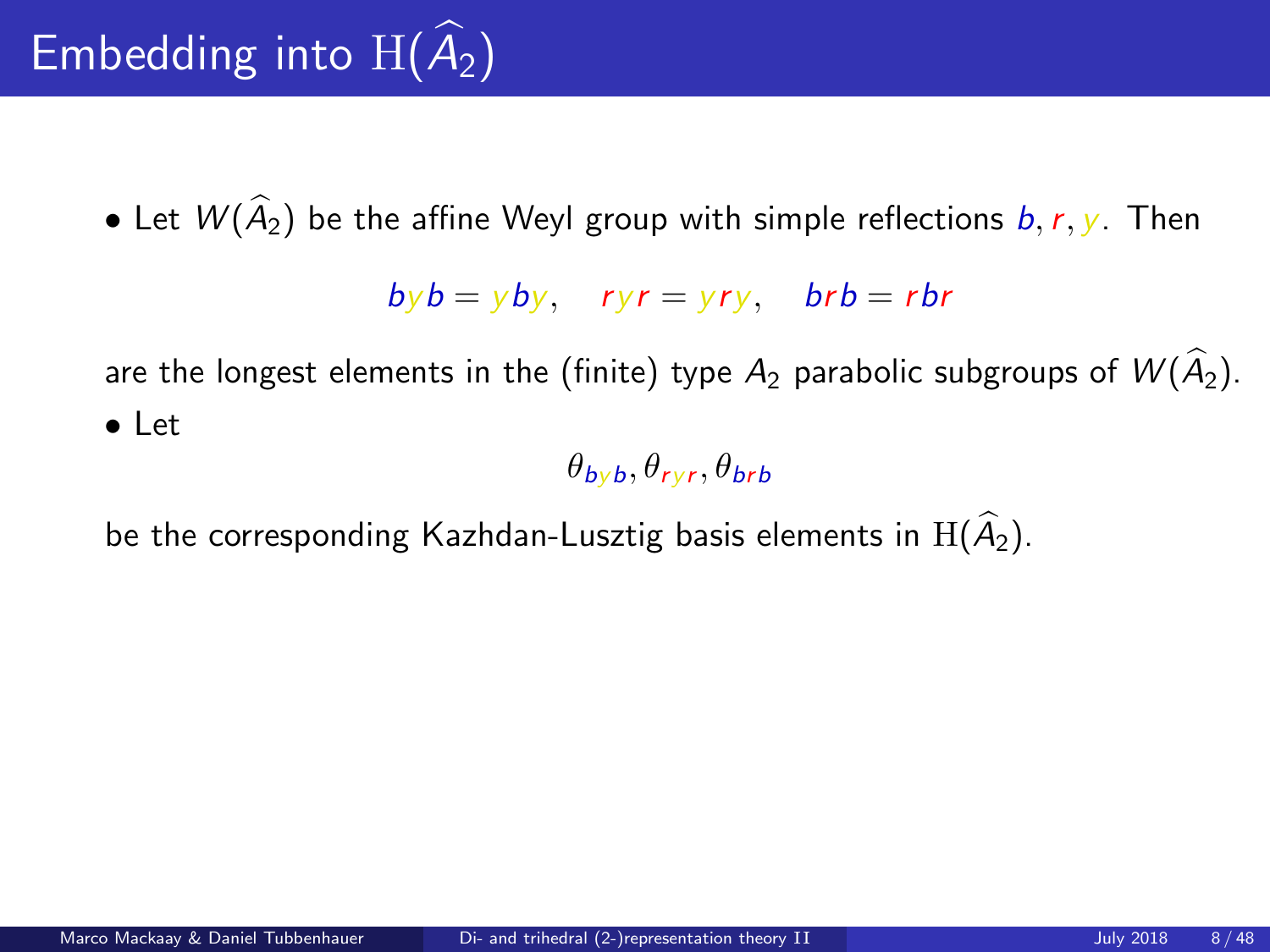# Embedding into  $H(\widehat{A}_2)$

• Let  $W(\widehat{A}_2)$  be the affine Weyl group with simple reflections  $b, r, y$ . Then

$$
by b = y by
$$
,  $ryr = yry$ ,  $brb = rbr$ 

are the longest elements in the (finite) type  $A_2$  parabolic subgroups of  $W(\widehat{A}_2)$ . • Let

 $\theta_{\small{byb}}, \theta_{\small{ryr}}, \theta_{\small{brb}}$ 

be the corresponding Kazhdan-Lusztig basis elements in  $H(\widehat{A}_2)$ .

#### Lemma

There is an embedding of algebras  $T_{\infty} \hookrightarrow H(\widehat{A}_2)$  such that

$$
\theta_g \mapsto \theta_{byb}, \quad \theta_o \mapsto \theta_{ryr}, \quad \theta_p \mapsto \theta_{brb}.
$$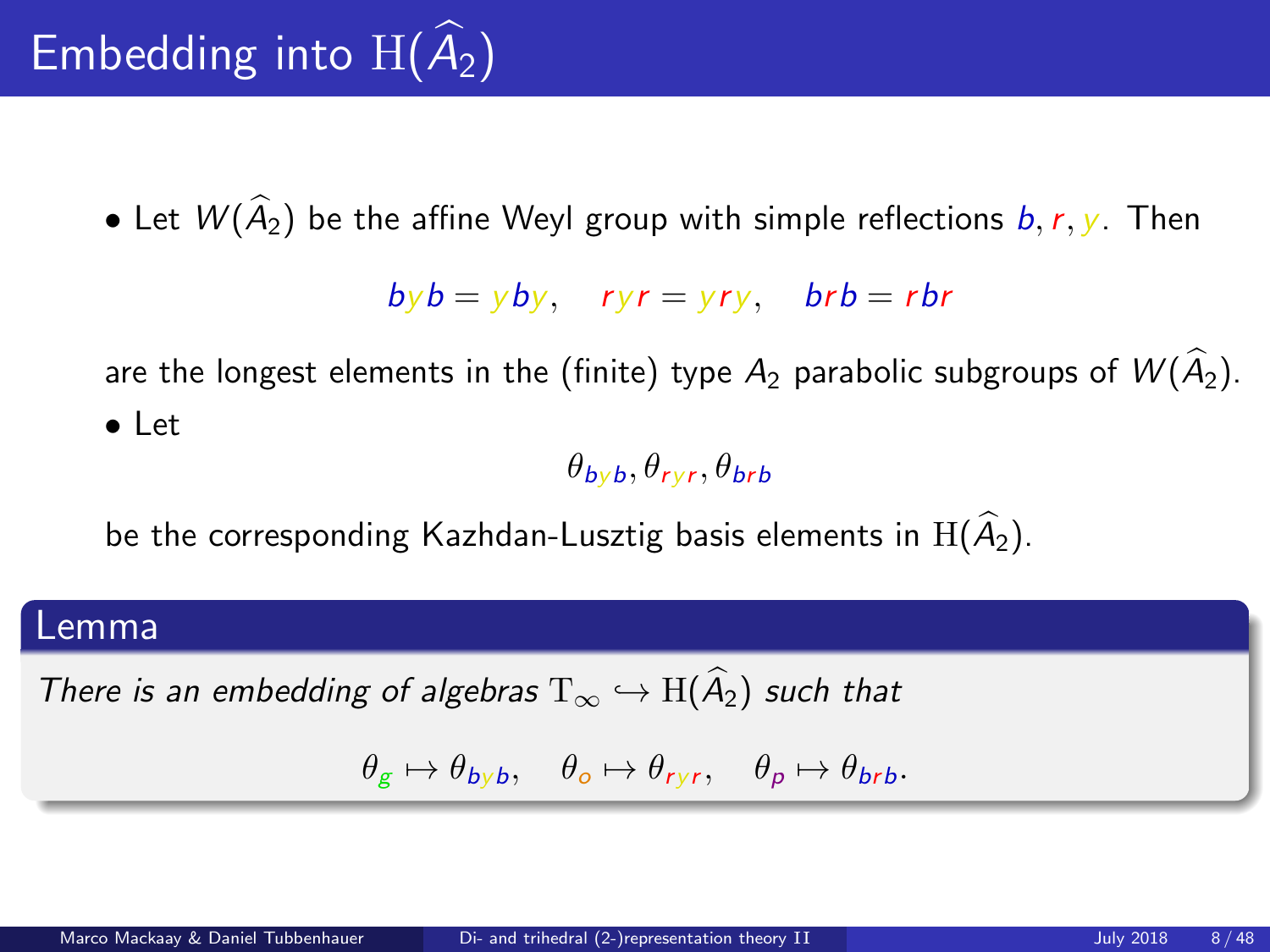### The trihedral Bott-Samelson basis

Fixing a cyclic ordering on  $GOP := \{g, o, p\}$ , e.g.



we can define the *trihedral Bott-Samelson basis* of  $T_{\infty}$ 

$$
\{1\}\cup \left\{\mathrm{H}_{\mathbf{u}}^{k,l}\mid \mathbf{u}\in GOP,\ m,n\in\mathbb{N}^0\right\}.
$$

**Main idea:**  $T_{\infty}$  is "almost" a tricolored version of  $[U_q(\mathfrak{sl}_3) - \text{mod}]_{\mathbb{C}} \cong \mathbb{C}[x, y].$ 

### Example

$$
\begin{array}{ll} \displaystyle H_{g}^{2,0}=\theta_{\rho}\theta_{o}\theta_{g} & H_{g}^{1,1}=\theta_{g}\theta_{\rho}\theta_{g}=\theta_{g}\theta_{o}\theta_{g} & H_{g}^{0,2}=\theta_{o}\theta_{\rho}\theta_{g} \\ \displaystyle \quad \ \ \, \textrm{and} \ \ \displaystyle x^{2} & \quad \ \ \, \textrm{and} \ \ \displaystyle xy=yx & \quad \ \ \, \textrm{and} \ \ y^{2} \end{array}
$$

where we think of  $x$  and  $y$  as counter-clockwise and clockwise color rotation, resp.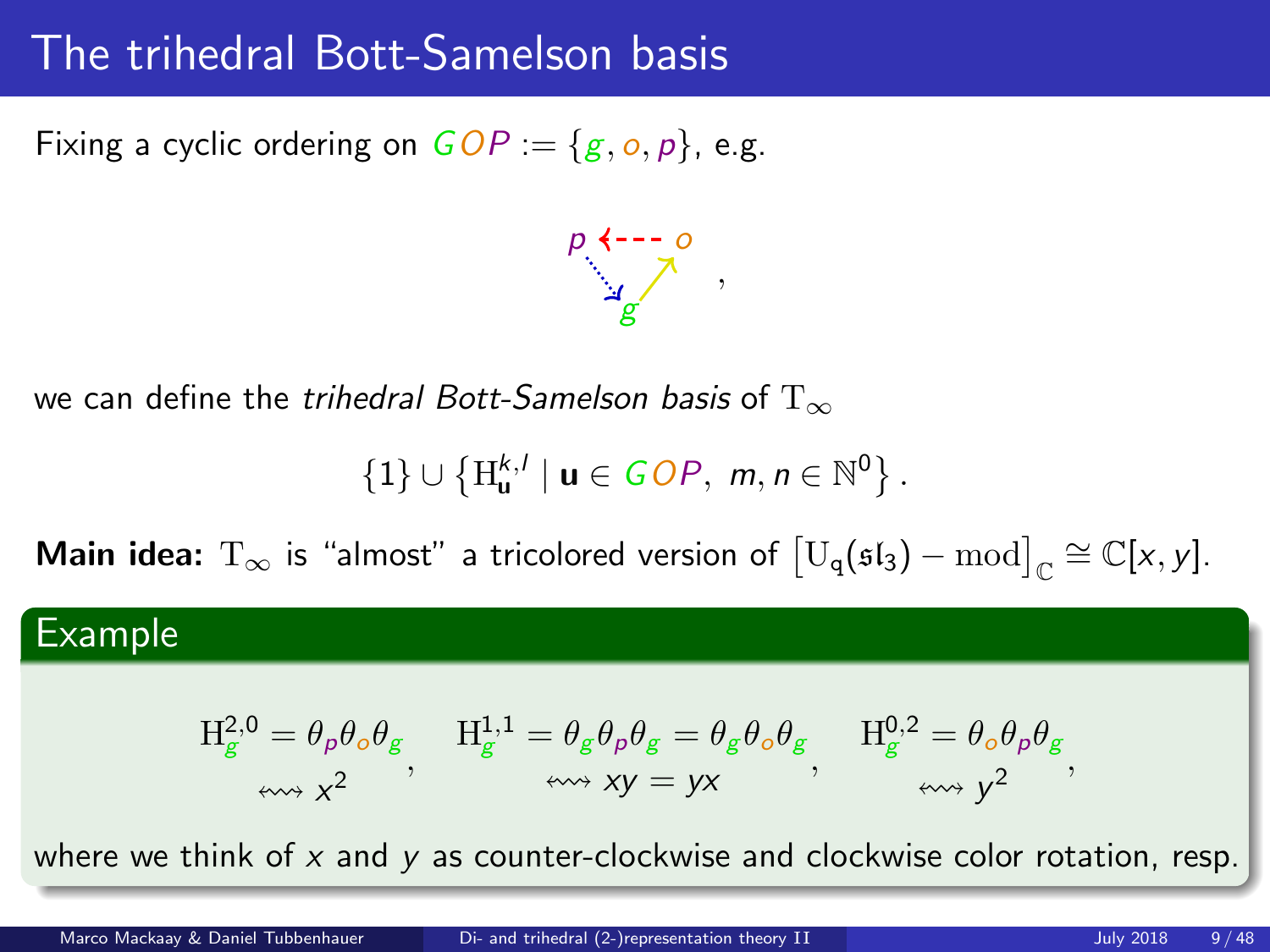## The trihedral Kazhdan-Lusztig basis

For any  $u \in GOP$  and  $m, n \in \mathbb{N}^0$ , define

$$
C_{\mathbf{u}}^{m,n} := \sum_{k,l=0}^{m,n} [2]_{v}^{-k-l} d_{m,n}^{k,l} H_{\mathbf{u}}^{k,l}.
$$

### Poposition

The set

$$
\{1\} \cup \left\{C_{\mathbf{u}}^{m,n} \mid \mathbf{u} \in \text{GOP}, \ m, n \in \mathbb{N}^0\right\}
$$

forms a positive integral basis of  $T_{\infty}$ .

Main ingredient of the proof: the embedding  $T_{\infty} \hookrightarrow H(\hat{A}_2)$  sends trihedral KL basis elements to affine KL basis elements.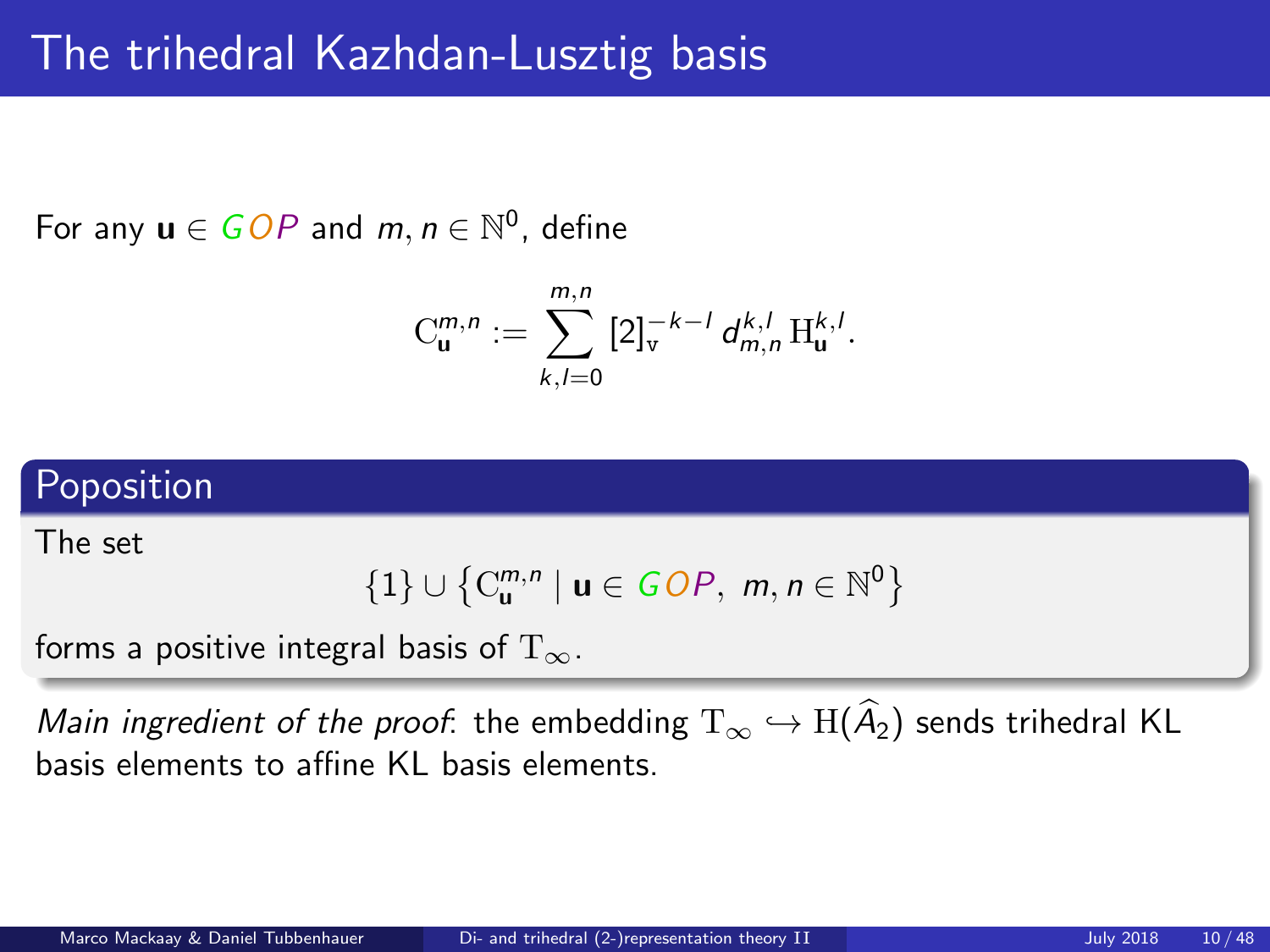### **Definition**

For fixed level e, let I<sub>e</sub> be the two-sided ideal in  $T_{\infty}$  generated by

$$
\left\{C_{\mathbf{u}}^{m,n} \mid m+n=e+1, \mathbf{u} \in GOP\right\}.
$$

We define the **trihedral Hecke algebra of level** e as

$$
T_e=T_\infty/I_e.
$$

•  $T_e$  is "almost" a tricolored version of  $[\mathbb{U}_{\eta}(\mathfrak{sl}_3)-\mathrm{mod}_{\mathrm{ss}}]_{\mathbb{C}} \cong \mathbb{C}[x,y]/(\mathbb{U}_{m,n}(x,y) \mid m+n = e+1)$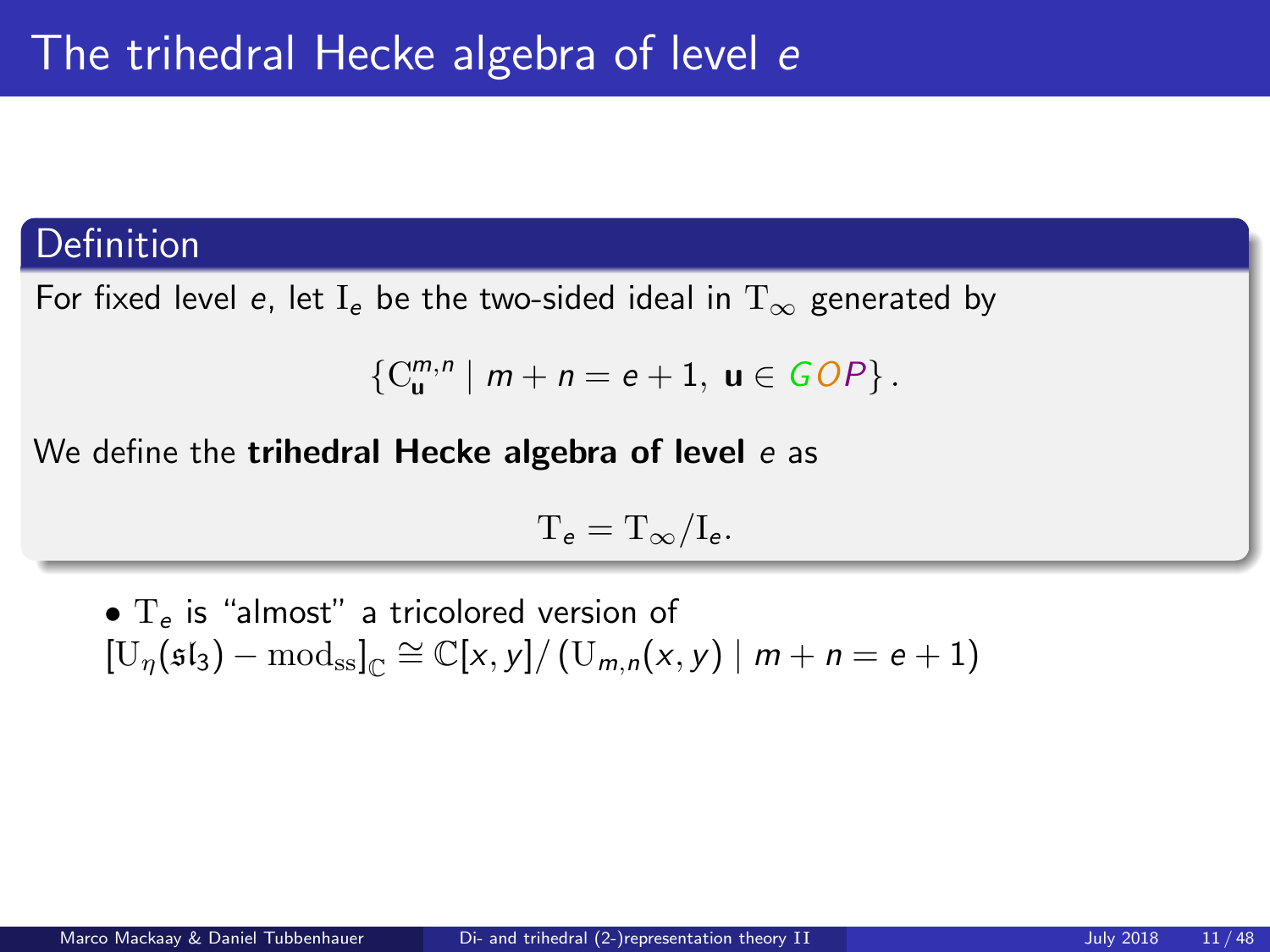### Definition

For fixed level e, let I<sub>e</sub> be the two-sided ideal in  $T_{\infty}$  generated by

$$
\left\{C_{\mathbf{u}}^{m,n} \mid m+n=e+1, \mathbf{u} \in GOP\right\}.
$$

We define the **trihedral Hecke algebra of level** e as

$$
T_e=T_\infty/I_e.
$$

•  $T_e$  is "almost" a tricolored version of  $[\mathbb{U}_{\eta}(\mathfrak{sl}_3)-\mathrm{mod}_{\mathrm{ss}}]_{\mathbb{C}} \cong \mathbb{C}[x,y]/(\mathbb{U}_{m,n}(x,y) \mid m+n = e+1)$  $\bullet$  T<sub>e</sub> is actually the analogue of the **small quotient** of the dihedral Hecke algebra, obtained by killing  $\theta_{w_0}$ .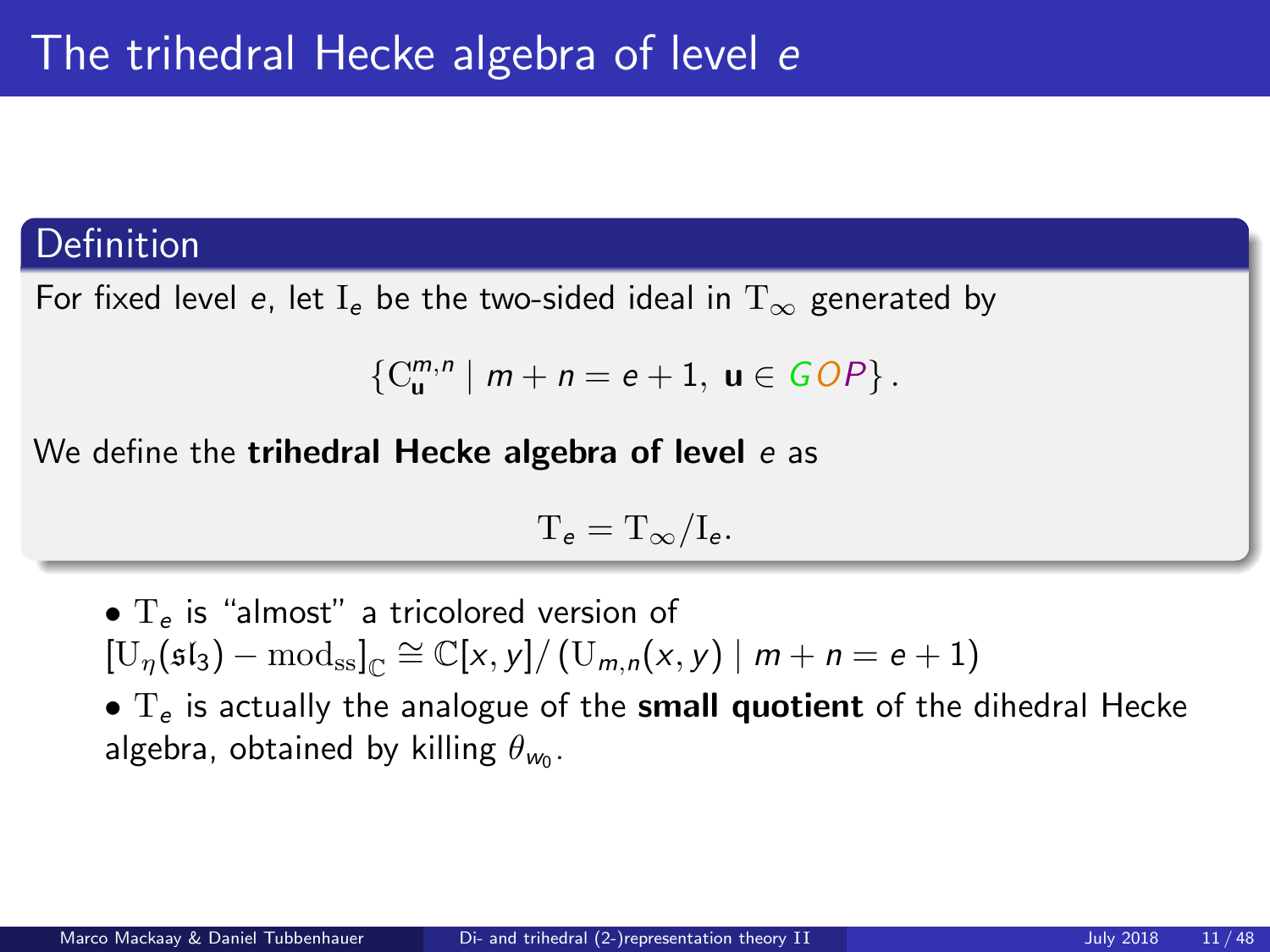## **Semisimplicity**

### Theorem (MMMT 2018)

The algebra  $T_e$  is semisimple and

$$
\dim \mathrm{T}_e = 3\frac{(e+1)(e+2)}{2}+1.
$$

### Example

There is a 3: 1 correspondence between the non-trivial left cells of  $T_e$  and the generalized type A Dynkin diagram  $A<sub>e</sub>$ , which is a cut-off of the fundamental Weyl chamber of  $sI_3$  (integral dominant weights), e.g.

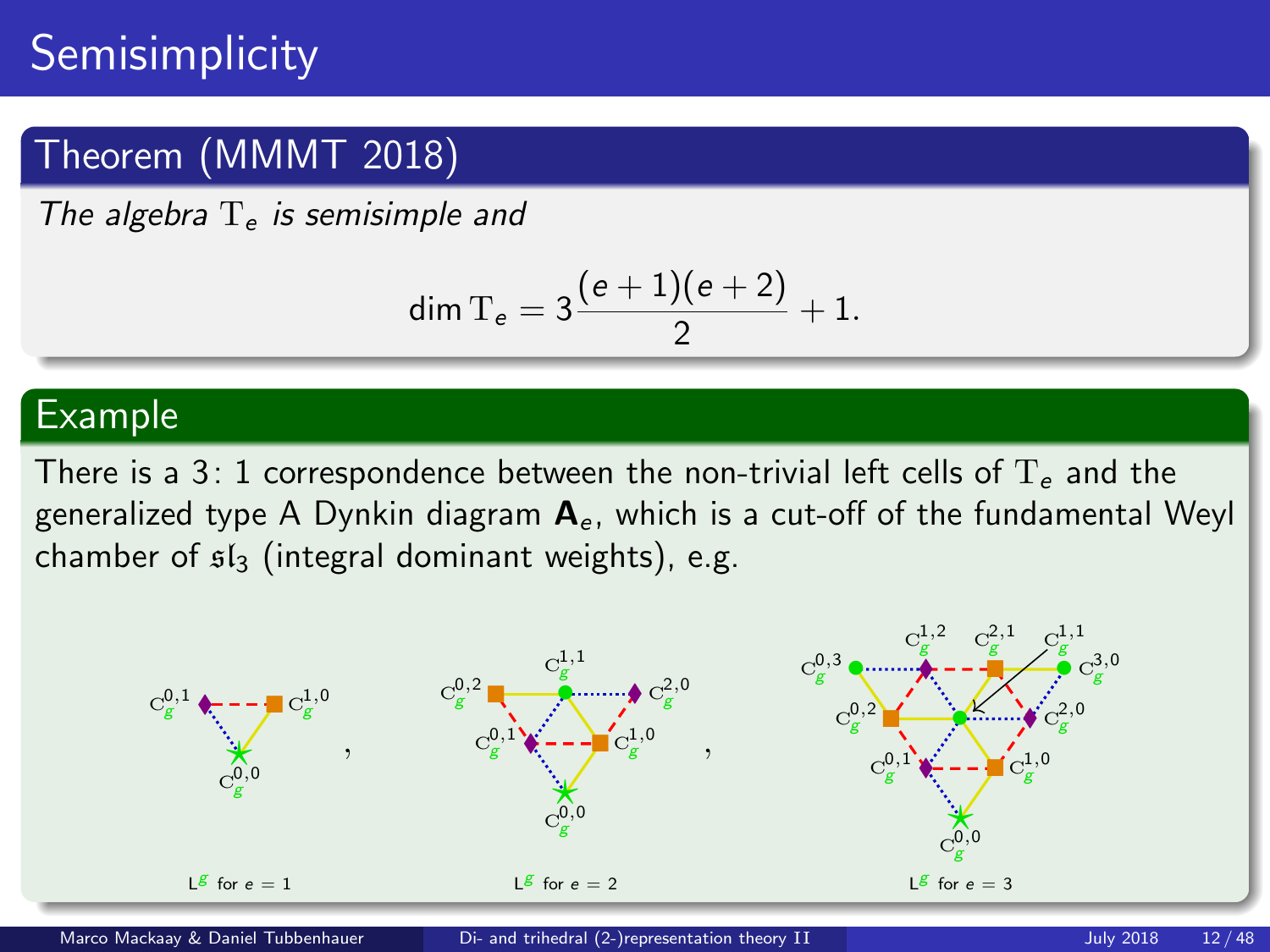## Complex simples of  $T_e$

**1-dimensional simples:** for  $\lambda_u \in \{0, [3]_v!\}$  s.t. relations hold.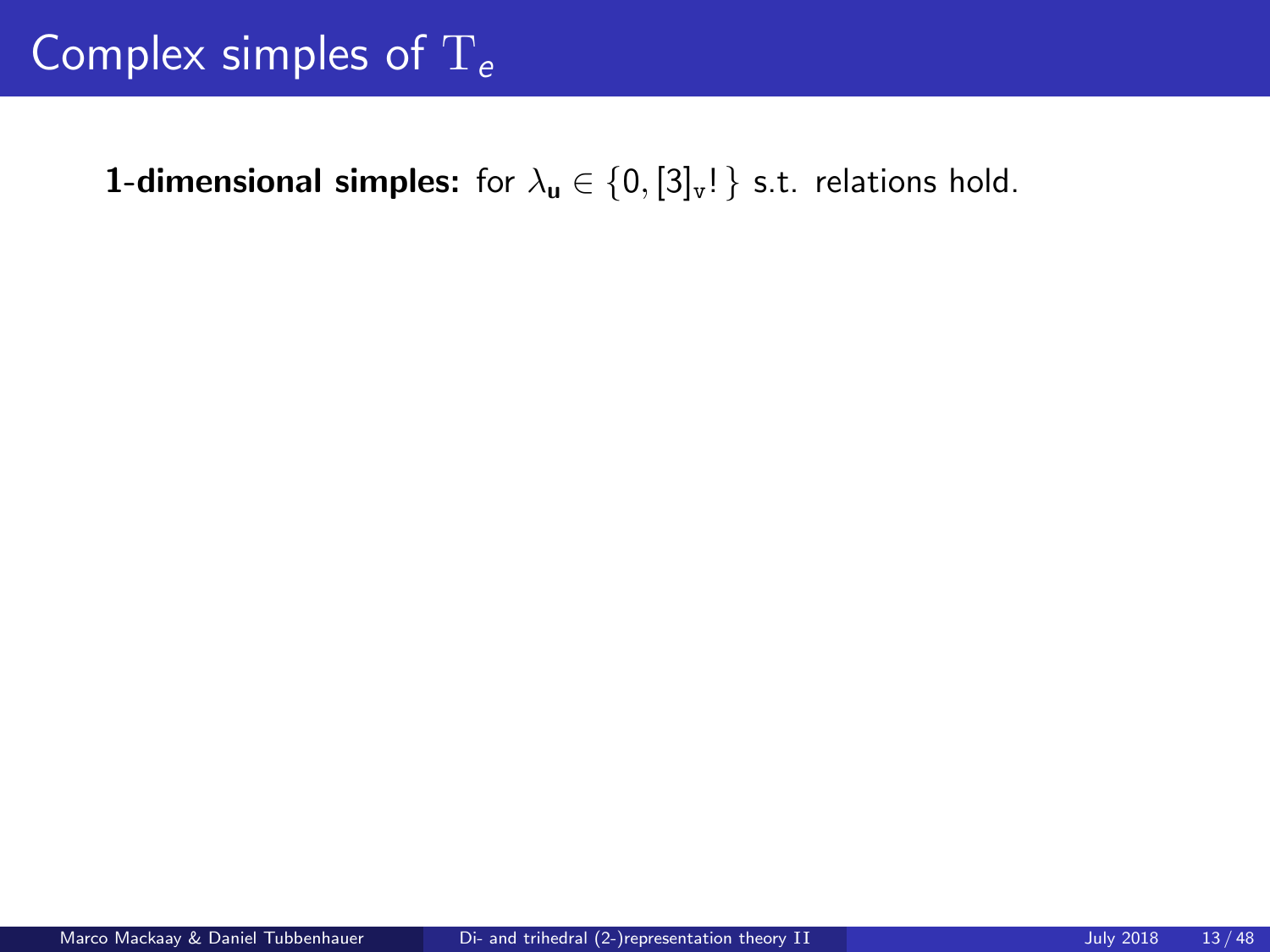### Complex simples of  $T_e$

**1-dimensional simples:** for  $\lambda_{\mathbf{u}} \in \{0, 3]_{\mathbf{v}}\}$  s.t. relations hold. **3-dimensional simples:** for  $0 \neq z \in d_3^\circ$  s.t.  $U_{m,n}(z,\overline{z}) = 0$  for all  $m + n = e + 1$ , the simple  $V_z$  is given by

$$
\theta_{g} \rightarrow [2]_{v} \begin{pmatrix} [3]_{v} & \overline{z} & z \\ 0 & 0 & 0 \\ 0 & 0 & 0 \end{pmatrix},
$$

$$
\theta_{o} \rightarrow [2]_{v} \begin{pmatrix} 0 & 0 & 0 \\ z & [3]_{v} & \overline{z} \\ 0 & 0 & 0 \end{pmatrix},
$$

$$
\theta_{p} \rightarrow [2]_{v} \begin{pmatrix} 0 & 0 & 0 \\ 0 & 0 & 0 \\ \overline{z} & z & [3]_{v} \end{pmatrix}.
$$

We have

$$
V_{z_1}\cong V_{z_2}\ \Leftrightarrow\ z_1=e^{\pm 2\pi i/3}z_2.
$$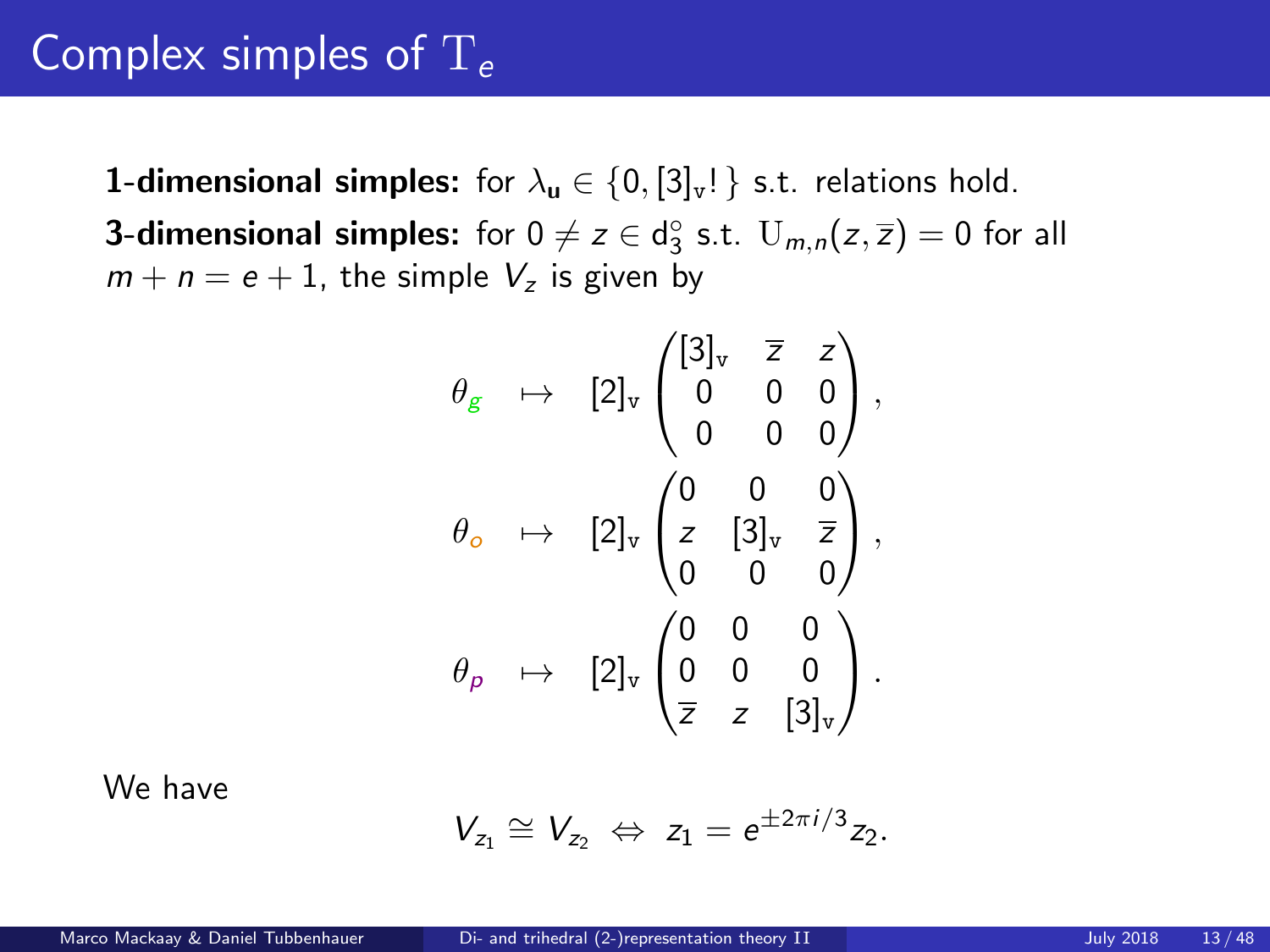## $\mathbb{N}^0$ -representations

For  $\mathbb{N}^0$ -representations of  $\mathcal{Q}_e \cong \mathbb{C}[x,y]/(U_{m,n}(x,y) \mid m+n=e+1)$ :

### Question 1

Are there any  $X \in \mathrm{Mat}(r, \mathbb{N}^0),$  with  $r \in \mathbb{N},$  such that

$$
\bullet XX^T = X^T X;
$$

• 
$$
U_{m,n}(X, X^T) = 0
$$
 if  $m + n = e + 1$ ;

•  $U_{m,n}(X, X^T) \in \text{Mat}(r, \mathbb{N}^0)$  if  $0 \leq m + n \leq e$ .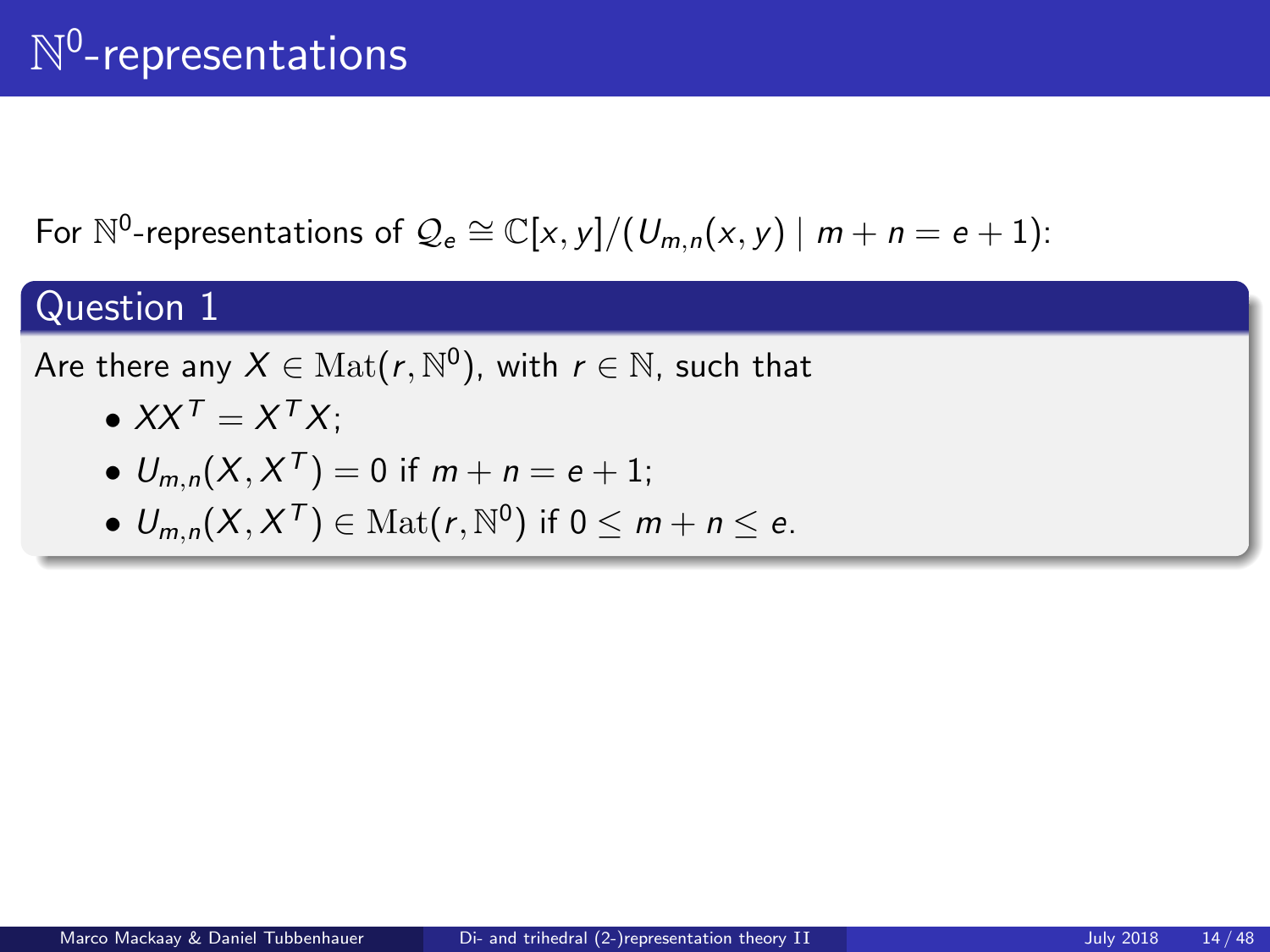## $\mathbb{N}^0$ -representations

For  $\mathbb{N}^0$ -representations of  $\mathcal{Q}_e \cong \mathbb{C}[x,y]/(U_{m,n}(x,y) \mid m+n=e+1)$ :

### Question 1

Are there any  $X \in \mathrm{Mat}(r, \mathbb{N}^0),$  with  $r \in \mathbb{N},$  such that

$$
\bullet XX^T = X^T X;
$$

• 
$$
U_{m,n}(X, X^T) = 0
$$
 if  $m + n = e + 1$ ;

•  $U_{m,n}(X, X^T) \in \text{Mat}(r, \mathbb{N}^0)$  if  $0 \leq m + n \leq e$ .

For  $\mathbb{N}^0$ -representations of  $T_e$ :

### Question 2

How to build these from the matrices which answer Question 1?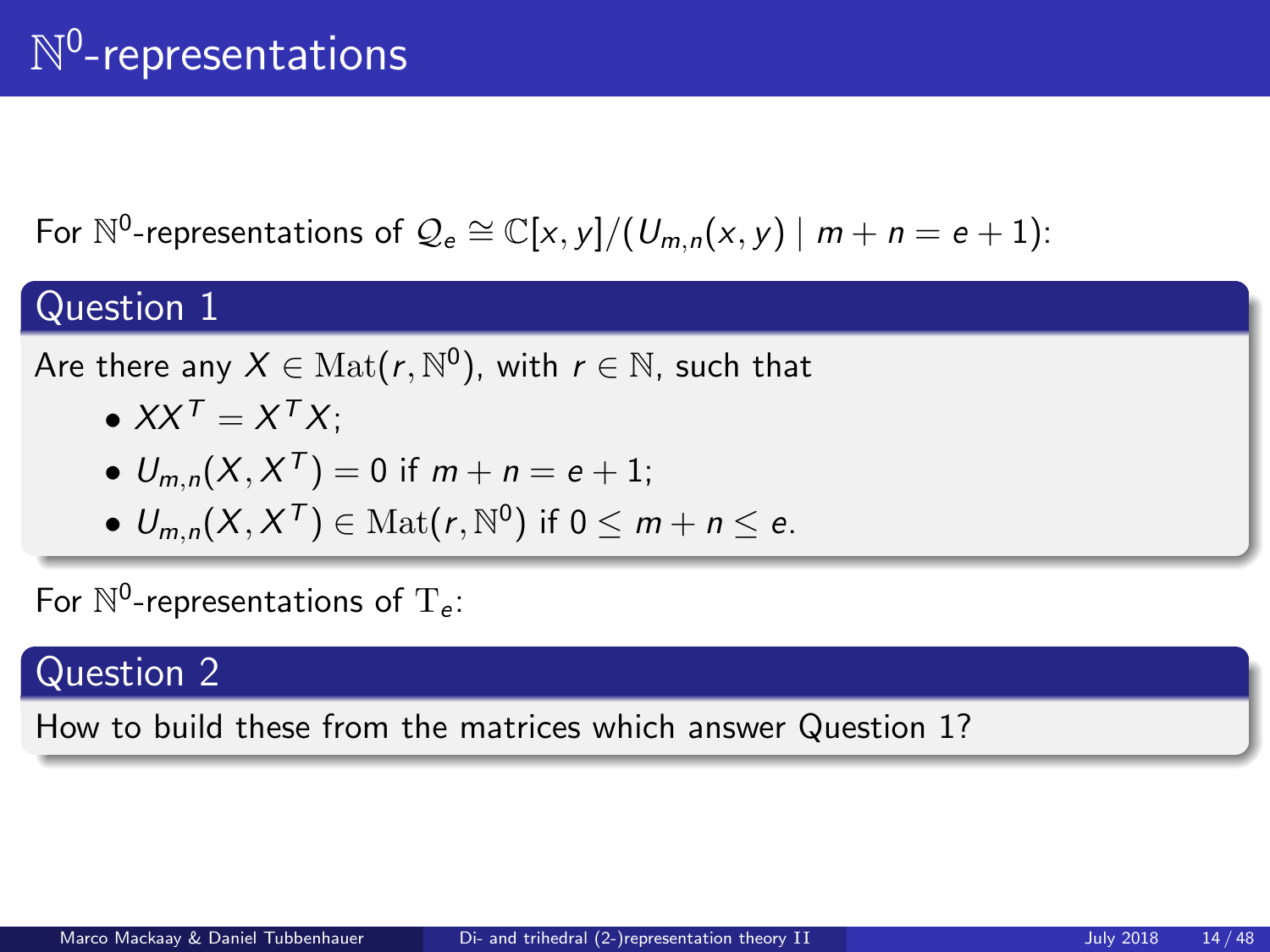## Tricolored graphs

Let  $\Gamma$  be a tricolored (multi)graph without loops, and group its vertices according to color. Then the adjacency matrix  $A(\Gamma)$  becomes of the form:

$$
A(\Gamma) = \begin{array}{c|c}\nG & O & P \\
\hline\nG & 0 & A^{\mathrm{T}} & C \\
\hline\nA & 0 & B^{\mathrm{T}} \\
P & C^{\mathrm{T}} & B & 0\n\end{array}
$$

Consider also the oriented adjacency matrices  $A(\Gamma^{\rm X})$  and  $A(\Gamma^{\rm Y})$ :

$$
A(\Gamma^{X}) = A(\Gamma^{Y})^{T} = \begin{array}{c|c} G & O & P \\ \hline G & O & O & C \\ \hline A & O & O & O \\ \hline D & O & B & O \end{array}
$$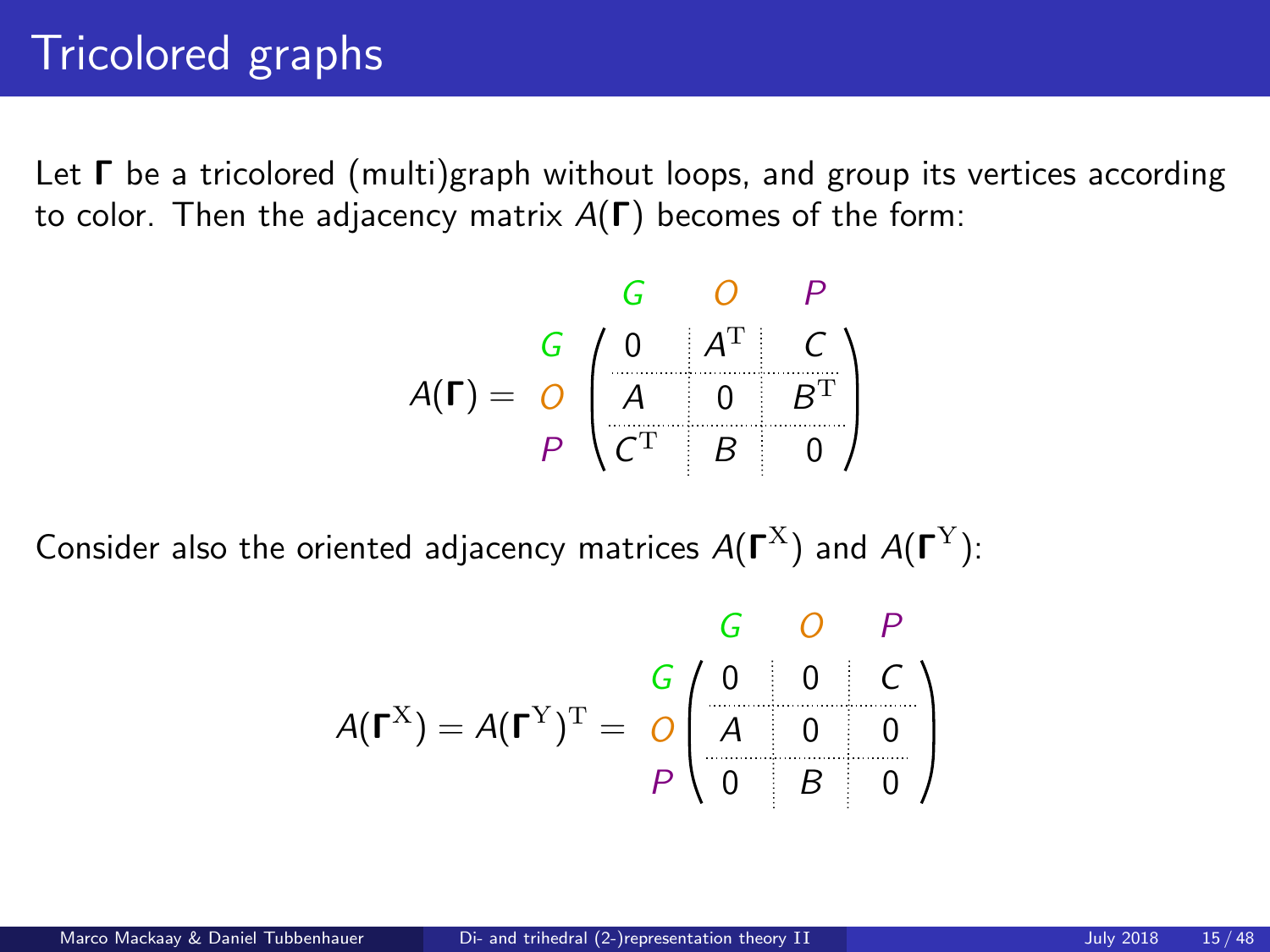### Example (Type A, Di Francesco-Zuber 1990, Ocneanu 2002)

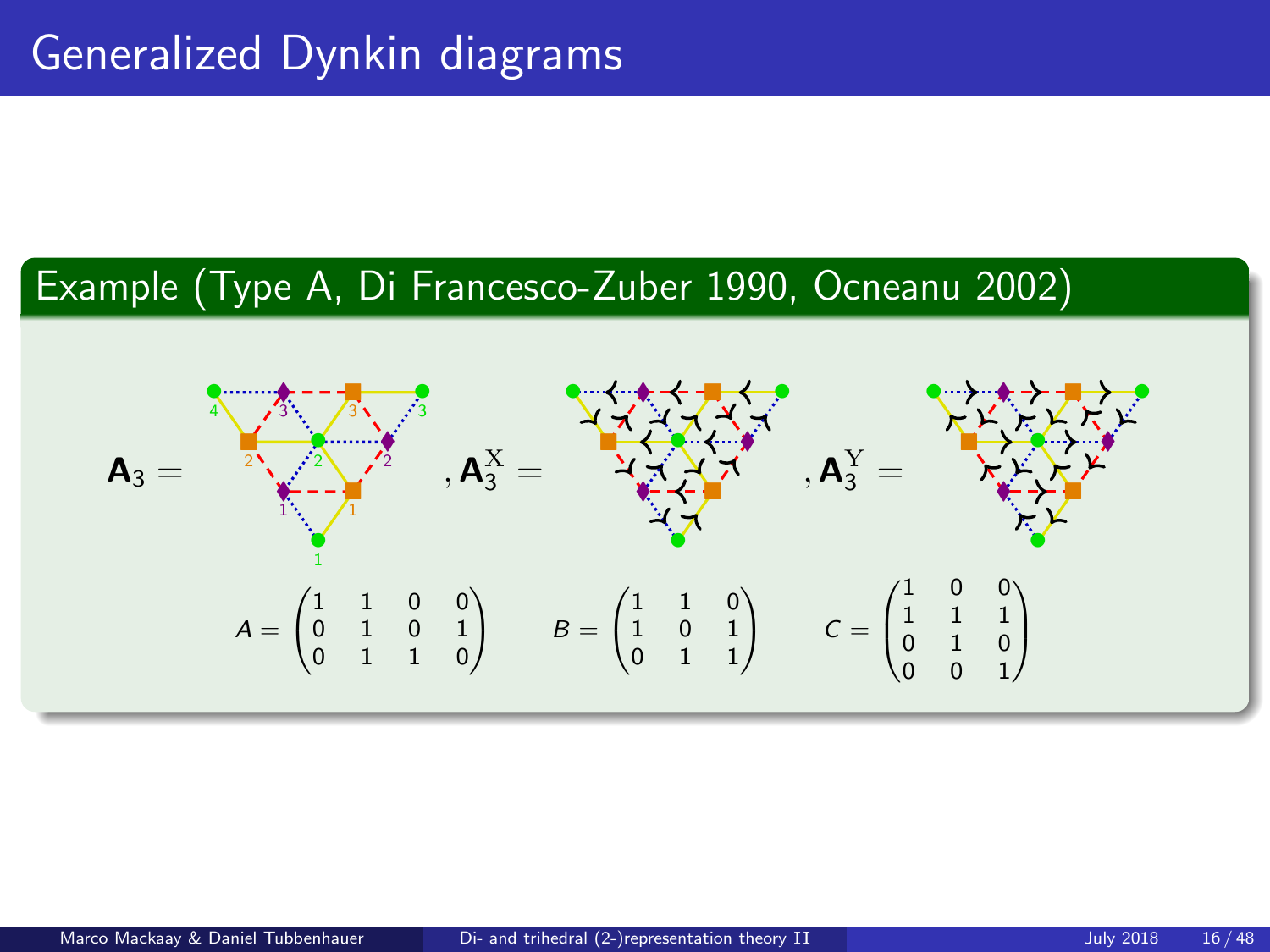### Example (Type D, Di Francesco-Zuber 1990, Ocneanu 2002)

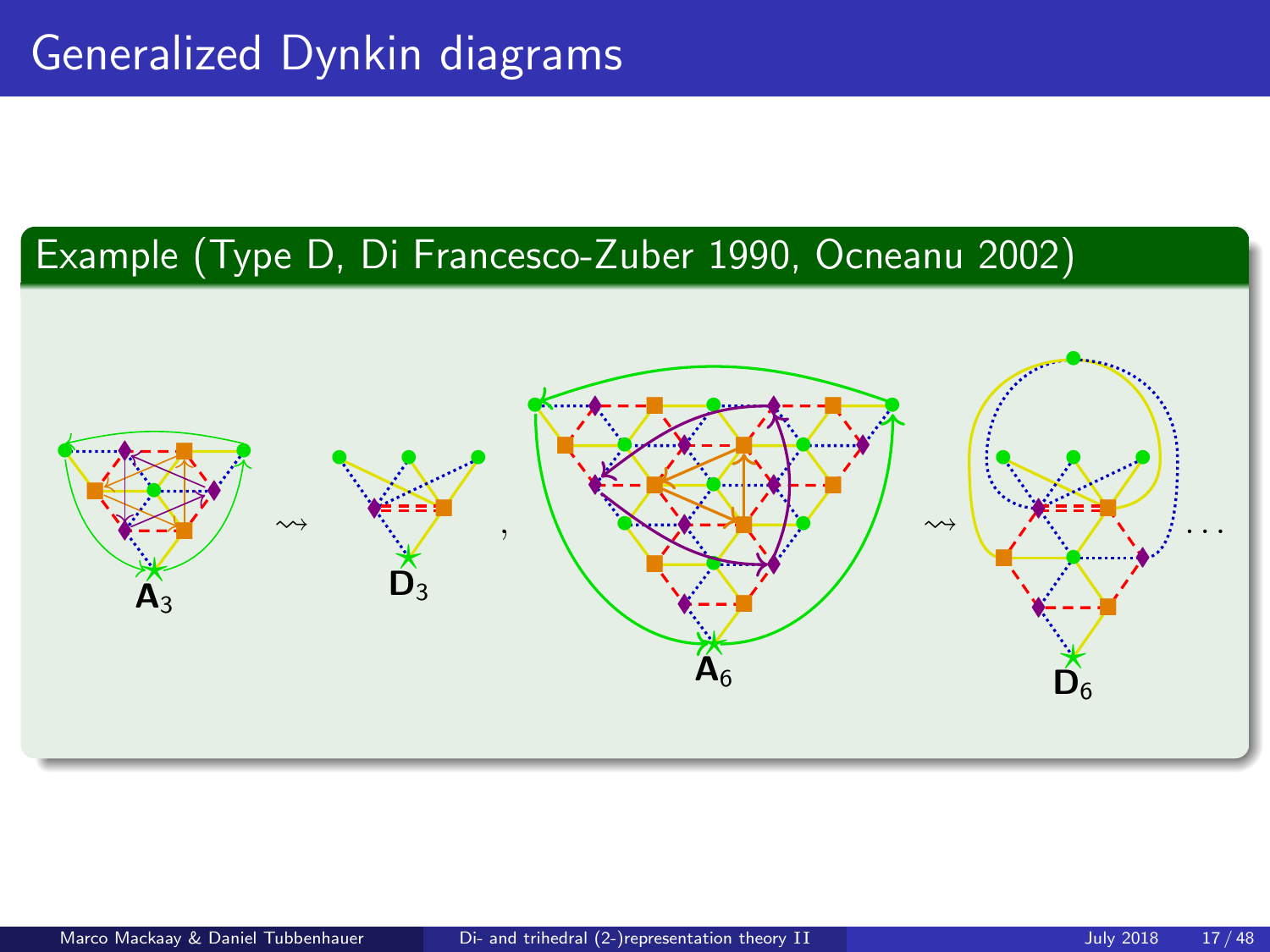### Example (Conjugate type A, Di Francesco-Zuber 1990, Ocneanu 2002)



The graph of type  $cA_e$  comes from an iterative procedure on the graph of type  $A_e$ .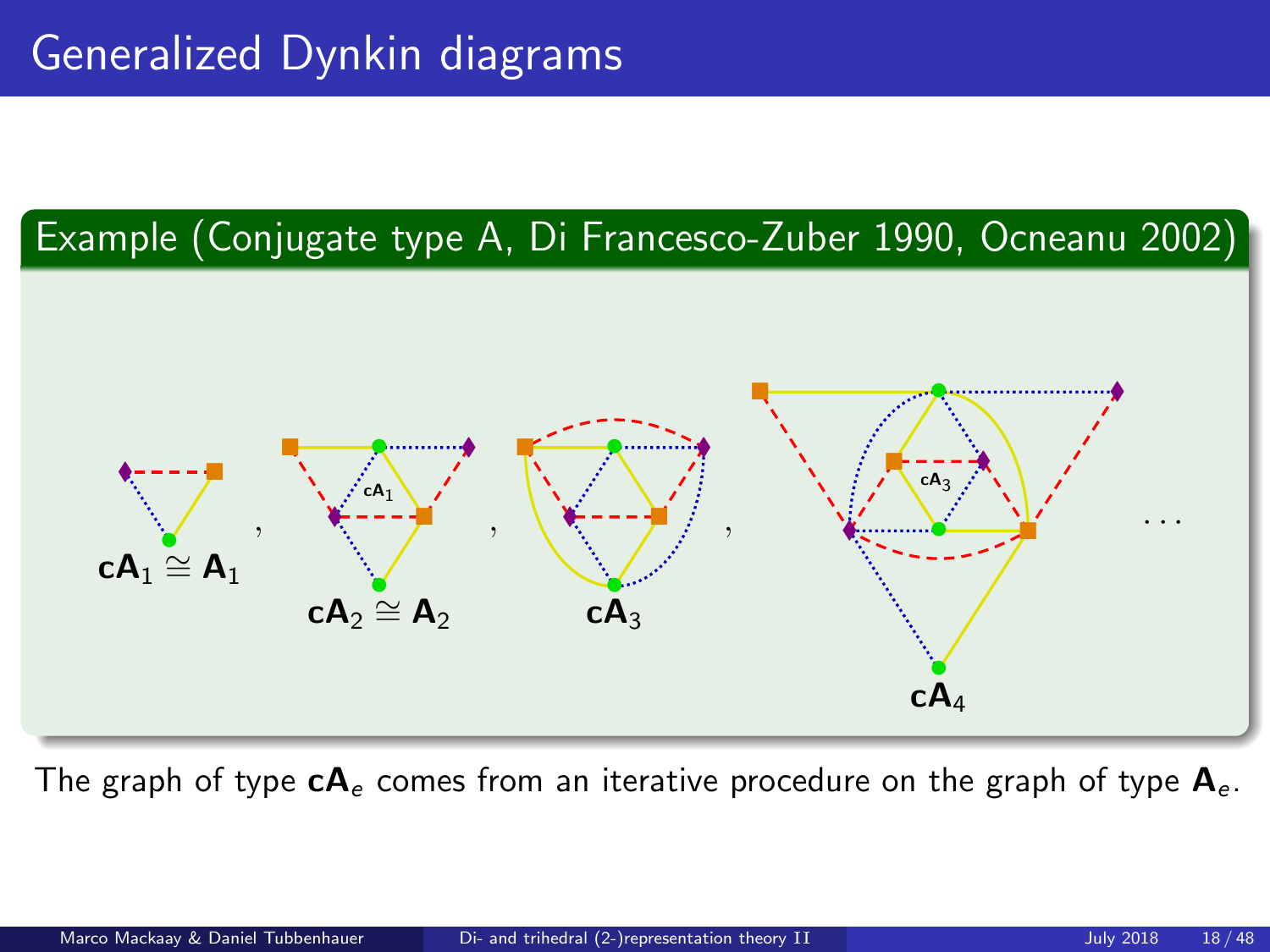## Generalized Dynkin diagrams

### Example (Type E, Di Francesco-Zuber 1990, Ocneanu 2002)

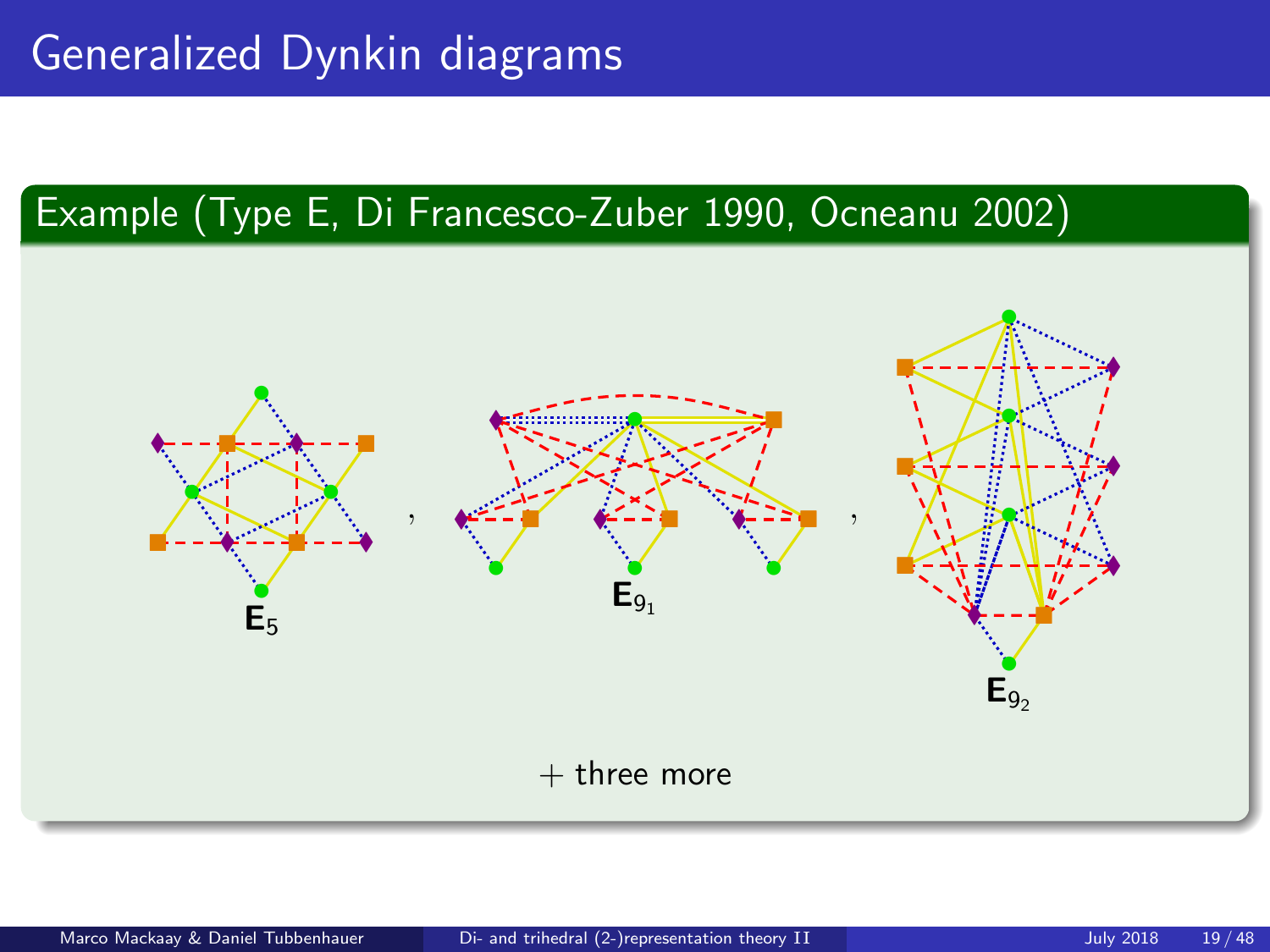### Theorem (MMMT 2018)

The assignment

$$
x \mapsto A(\Gamma^{\mathrm{X}}), \quad y \mapsto A(\Gamma^{\mathrm{Y}})
$$

defines an integral representation of  $\mathcal{Q}_e \cong \mathbb{C}[x, y]/(U_{m,n}(x, y) \mid m + n = e + 1)$ . In type  $A$  and  $D$  it is **positive** integral.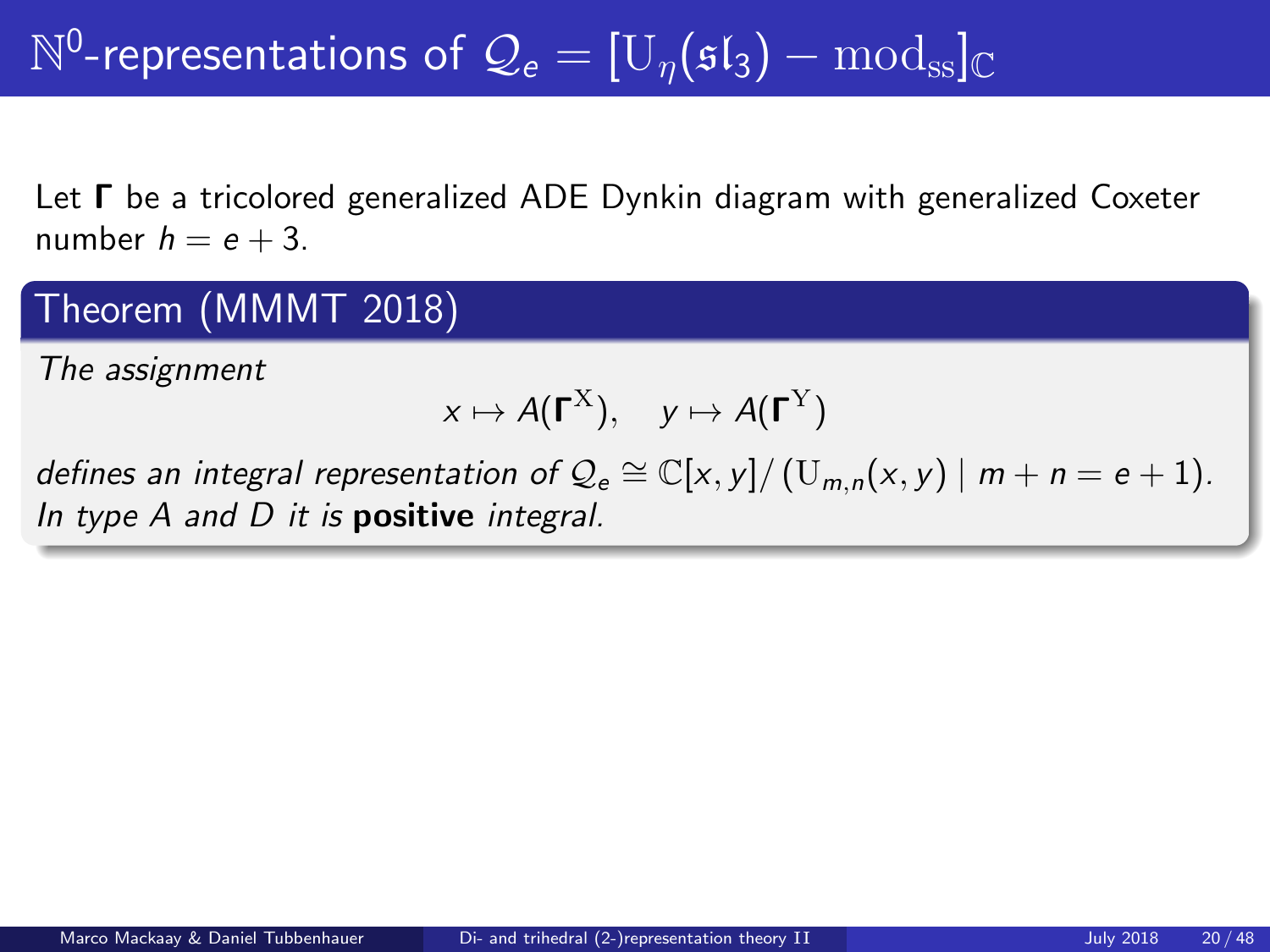### Theorem (MMMT 2018)

The assignment

$$
x \mapsto A(\Gamma^{\mathrm{X}}), \quad y \mapsto A(\Gamma^{\mathrm{Y}})
$$

defines an integral representation of  $\mathcal{Q}_e \cong \mathbb{C}[x, y]/(U_{m,n}(x, y) \mid m + n = e + 1)$ . In type  $A$  and  $D$  it is **positive** integral.

• In particular, we have  $A(\Gamma^{\rm X})A(\Gamma^{\rm Y})=A(\Gamma^{\rm Y})A(\Gamma^{\rm X}).$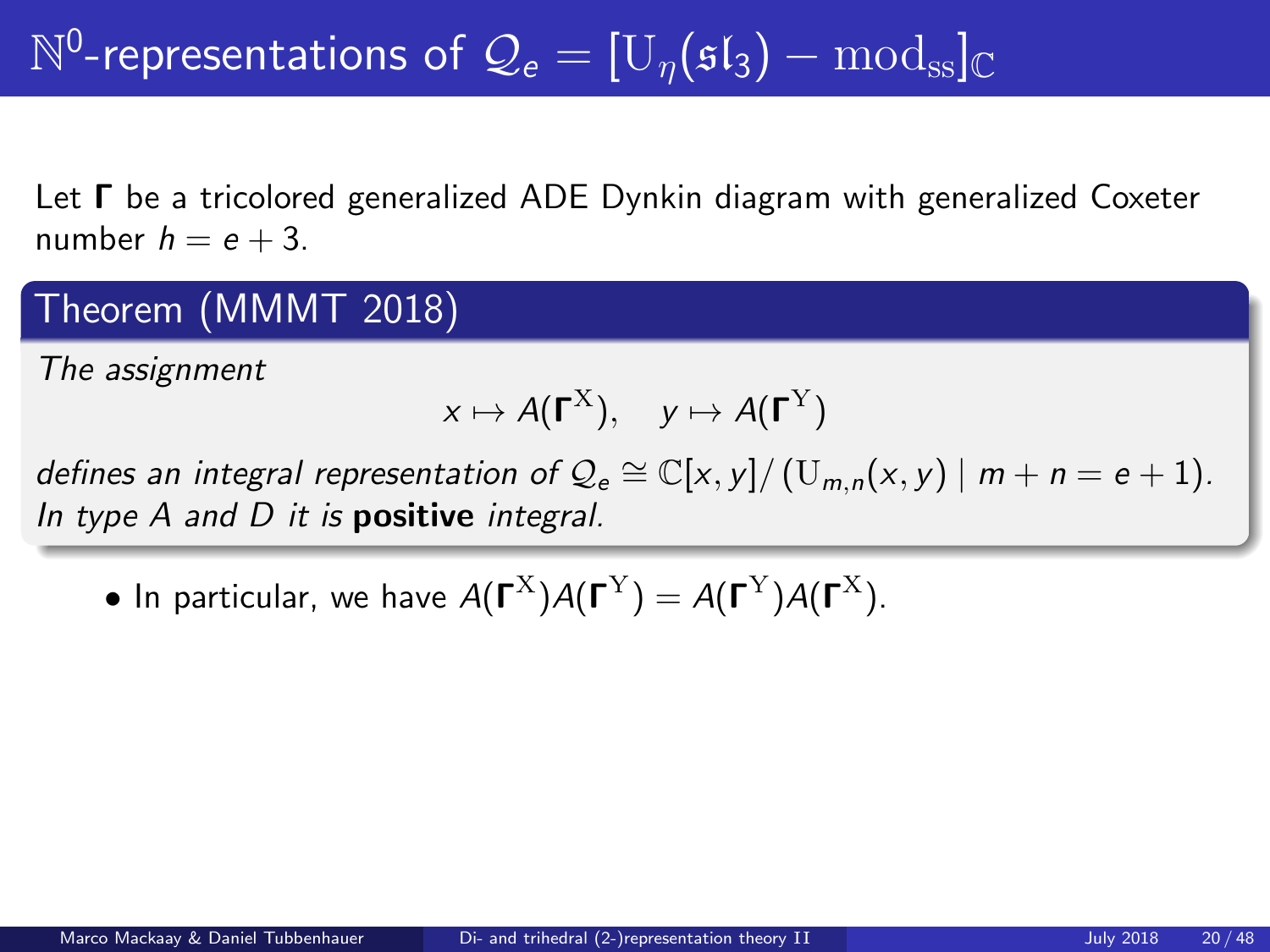### Theorem (MMMT 2018)

The assignment

$$
x \mapsto A(\Gamma^{\mathrm{X}}), \quad y \mapsto A(\Gamma^{\mathrm{Y}})
$$

defines an integral representation of  $\mathcal{Q}_e \cong \mathbb{C}[x, y]/(U_{m,n}(x, y) \mid m + n = e + 1)$ . In type  $A$  and  $D$  it is **positive** integral.

- In particular, we have  $A(\Gamma^{\rm X})A(\Gamma^{\rm Y})=A(\Gamma^{\rm Y})A(\Gamma^{\rm X}).$
- $\bullet$  The first claim follows from the fact that all eigenvalues of  $\boldsymbol{\mathsf{\Gamma}}^\text{X}$  (Evans-Pugh 2010) are roots of the  $U_{m,n}$  with  $m + n = e + 1$ .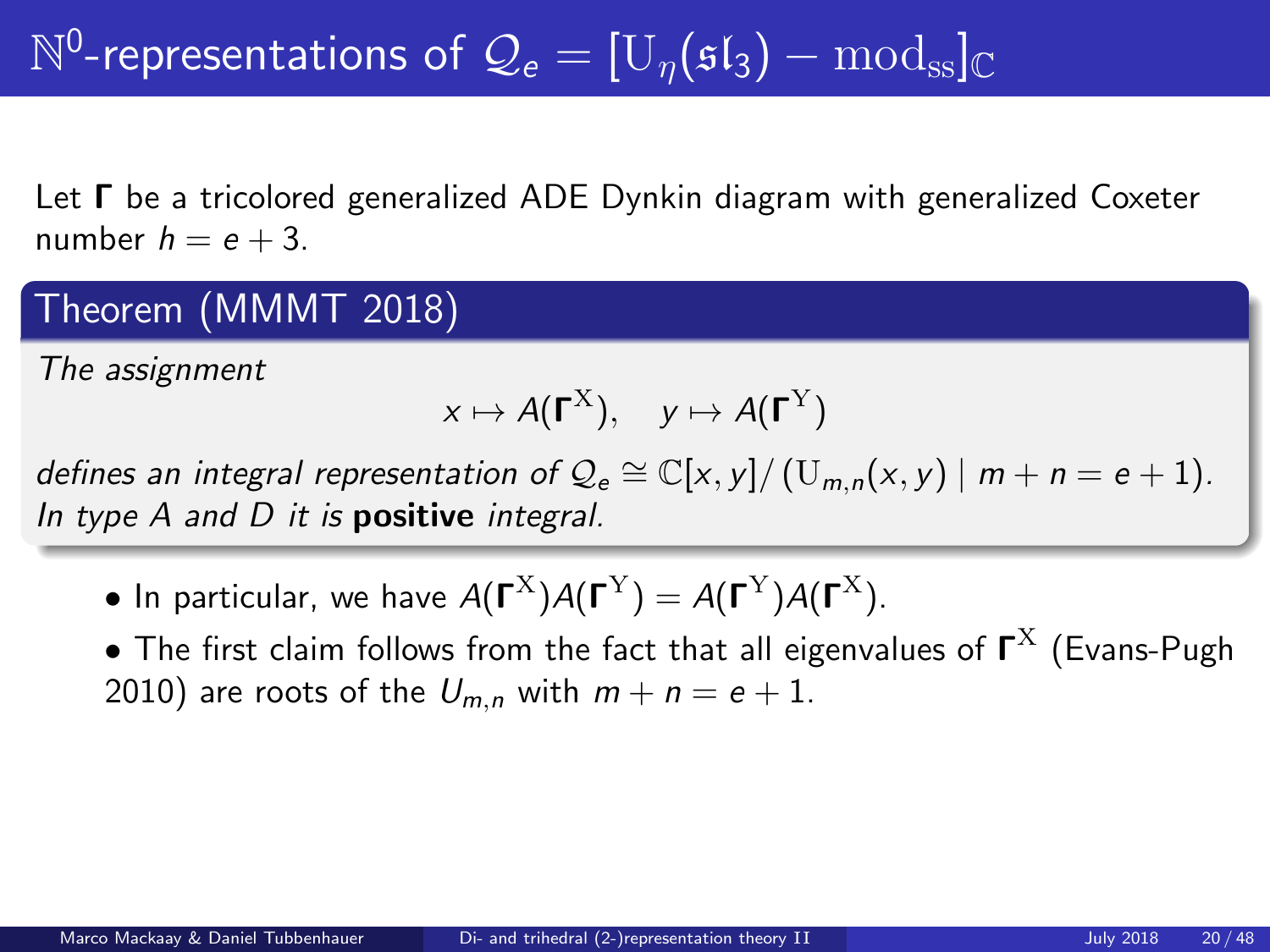### Theorem (MMMT 2018)

The assignment

$$
x \mapsto A(\Gamma^{\mathrm{X}}), \quad y \mapsto A(\Gamma^{\mathrm{Y}})
$$

defines an integral representation of  $\mathcal{Q}_e \cong \mathbb{C}[x, y]/(U_{m,n}(x, y) \mid m + n = e + 1)$ . In type  $A$  and  $D$  it is **positive** integral.

- In particular, we have  $A(\Gamma^{\rm X})A(\Gamma^{\rm Y})=A(\Gamma^{\rm Y})A(\Gamma^{\rm X}).$
- $\bullet$  The first claim follows from the fact that all eigenvalues of  $\boldsymbol{\mathsf{\Gamma}}^\text{X}$  (Evans-Pugh 2010) are roots of the  $U_{m,n}$  with  $m + n = e + 1$ .
- Positivity in type A and D follows from categorification. We conjecture positivity to hold in type cA and E as well.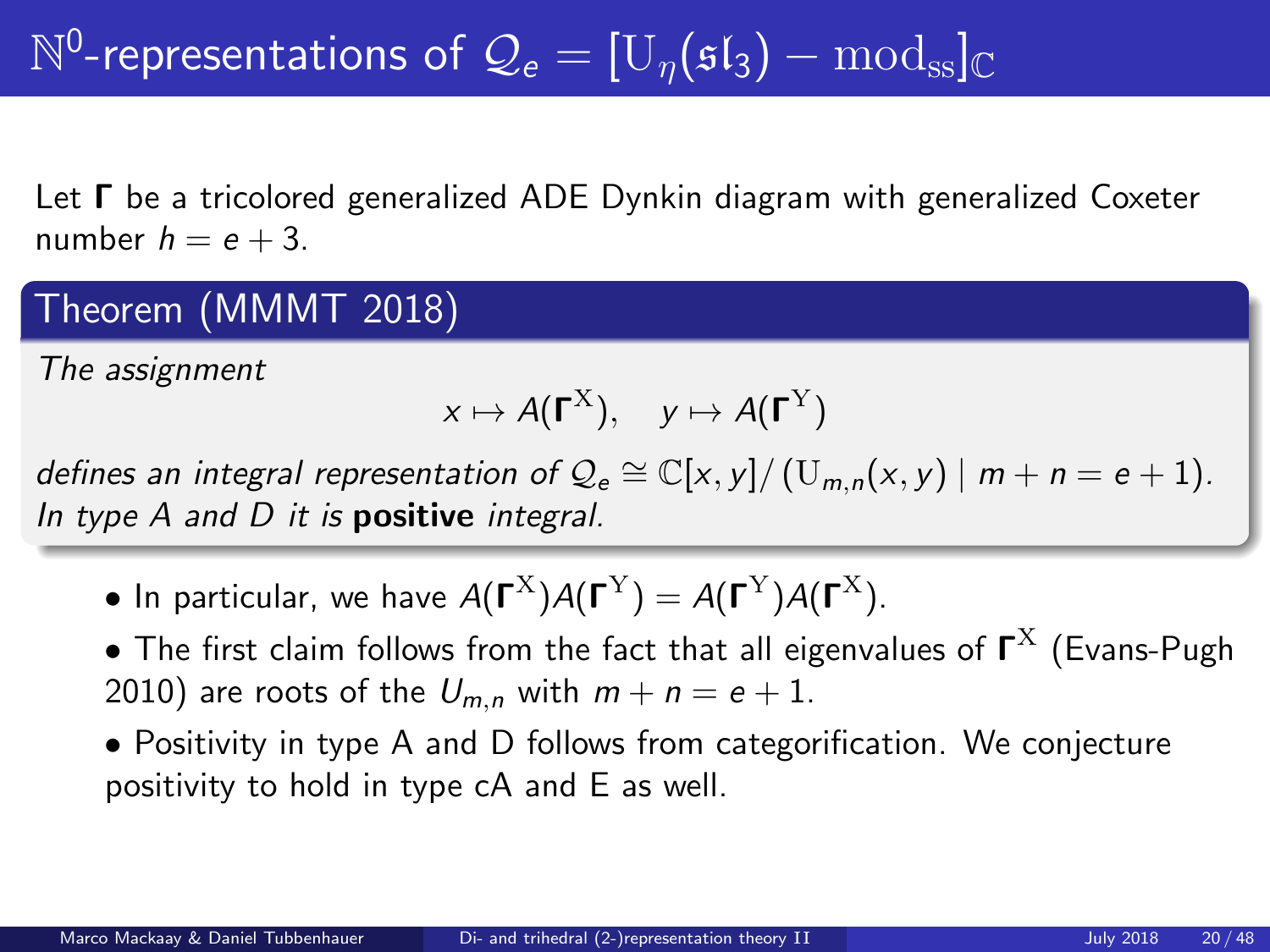### Theorem (MMMT 2018)

There exists a unique integral  $T_e$ -representation  $M_{\Gamma}$  s.t.

$$
\theta_{g} \mapsto [2]_{v} \begin{pmatrix} [3]_{v} \mathrm{Id} & A^{T} & C \\ 0 & 0 & 0 \\ 0 & 0 & 0 \end{pmatrix}, \quad \theta_{o} \mapsto [2]_{v} \begin{pmatrix} 0 & 0 & 0 \\ A & [3]_{v} \mathrm{Id} & B^{T} \\ 0 & 0 & 0 \end{pmatrix}
$$

$$
\theta_{p} \mapsto [2]_{v} \begin{pmatrix} 0 & 0 & 0 \\ 0 & 0 & 0 \\ C^{T} & B & [3]_{v} \mathrm{Id} \end{pmatrix}.
$$

It is positive integral in type A and D.

We conjecture positivity to hold in conjugate type A and type E as well.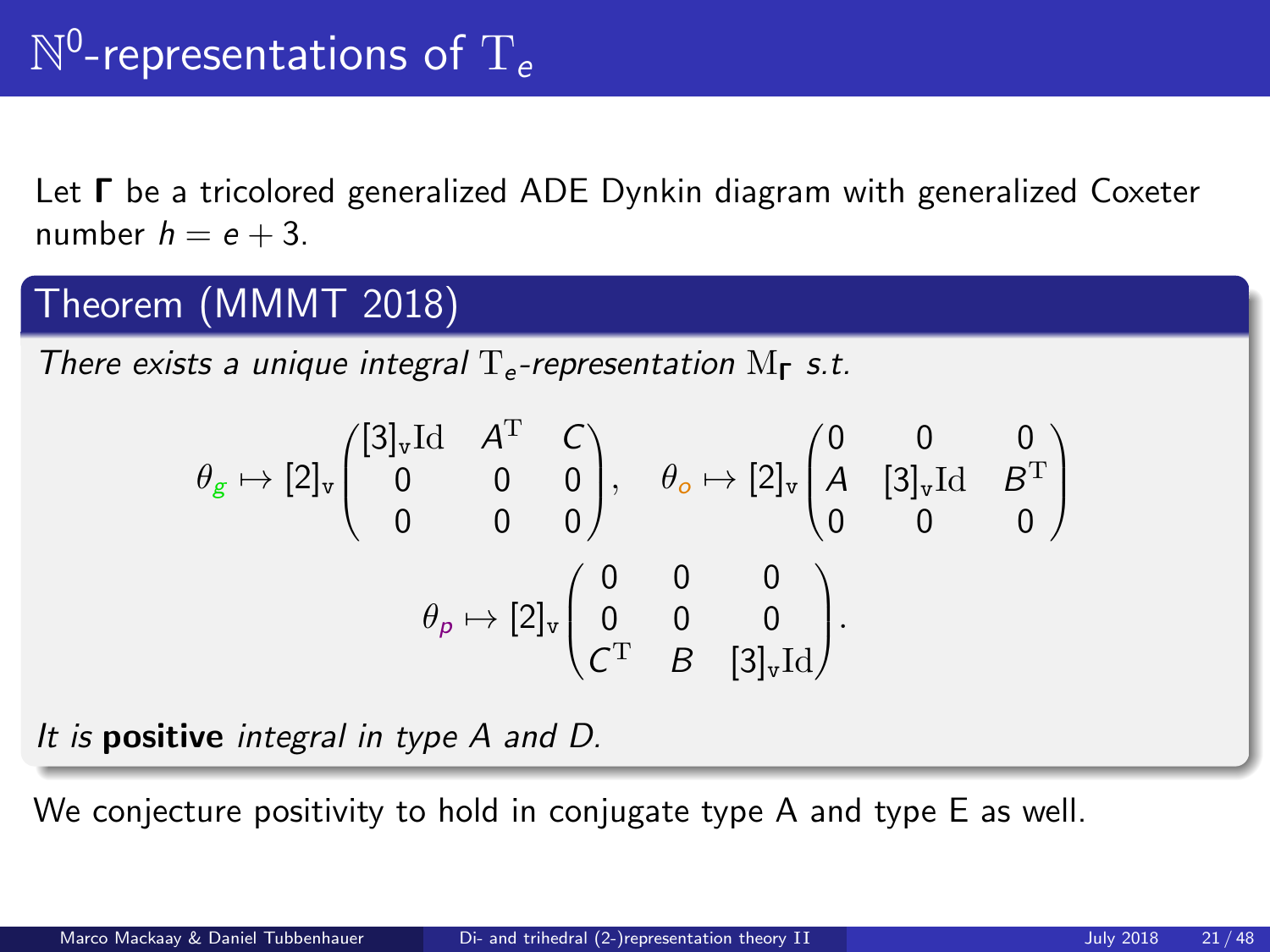## 2-Representations of  $\mathcal{Q}_e = U_n(\mathfrak{sl}_3) - \text{mod}_{ss}$  using quivers

- Let  $\Gamma$  be the generalized type ADE Dynkin diagram with  $h = e + 3$ .
- $\bullet$  Take  $\text{TV}_e \cong \mathbb{C}^{V(\Gamma)}$  to be the trivial quiver algebra associated to  $\Gamma.$
- Let  $P_{i,j}$  (resp.  $_{i,j}P$ ) be the left (resp. right) projective  $T\nabla_e$ -module associated to the vertex  $v_{i,j}$  in  $\boldsymbol{\mathsf{\Gamma}}.$

### **Conjecture**

There exists a finitary 2-representation of  $\mathcal{Q}_e$  on  $T\nabla_e$  – fpmod such that

$$
V_{1,0} \rightarrow \bigoplus_{(i,j)\rightarrow(k,l)\in\Gamma^X} P_{k,l} \otimes_{i,j} P,
$$
  

$$
V_{0,1} \rightarrow \bigoplus_{(i,j)\leftarrow(k,l)\in\Gamma^Y} P_{k,l} \otimes_{i,j} P,
$$

which decategorifies to the positive integral representation of  $\mathbb{C}[x, y]/(\mathrm{U}_{m,n}(x, y) \mid m+n=e+1)$  associated to  $\Gamma$ .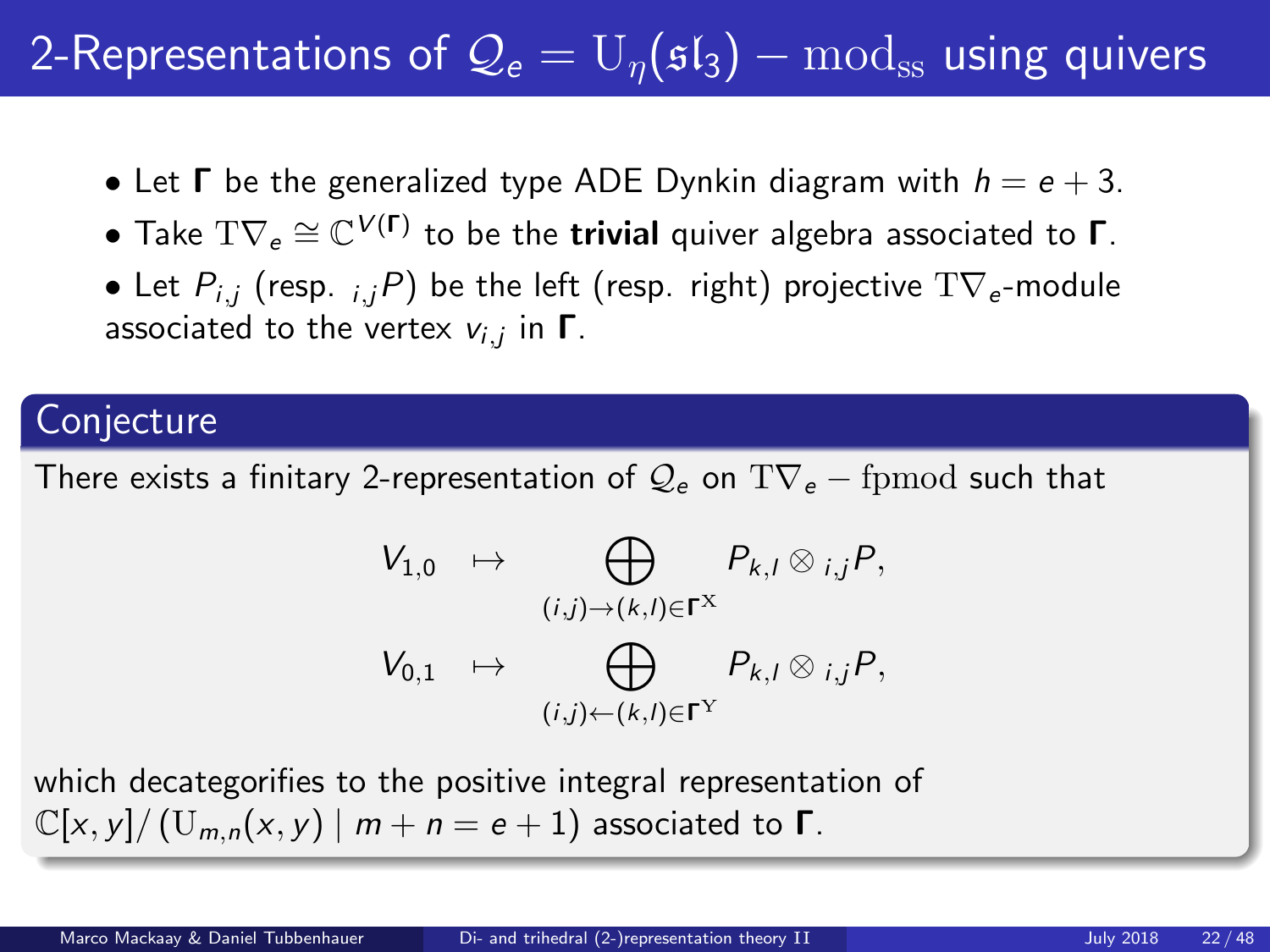## Functorial representations of  $T_e$  in generalized type A

Consider the following quiver:

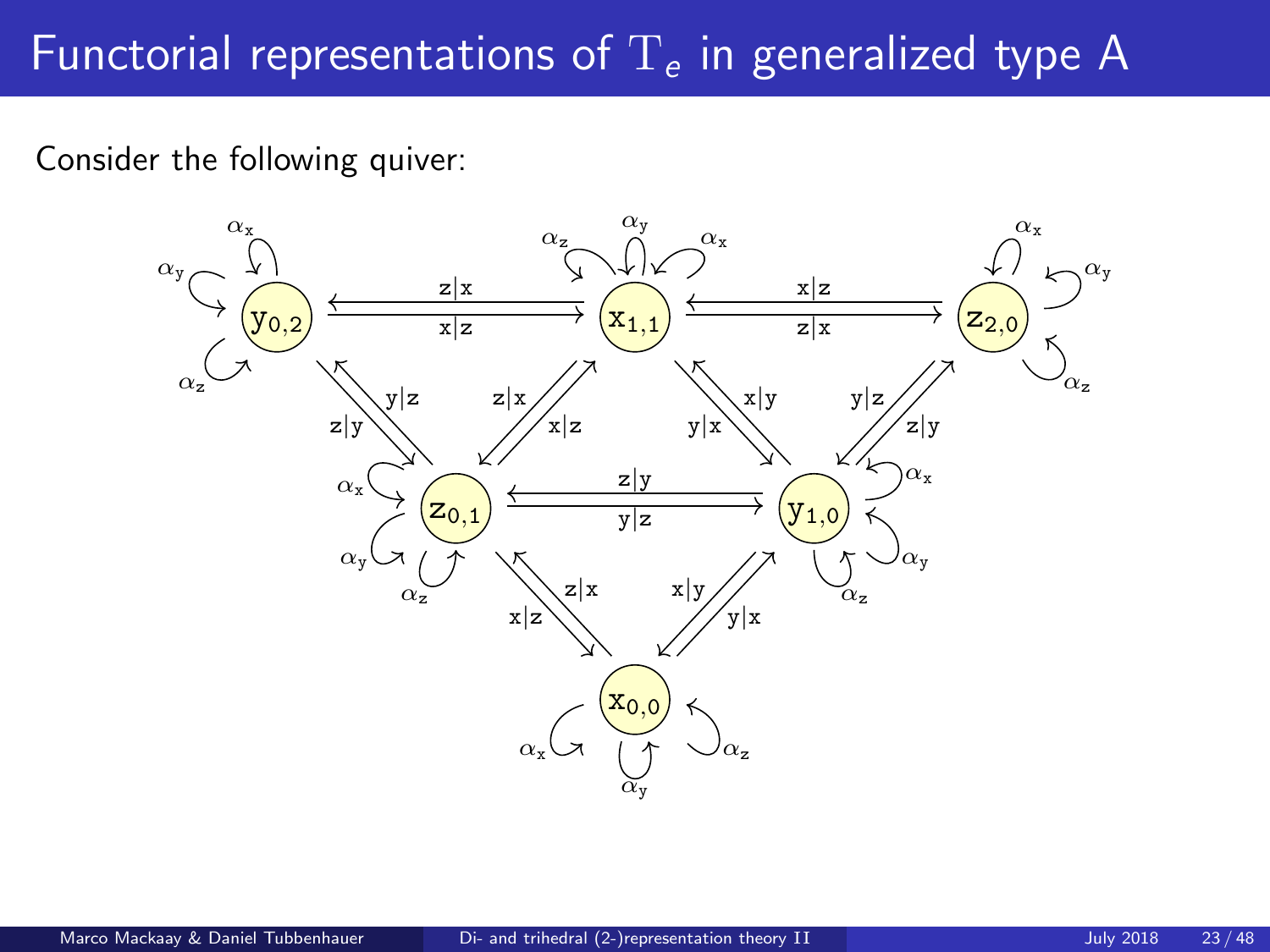## The trihedral zigzag algebra of generalized type A

### Definition (MMMT 2018)

Let  $\nabla_e$  be the complex path algebra of Γ modulo the relations:

• Any path with more than one triangle to its left (right) is equal to zero.

• 
$$
\alpha_x + \alpha_y + \alpha_z = 0
$$
,  $\alpha_x \alpha_y + \alpha_x \alpha_z + \alpha_y \alpha_z = 0$ ,  $\alpha_x \alpha_y \alpha_z = 0$ .

- Loops commute with edges.
- $\alpha$ <sub>z</sub>y|x = 0 etc.
- Zig-zag relation:  $x|y|x = \alpha_x \alpha_y$  etc.
- Zig-zig equals zag times loop:  $x|y|z = \alpha_x x|z$  etc.

The grading on  $\nabla_e$  is given by twice the path length.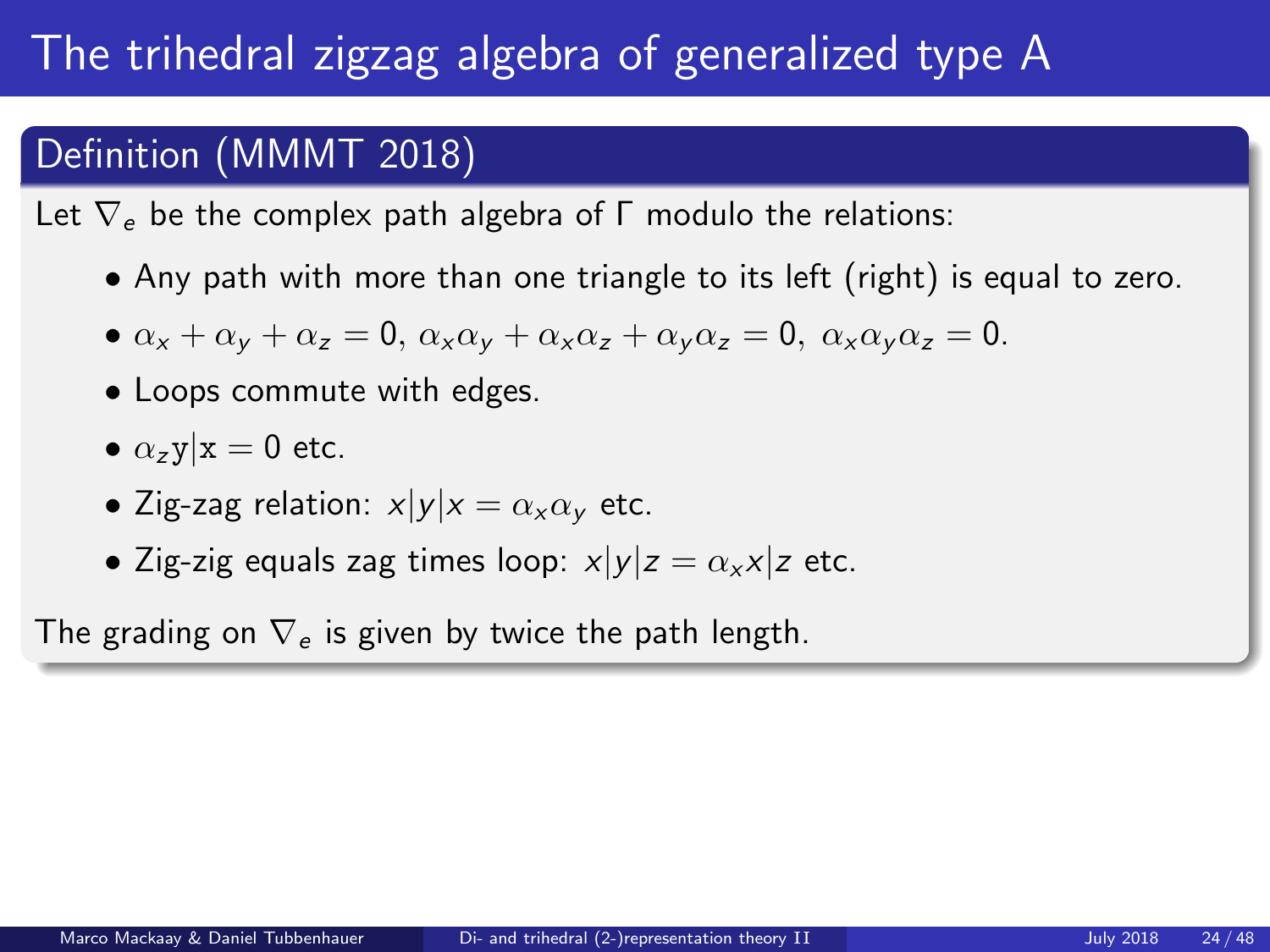# The trihedral zigzag algebra of generalized type A

### Definition (MMMT 2018)

Let  $\nabla_e$  be the complex path algebra of Γ modulo the relations:

• Any path with more than one triangle to its left (right) is equal to zero.

• 
$$
\alpha_x + \alpha_y + \alpha_z = 0
$$
,  $\alpha_x \alpha_y + \alpha_x \alpha_z + \alpha_y \alpha_z = 0$ ,  $\alpha_x \alpha_y \alpha_z = 0$ .

- Loops commute with edges.
- $\alpha$ <sub>z</sub>y|x = 0 etc.
- Zig-zag relation:  $x|y|x = \alpha_x \alpha_y$  etc.
- Zig-zig equals zag times loop:  $x|y|z = \alpha_x x|z$  etc.

The grading on  $\nabla_e$  is given by twice the path length.

 $\bullet$  Let  $e_{i,j}$  be the idempotent at vertex  $v_{i,j}$ . Paths of length  $>$  3 are zero and

$$
e_{i,j} \nabla_e e_{k,l} \cong \begin{cases} H^*(\mathcal{F}l_3, \mathbb{C}), & \text{if } v_{i,j} = v_{k,l}, \\ \mathbb{C}{2} \oplus \mathbb{C}{4}, & \text{if } v_{i,j} - v_{k,l}, \\ \{0\}, & \text{else.} \end{cases}
$$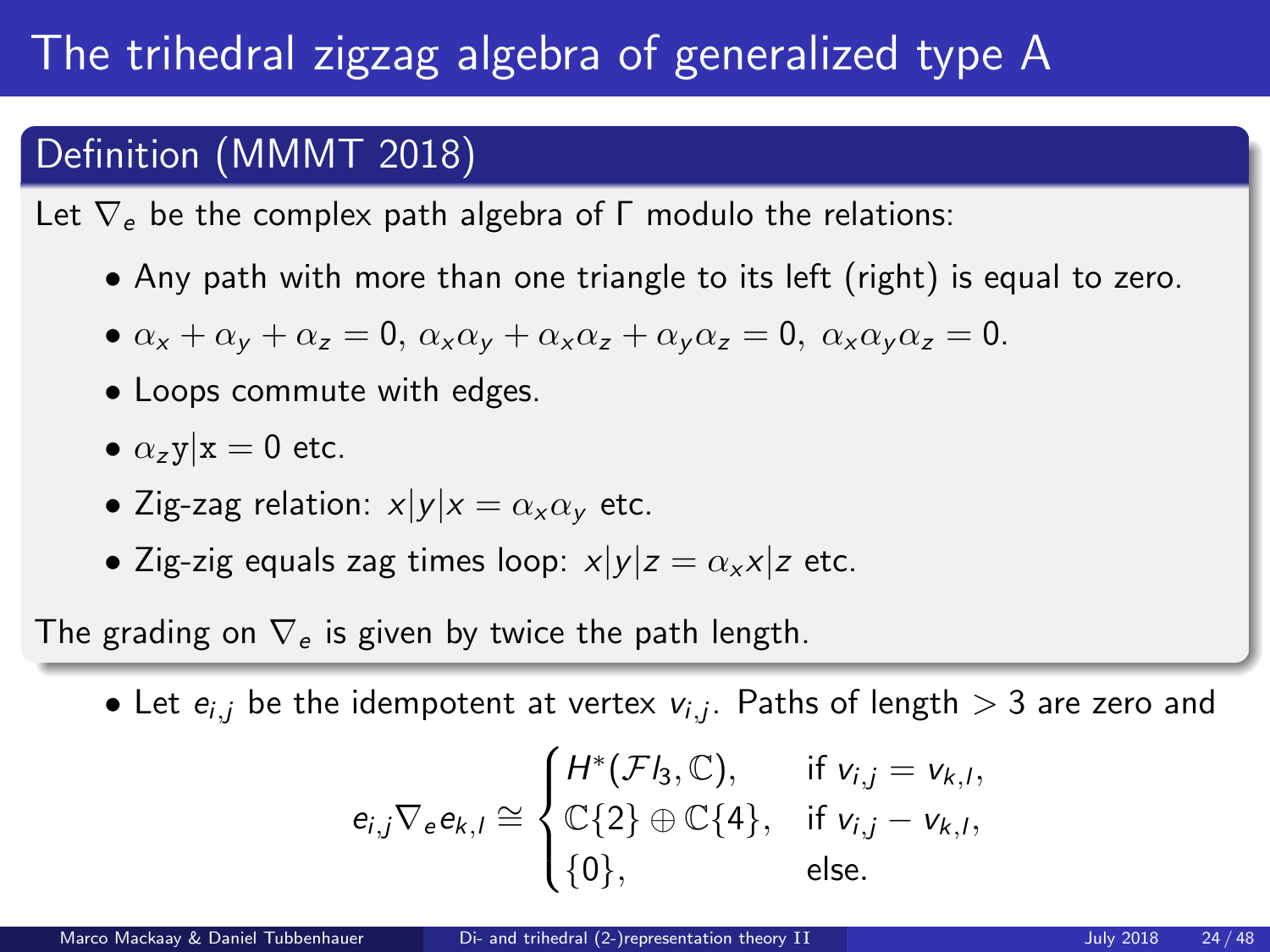# Functorial representations of  $T_e$  in generalized type A

Let  $P_{i,i}$  (resp.  $_{i,i}P$ ) be the left (resp. right) graded projective  $\nabla_e$ -module corresponding to vertex  $v_{i,j}$  in  $\boldsymbol{\mathsf{\Gamma}}.$ 

#### Theorem

The assignment

$$
\theta_{g} \rightarrow \bigoplus_{i-j\equiv 0 \bmod 3} P_{i,j} \otimes_{i,j} P
$$

$$
\theta_{o} \rightarrow \bigoplus_{i-j\equiv 1 \bmod 3} P_{i,j} \otimes_{i,j} P
$$

$$
\theta_{p} \rightarrow \bigoplus_{i-j\equiv 2 \bmod 3} P_{i,j} \otimes_{i,j} P
$$

defines a functorial representation of  $T_e$  on  $\nabla_e$ -fpmod<sub>or</sub>.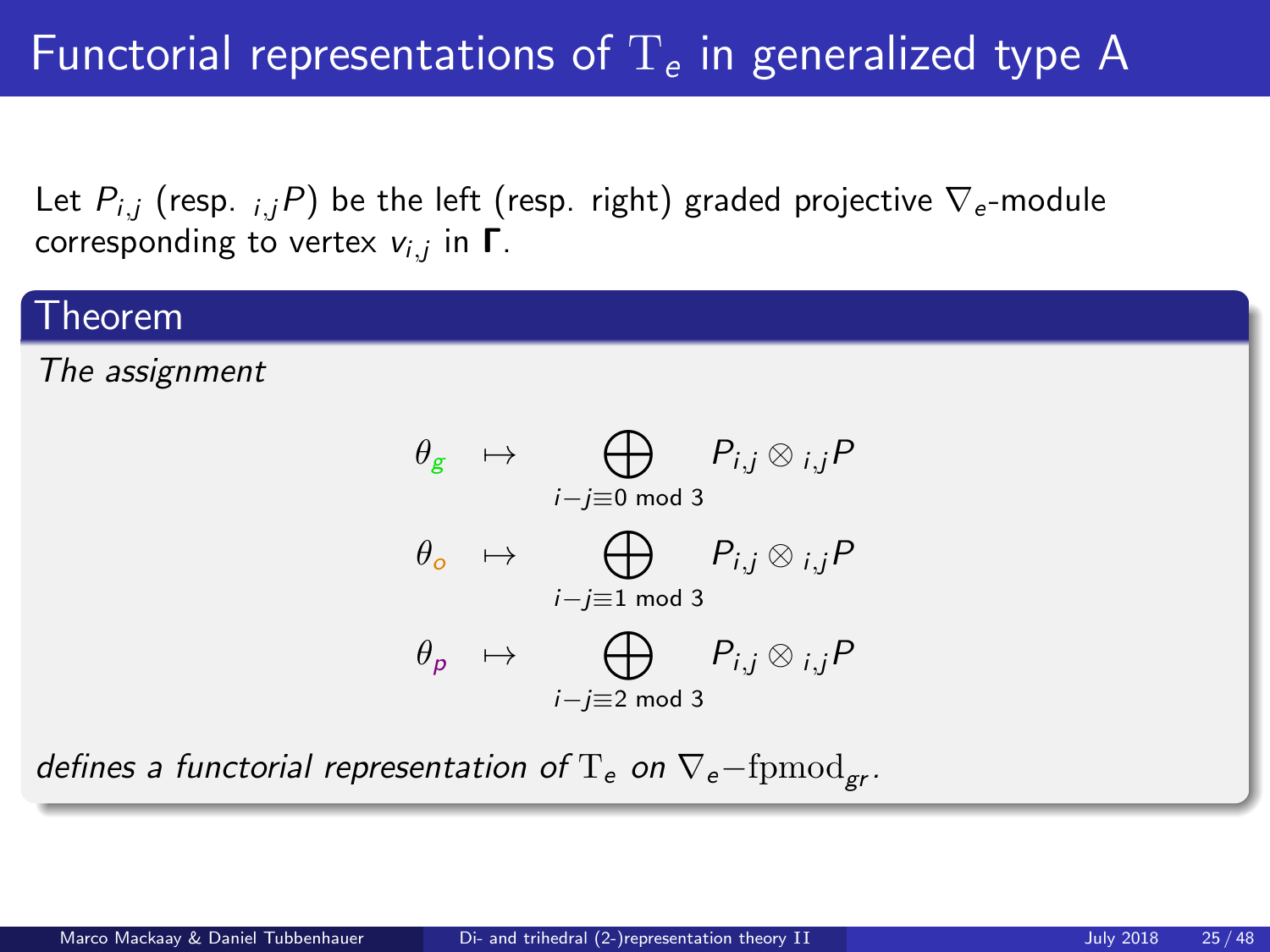• By using the  $\mathbb{Z}/3\mathbb{Z}$ -symmetry on  $\nabla_e$ , for  $e \equiv 0$  mod 3, one can easily define the corresponding type D trihedral zigzag algebra. For other generalized types it is not clear what the right definition is.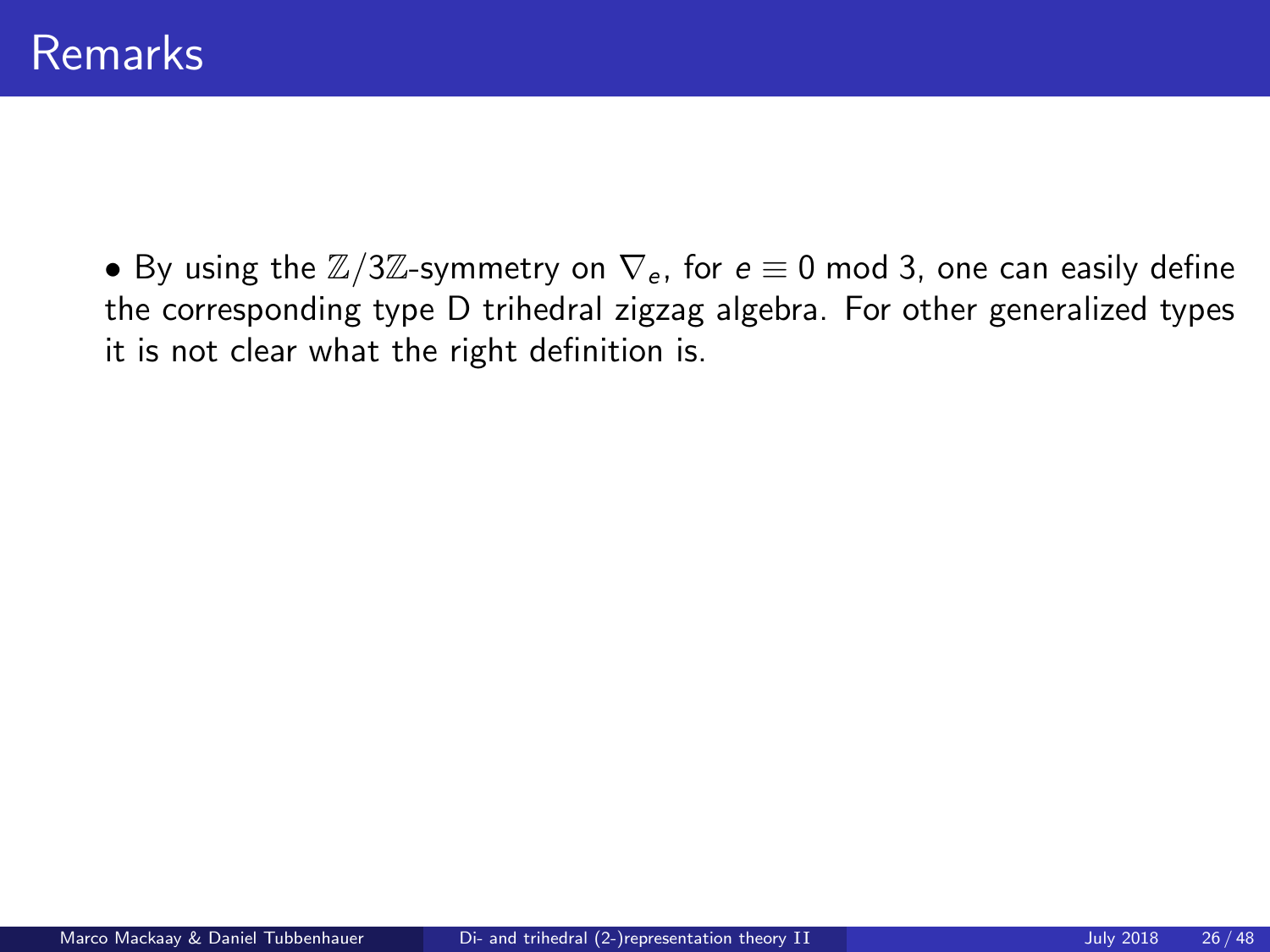• By using the  $\mathbb{Z}/3\mathbb{Z}$ -symmetry on  $\nabla_e$ , for  $e \equiv 0 \mod 3$ , one can easily define the corresponding type D trihedral zigzag algebra. For other generalized types it is not clear what the right definition is.

• Unfortunately, we do not know how to lift these functorial representations of  $T<sub>e</sub>$  to full-blown 2-representations of trihedral Soergel bimodules in a straightforward way.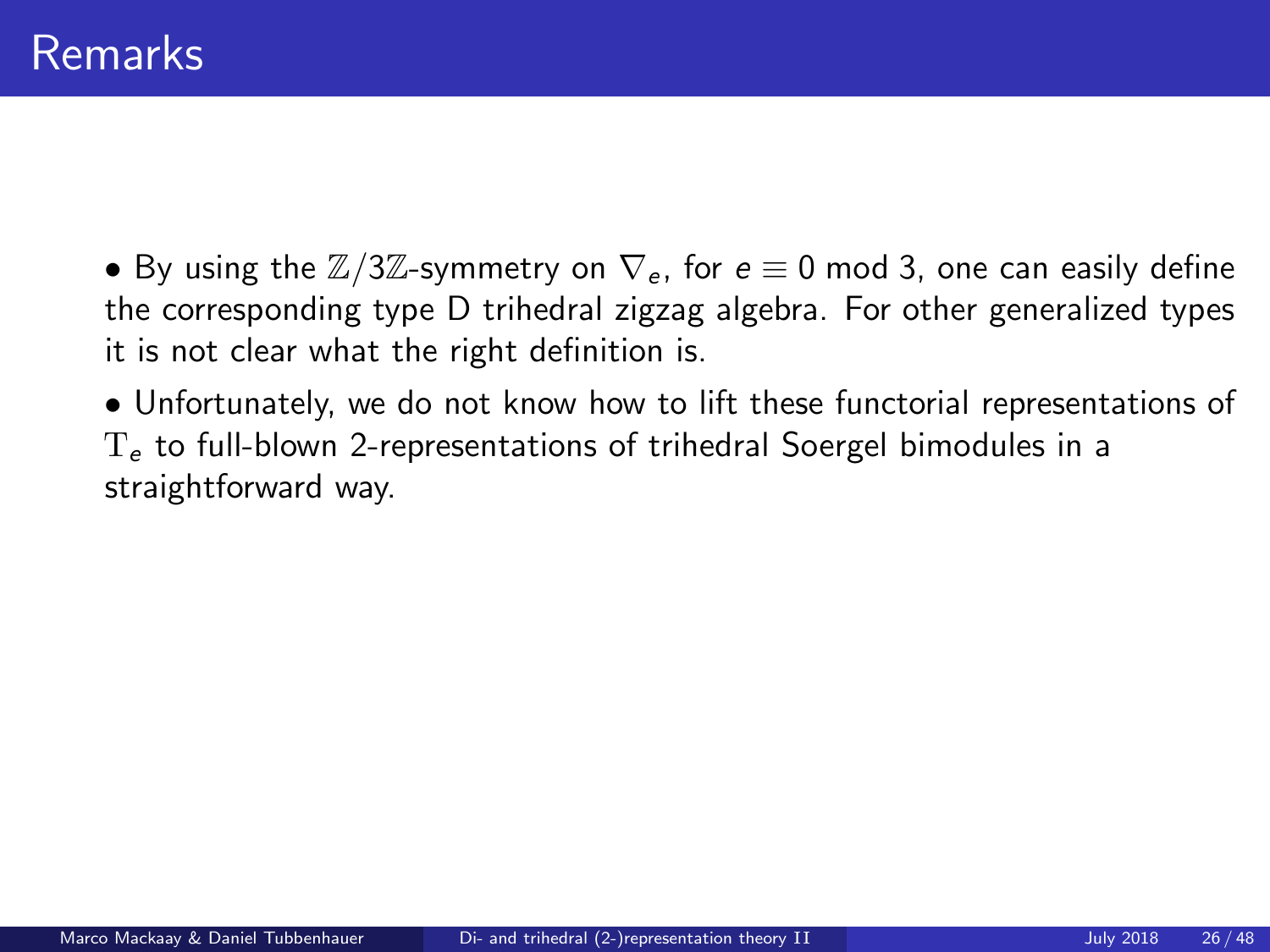• By using the  $\mathbb{Z}/3\mathbb{Z}$ -symmetry on  $\nabla_e$ , for  $e \equiv 0 \mod 3$ , one can easily define the corresponding type D trihedral zigzag algebra. For other generalized types it is not clear what the right definition is.

• Unfortunately, we do not know how to lift these functorial representations of  $T<sub>e</sub>$  to full-blown 2-representations of trihedral Soergel bimodules in a straightforward way.

• Therefore, we use an alternative construction of simple transitive 2-representations, involving algebra objects. The two approaches are related by the quantum  $SU(3)$  McKay correspondence.

But we first recall the Quantum Satake Correspondence and define trihedral Soergel bimodules.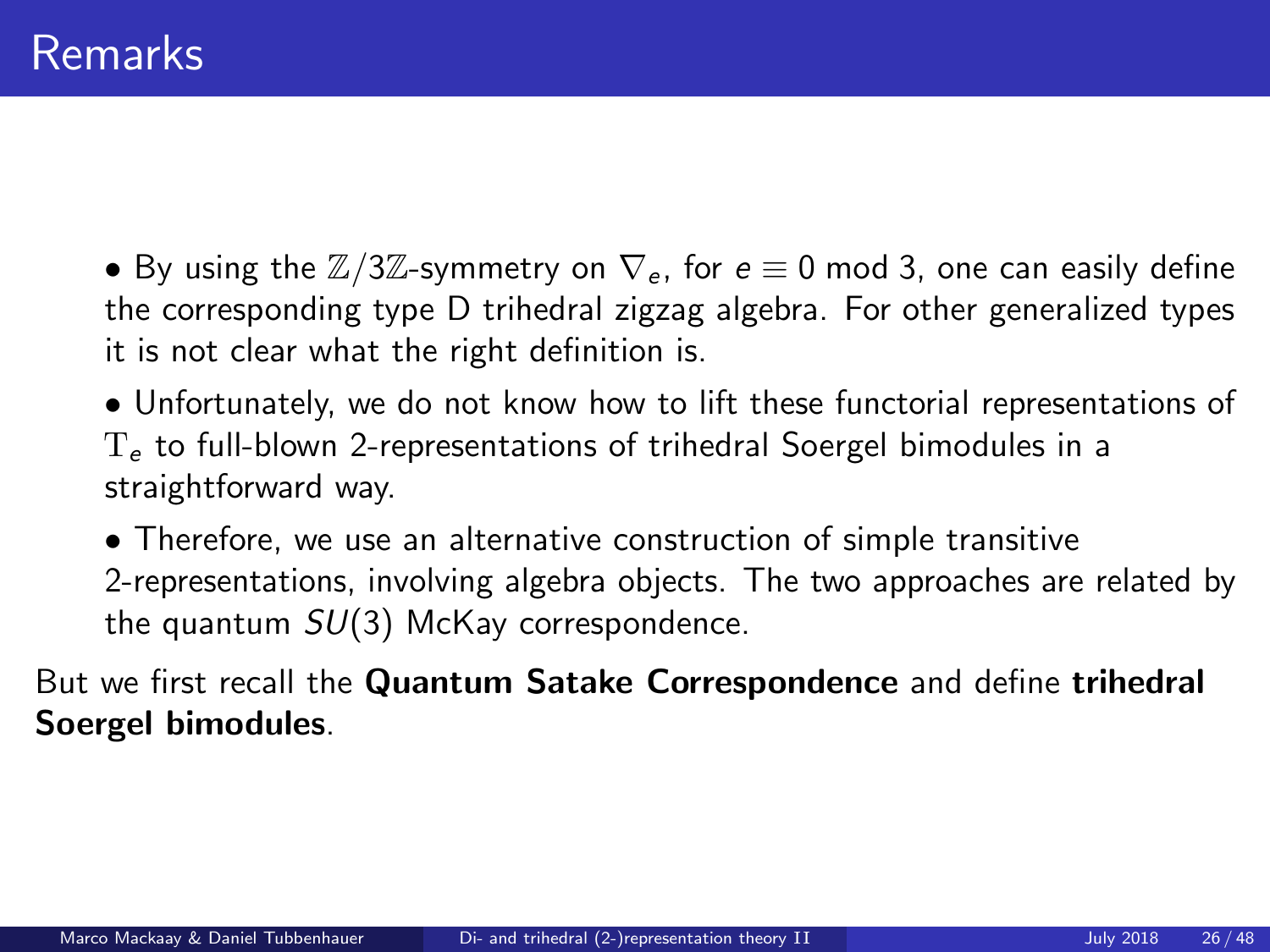#### **Definition**

For  $\mathbf{u}\in\{g,o,p\},$  let  $\mathcal{Q}_{\text{q}}^{\mathbf{u}}$  denote the full subcategory of  $\mathcal{Q}_{\text{q}}$  generated by the  $V_{m,n}$ such that

$$
m - n \equiv \begin{cases} 0 \mod 3, & \text{if } \mathbf{u} = g, \\ 1 \mod 3, & \text{if } \mathbf{u} = o, \\ 2 \mod 3, & \text{if } \mathbf{u} = p. \end{cases}
$$

Tensoring with  $V_{1,0}$ , resp.  $V_{0,1}$ , defines a functor X, resp. Y, between the  $\mathcal{Q}_q^{\mathbf{u}}$ , e.g.

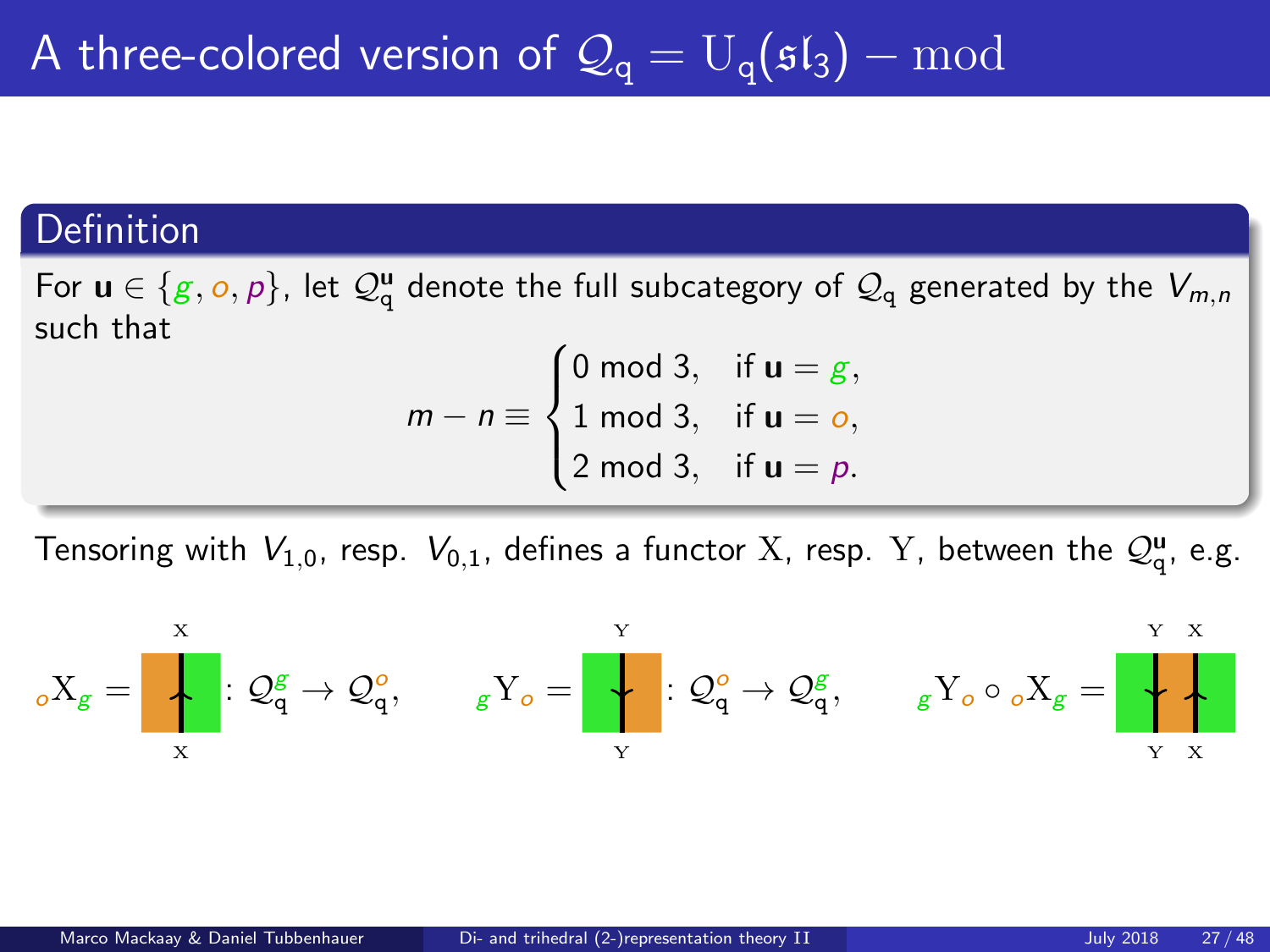### Definition (Elias 2014 motivated by Kuperberg 1996)

We define  $\mathscr{Q}_\text{q}^{\,GOP}$  to be the additive,  $\mathbb{C}_\text{q}\text{-}$ linear closure of the 2-category whose objects are the categories  $\mathcal{Q}_{\mathsf{q}}^{\mathsf{u}},$  whose 1-morphisms are composites of  ${\rm X}$  and  ${\rm Y},$  and whose 2-morphisms are natural transformations.

A natural transformation between composites of  $X$  and  $Y$  is the same as a  $U_q$ ( $5l_3$ )-equivariant map, so we can use Kuperberg's diagrammatic web calculus to describe  $\mathscr{Q}^{\,GOP}_{\,q}$ . The generating 2-morphisms (up to color variations) are

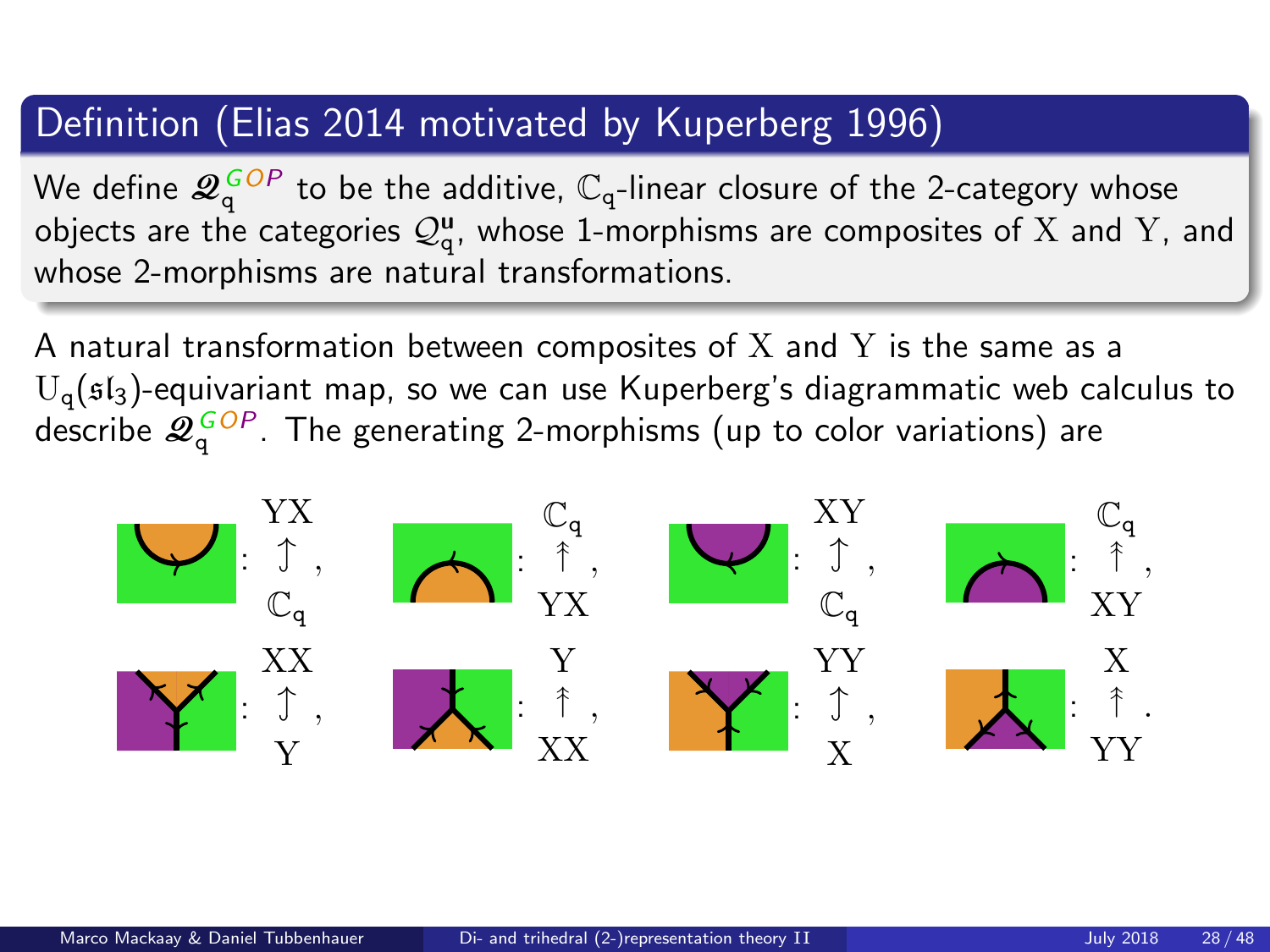These are subject to the relations



together with the vertical mirrors and the relations obtained by varying the orientation and the colors.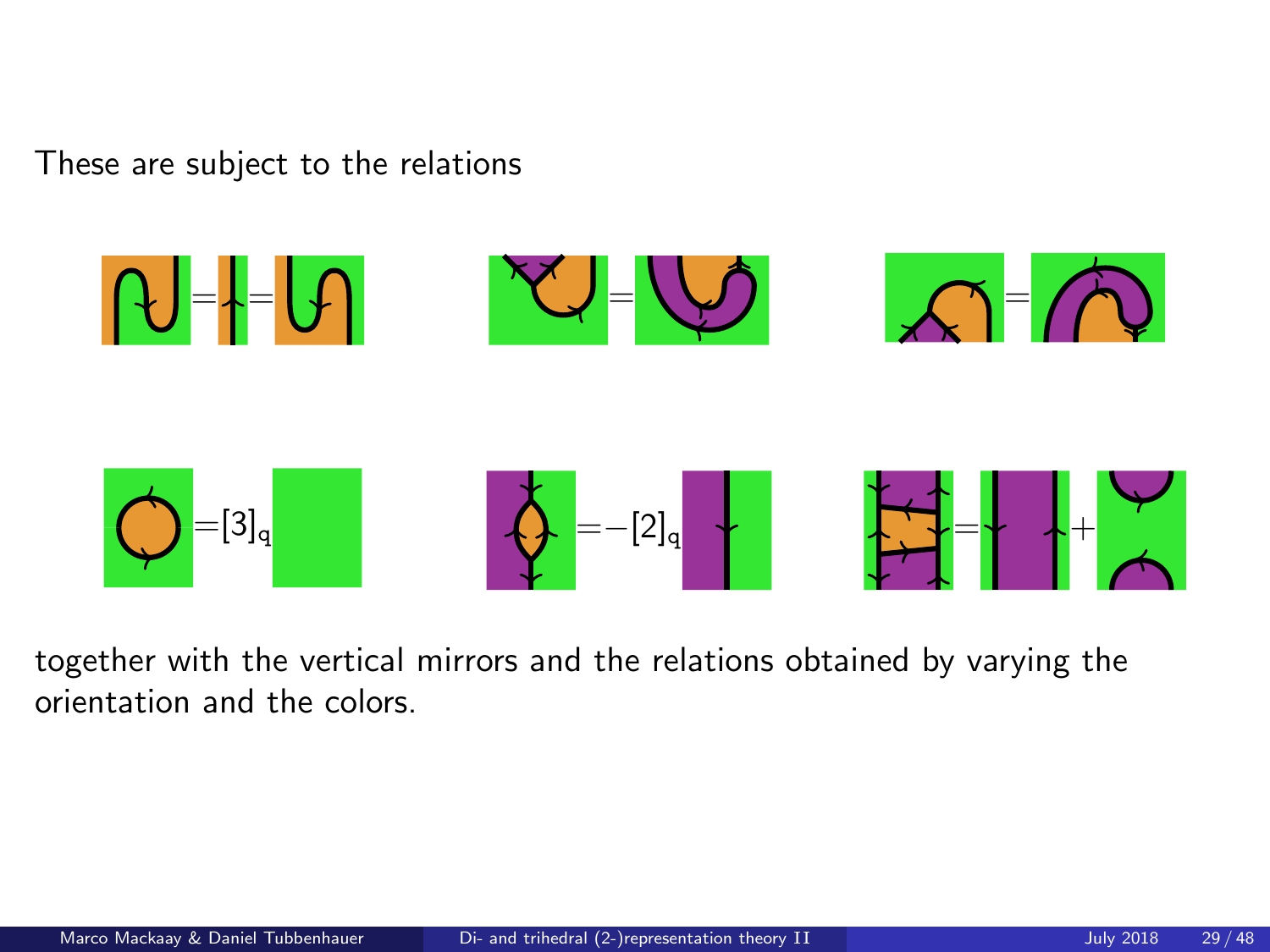Given  $m, n \in \mathbb{N}^0$ , for each choice of source  $\mathbf{u} \in \{g, o, p\}$ , the simple  $V_{m,n}$ corresponds to a direct summand of the functor  $X^mY^n$  in  $\mathscr{Q}^{\textit{GOP}}_{q}$ , given by a diagrammatic idempotent c $_\mathbf{u}^{m,n}$  (Kuperberg 1996, Kim 2007).

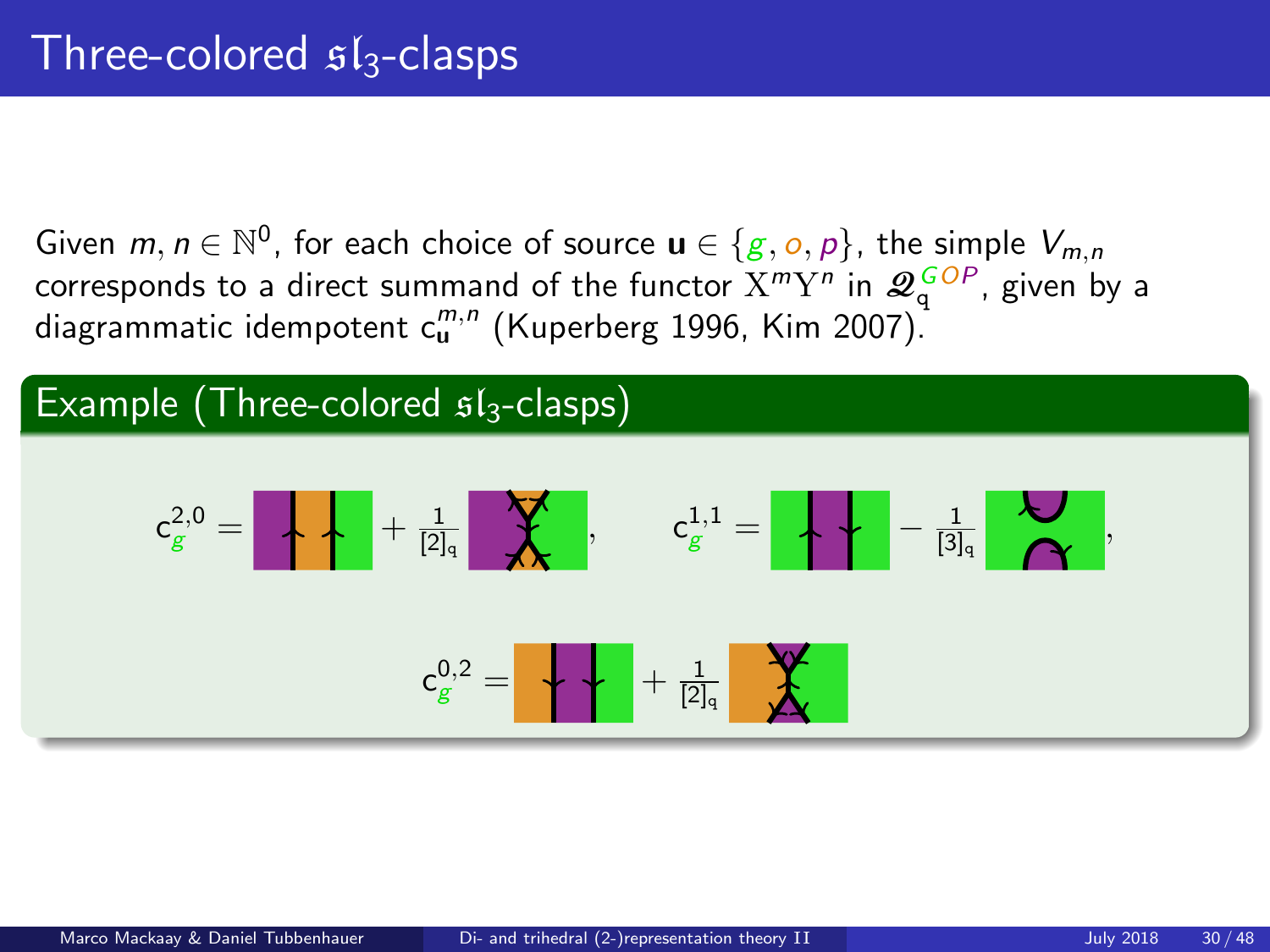Let  $\eta^{2(e+3)} = 1$ .

#### **Definition**

Define  $\mathcal{Q}^{\textit{GOP}}_{e}$  as the quotient of the diagrammatic 2-category above, for  $q = \eta$ , by the 2-ideal generated by all  $c_{\mathbf{u}}^{m,n}$ , such that  $m + n = e + 1$  and  $\mathbf{u} \in GOP$ .

 $\bullet$   $\mathscr{Q}^{\,GOP}_{e}$  is nothing but a three-colored version of Kuperberg's diagrammatic calculus for  $Q_e = U_n(\mathfrak{sl}_3) - \text{mod}_{ss}$ .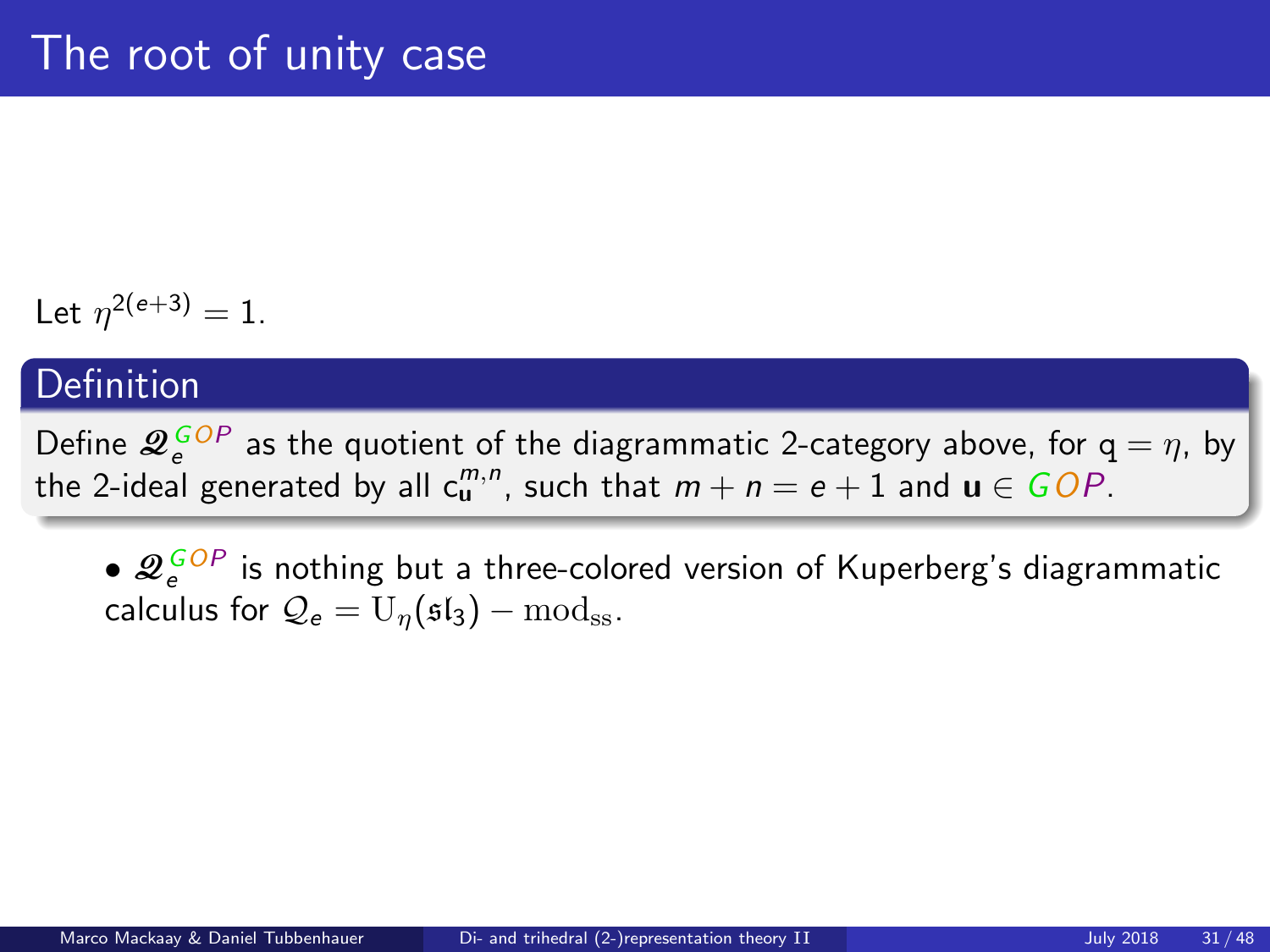Using a q-deformation of the usual  $\widehat{A}_2$  Cartan matrix, Elias (2014) constructed a linear representation of  $\mathrm{W}=\mathrm{W}(A_2)$  on the root space  $\mathrm{Span}_{\mathbb{C}(\mathsf{q})}\{\alpha_b, \alpha_r, \alpha_y\}.$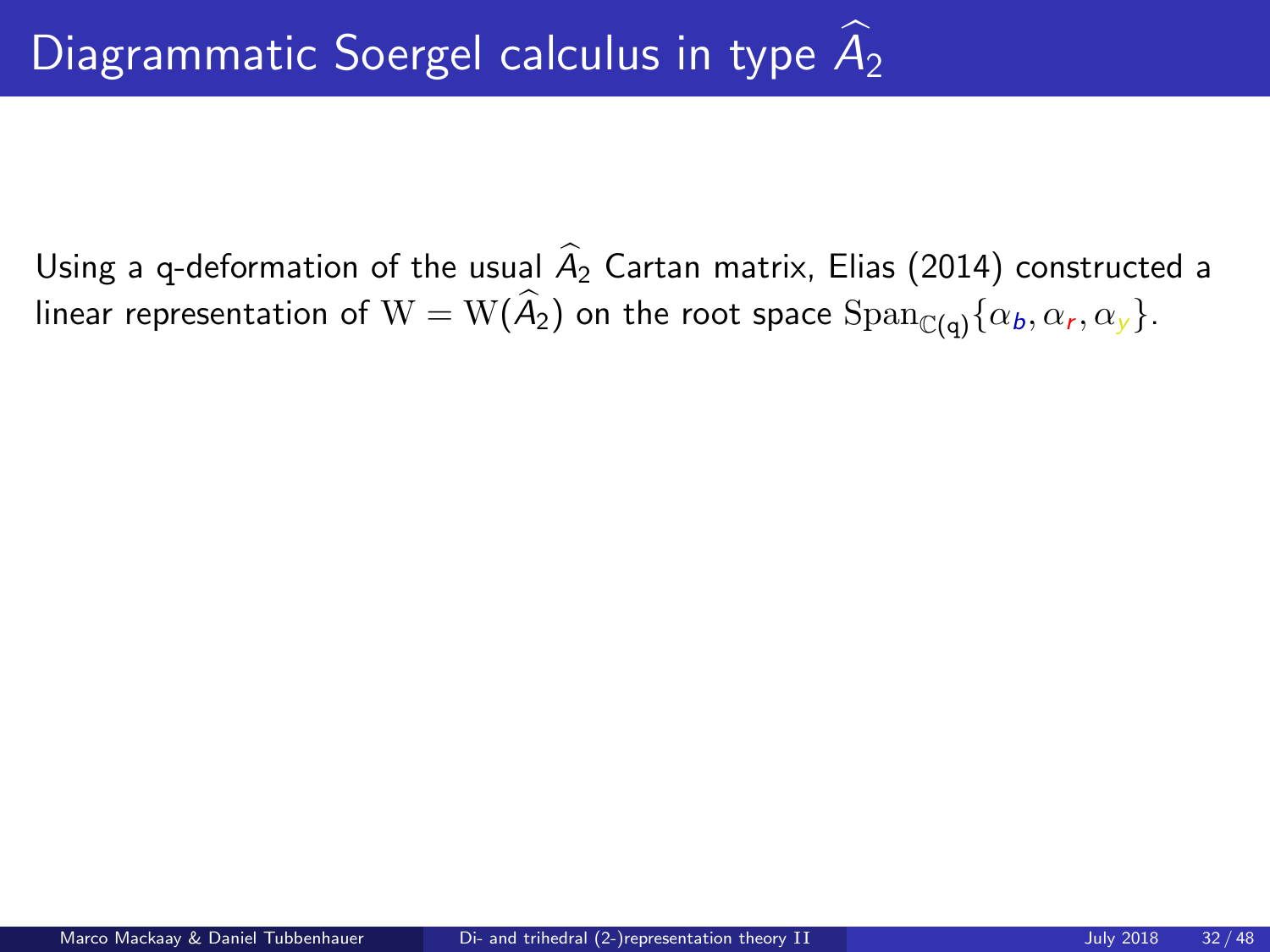Using a q-deformation of the usual  $\widehat{A}_2$  Cartan matrix, Elias (2014) constructed a linear representation of  $\mathrm{W}=\mathrm{W}(A_2)$  on the root space  $\mathrm{Span}_{\mathbb{C}(\mathsf{q})}\{\alpha_b, \alpha_r, \alpha_y\}.$ 

We can specialize q to a complex number to get a complex representation:

- for generic q, it is reflection faithful.
- for q a root of unity, the representation is not faithful and descends to a finite complex reflection group.

Let  $\text{R}_{\text{q}} = \mathbb{C}(\textit{q})[\alpha_{b},\alpha_{r},\alpha_{y}]$ , where  $\alpha_{b},\alpha_{r},\alpha_{y}$  are given degree 2. The above representation extends to a degree-preserving action of  $W$  on  $R_q$  by automorphisms.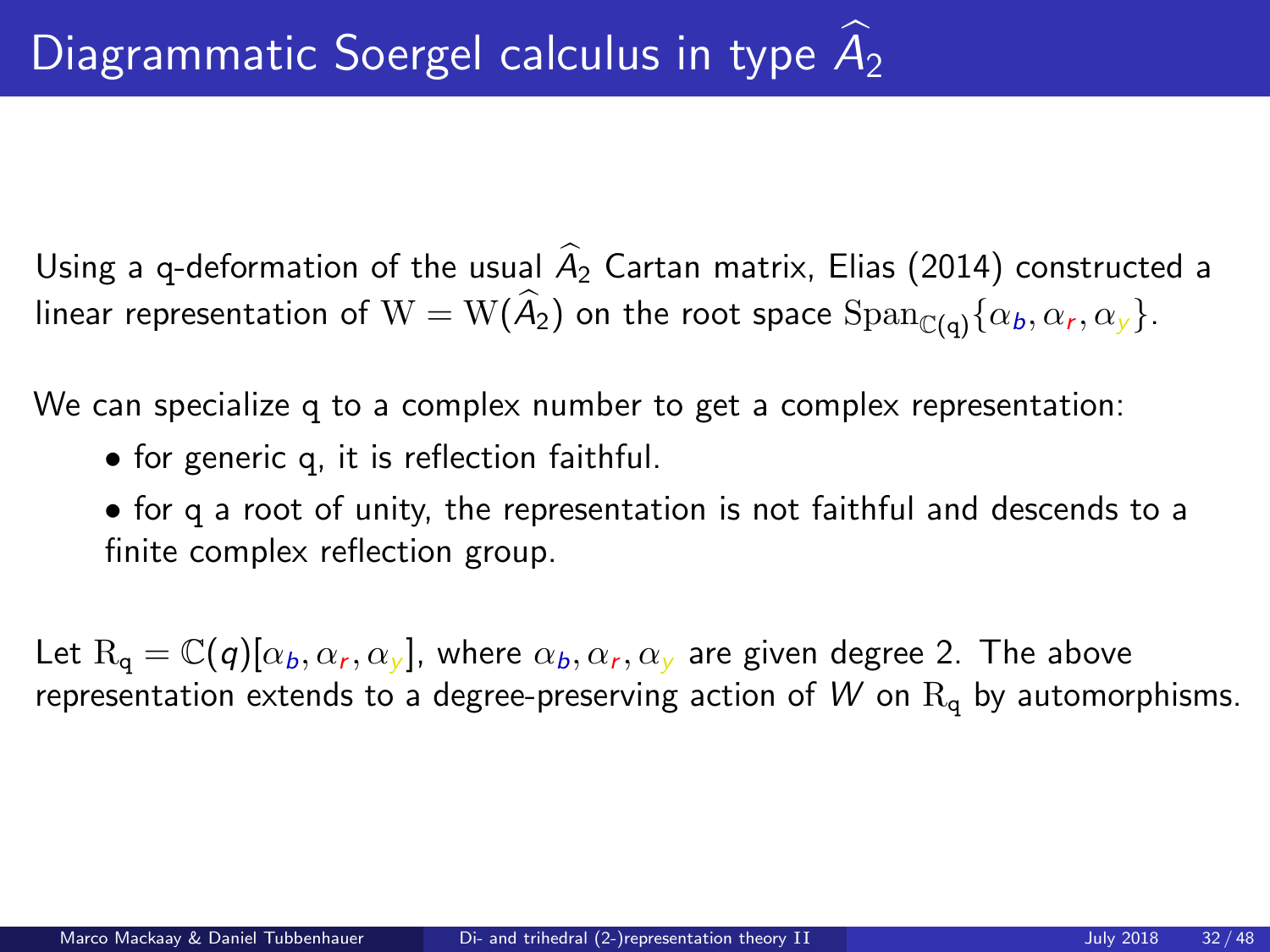Definition (The 2-cat  $s\mathcal{B}\mathcal{S}_{\mathrm{q}}^{*}$ , Elias 2014, Elias-Williamson 2013)

• Objects: proper subsets of  $\{b, y, r\}$ :

$$
\emptyset, b, y, r, g := \{b, y\}, o := \{r, y\}, p := \{b, r\}.
$$

• 1-morphisms: finite strings of compatible colors, e.g.:



• 2-morphisms: generated by



and decorations of the regions by partially invariant polynomials in  $R_q$ , and subject to a whole list of relations (which depend on q).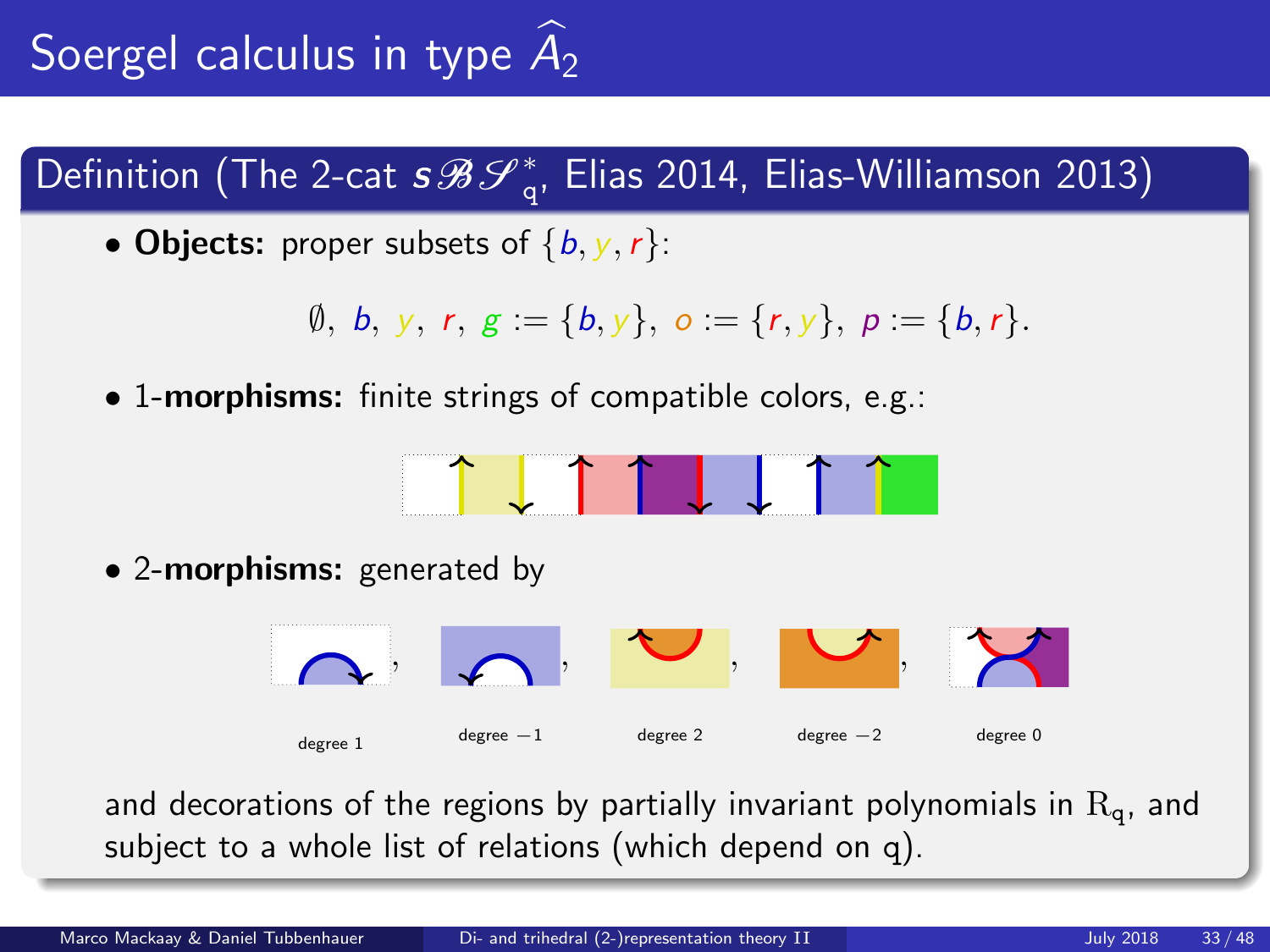Let  $\bm{s}\mathcal{B}\mathcal{S}_\text{q}$  be the 2-category obtained from  $\bm{s}\mathcal{B}\mathcal{S}_\text{q}^*$  by allowing formal grading shifts on 1-morphisms and considering only degree-zero 2-morphisms, i.e. for any  $t \in \mathbb{Z}$  we define

$$
2\mathbf{s}\mathscr{B}\mathscr{S}_{q}(x\{t\},y):=2\mathbf{s}\mathscr{B}\mathscr{S}_{q}^{*}(x,y)_{t}.
$$

#### Theorem (Elias 2014, Elias-Williamson 2013)

Let  $q \in \mathbb{C}$  be generic.

•  $\mathscr{K}\text{ar}(s\mathscr{B}\mathscr{S}_q)$  is equivalent to the 2-category of all Soergel bimodules of type  $A_2$  and decategorifies to the Hecke algebroid of that type, such that the indecomposable 1-morphisms correspond to the KL-basis elements.

• Let  $\mathscr{B}\mathscr{S}_q := s\mathscr{B}\mathscr{S}_q(\emptyset,\emptyset)$ . Then  $\mathscr{K}\text{ar}(\mathscr{B}\mathscr{S}_q)$  is equivalent to the monoidal category of regular Soergel bimodules of type  $\widehat{A}_2$  and decategorifies to  $H_v(\widehat{A}_2)$ .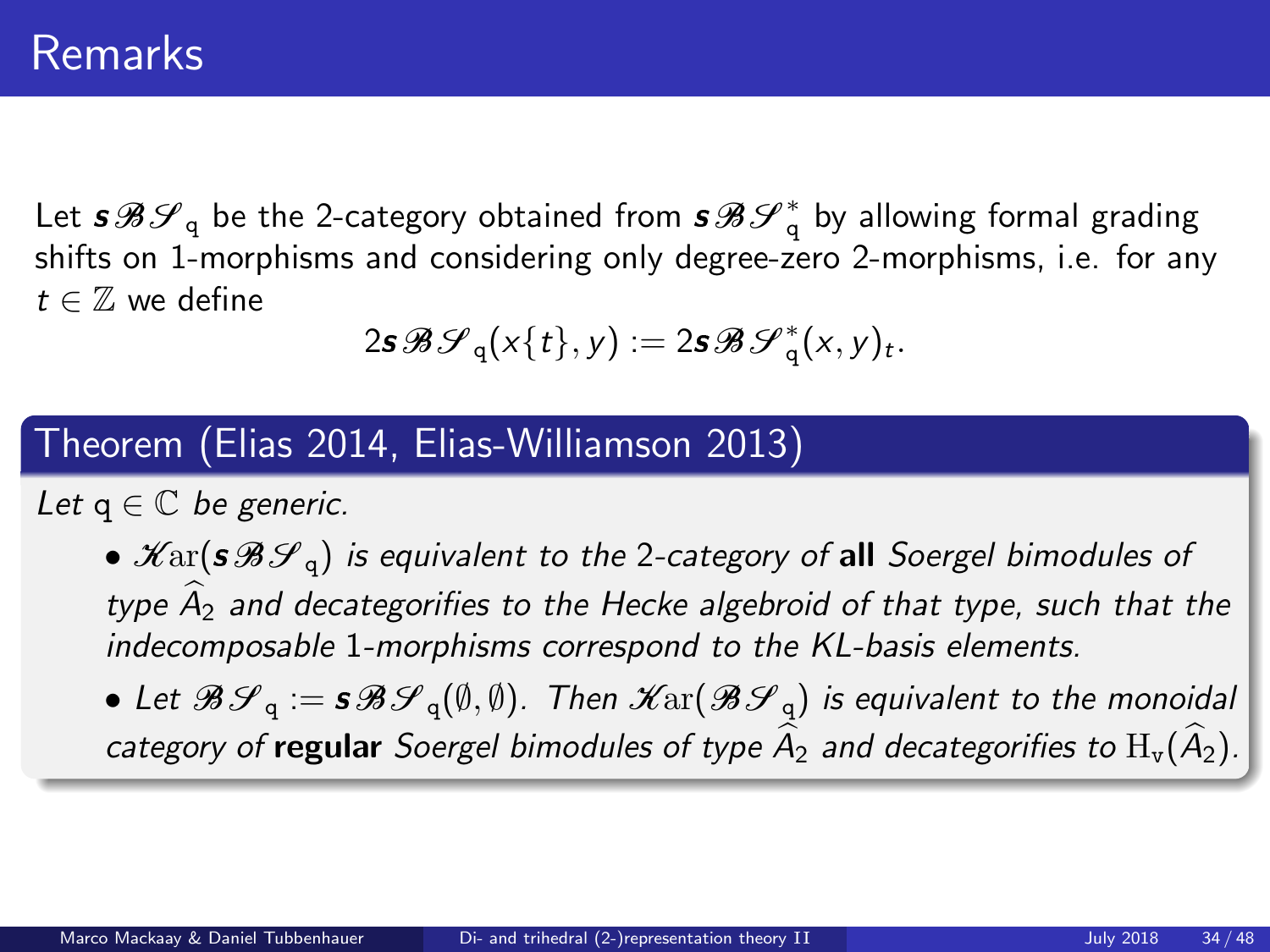# The Quantum Satake Correspondence (QSC)

• The 2-category of maximally singular Soergel bimodules  $\mathscr{K}\text{ar}(m\mathscr{B}\mathscr{S}_q)$  is defined as the Karoubi envelope of the 2-full 2-subcategory of  $s\mathcal{BF}_{q}$ generated by diagrams whose left- and rightmost colors are secondary.

### Definition (Elias 2014)

The <code>Satake 2-functor</code>  $\mathsf{S_q}\colon\mathscr{Q}_\mathsf{q}^{\,GOP}\to\bm{m}\mathscr{B}\mathscr{S}_\mathsf{q}$  is defined as indicated below:



### Theorem (Elias 2014)

The Satake 2-functor is a well-defined degree-zero 2-equivalence.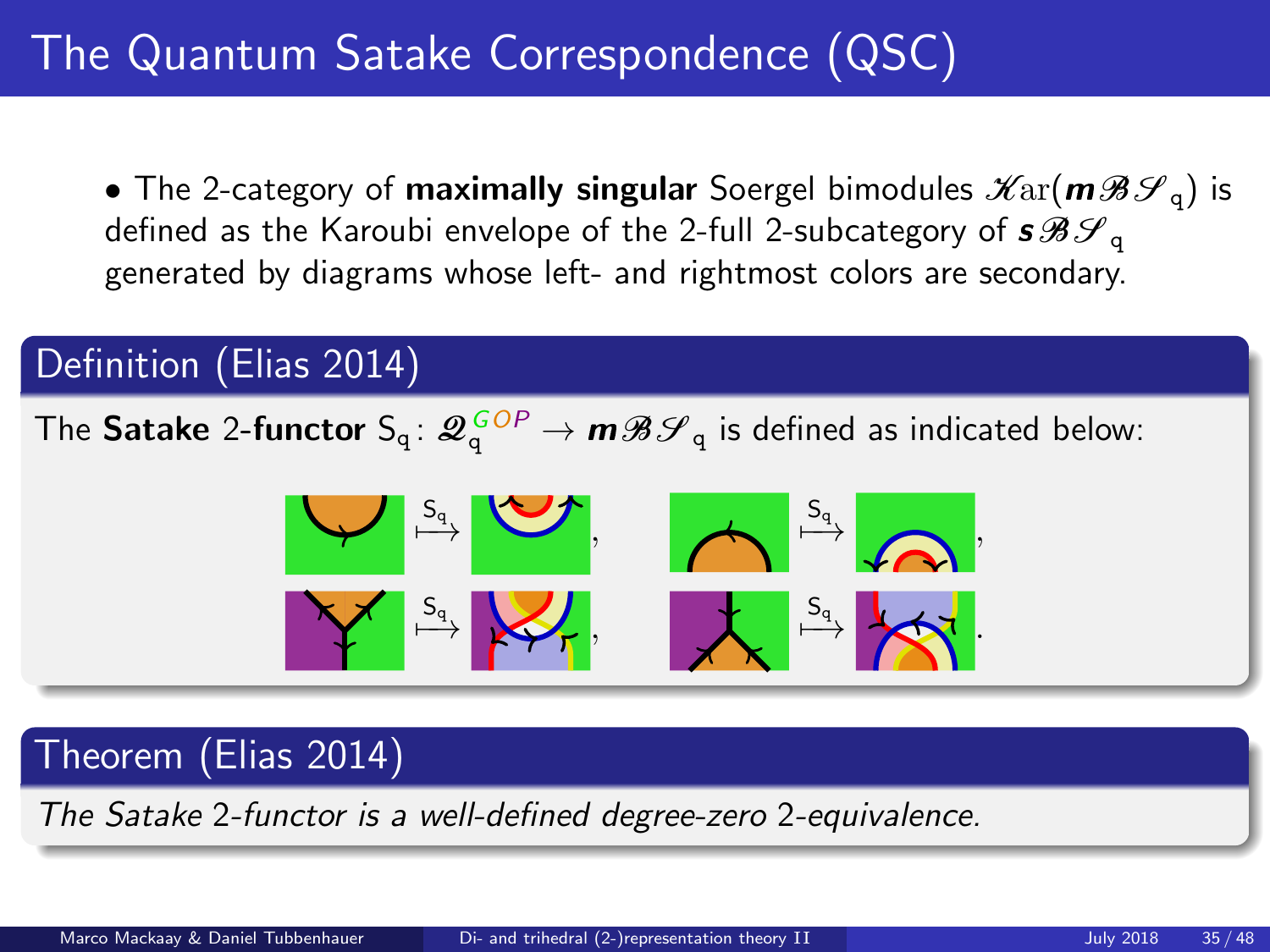# Trihedral Soergel bimodules of level  $\infty$

Assume that  $q \in \mathbb{C}$  is generic.

## Definition (MMMT 2018)

Let  $\mathscr{T}_{\infty}$  be the additive closure of the 2-full 2-subcategory of  $\mathscr{B}\mathscr{S}_{\infty}$ , whose 1-morphisms are generated by all grading shifts of

 $\emptyset$ ,  $\emptyset$ bgb $\emptyset$ ,  $\emptyset$ yoy $\emptyset$ ,  $\emptyset$ bpb $\emptyset$ ,

and the 1-morphisms obtained from these by changing the intermediate primary colors.

#### Example

By the relations on 2-morphisms in  $\mathcal{BF}_{q}$ , we have

 $\emptyset$ bgb $\emptyset \cong \emptyset$ bgy $\emptyset \cong \emptyset$ ygb $\emptyset \cong \emptyset$ ygy $\emptyset$ .

Similar isomorphisms hold for the strings with  $o$  and  $p$ .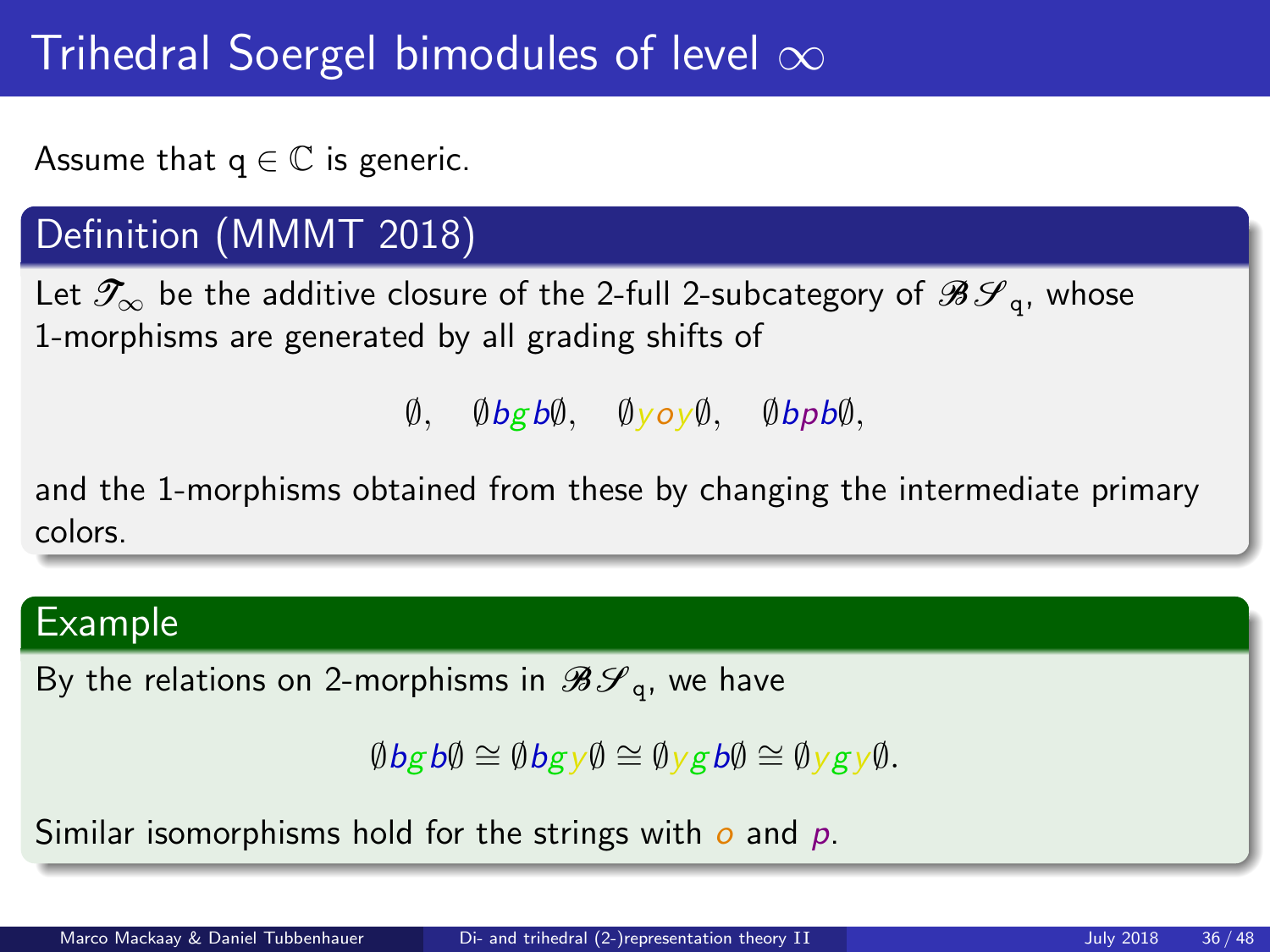#### Theorem

The decategorification of  $\mathcal{T}_{\infty}$  is isomorphic to  $T_{\infty}$ , such that the indecomposable objects correspond to the tricolored KL basis elements.

• We can always remove intermediate ∅, e.g.

 $\emptyset$ bgb $\emptyset$ bpb $\emptyset \cong \emptyset$ bgbpb $\emptyset$ {2}

This shows that all 1-morphisms in  $\mathscr{T}_{\infty}$  can be obtained from  $s\mathscr{B}S_{\mathfrak{g}}$  by biinduction.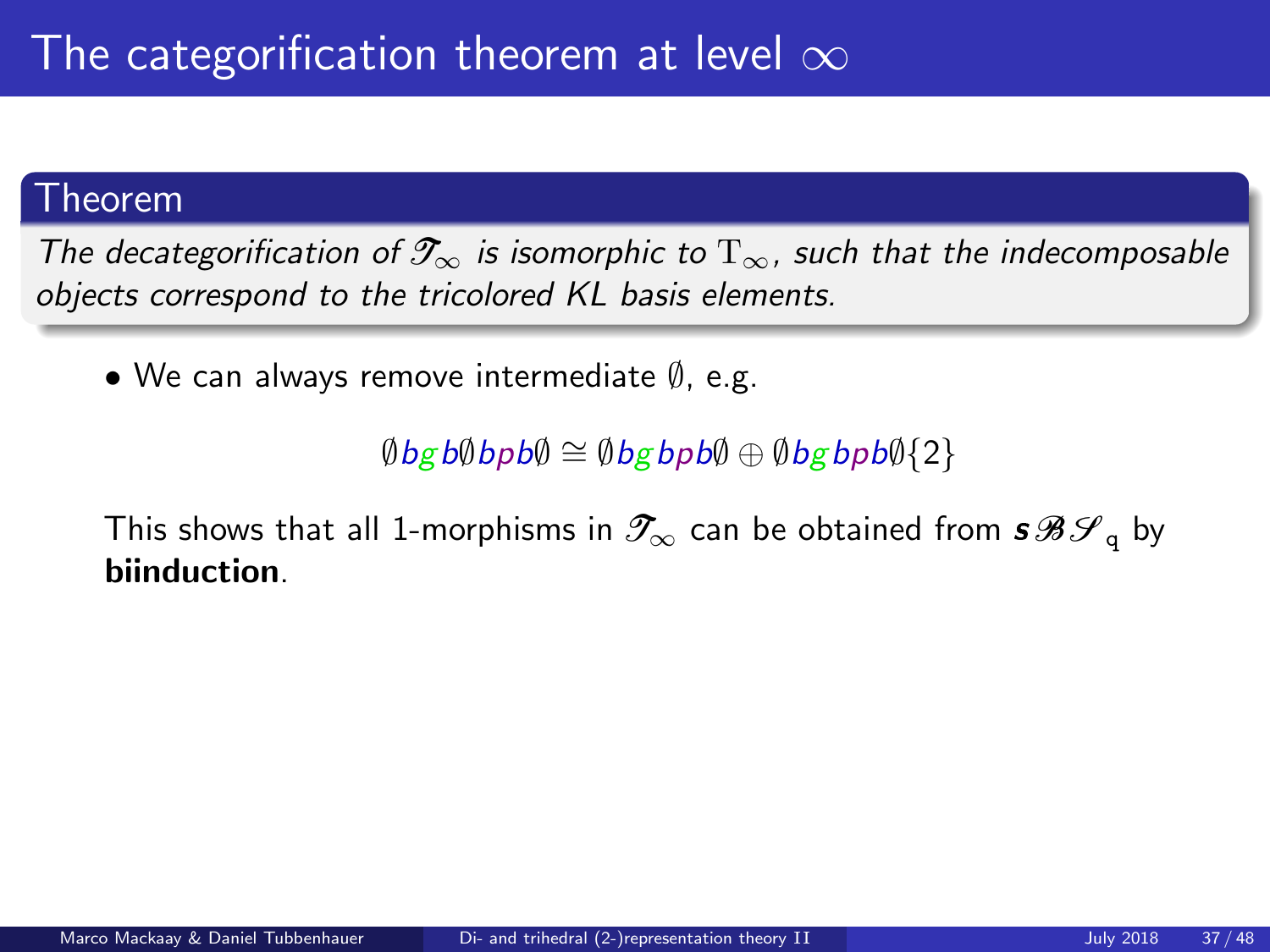#### Theorem

The decategorification of  $\mathcal{T}_{\infty}$  is isomorphic to  $T_{\infty}$ , such that the indecomposable objects correspond to the tricolored KL basis elements.

• We can always remove intermediate ∅, e.g.

 $\emptyset$ bgb $\emptyset$ bpb $\emptyset \cong \emptyset$ bgbpb $\emptyset$ {2}

This shows that all 1-morphisms in  $\mathscr{T}_{\infty}$  can be obtained from  $s\mathscr{B}S_{\mathfrak{g}}$  by biinduction.

• For every pair of 1-morphisms x and y in  $s\mathcal{B}\mathcal{S}_q$ , biinduction gives a functor

$$
\mathrm{BI}(x,y)\colon \mathbf{s}\mathcal{B}\mathcal{S}_q(x,y) \to \mathcal{T}_\infty(\mathrm{BI}(x),\mathrm{BI}(y)).
$$

However, it is **not** a 2-functor, because it does not behave well under horizontal composition.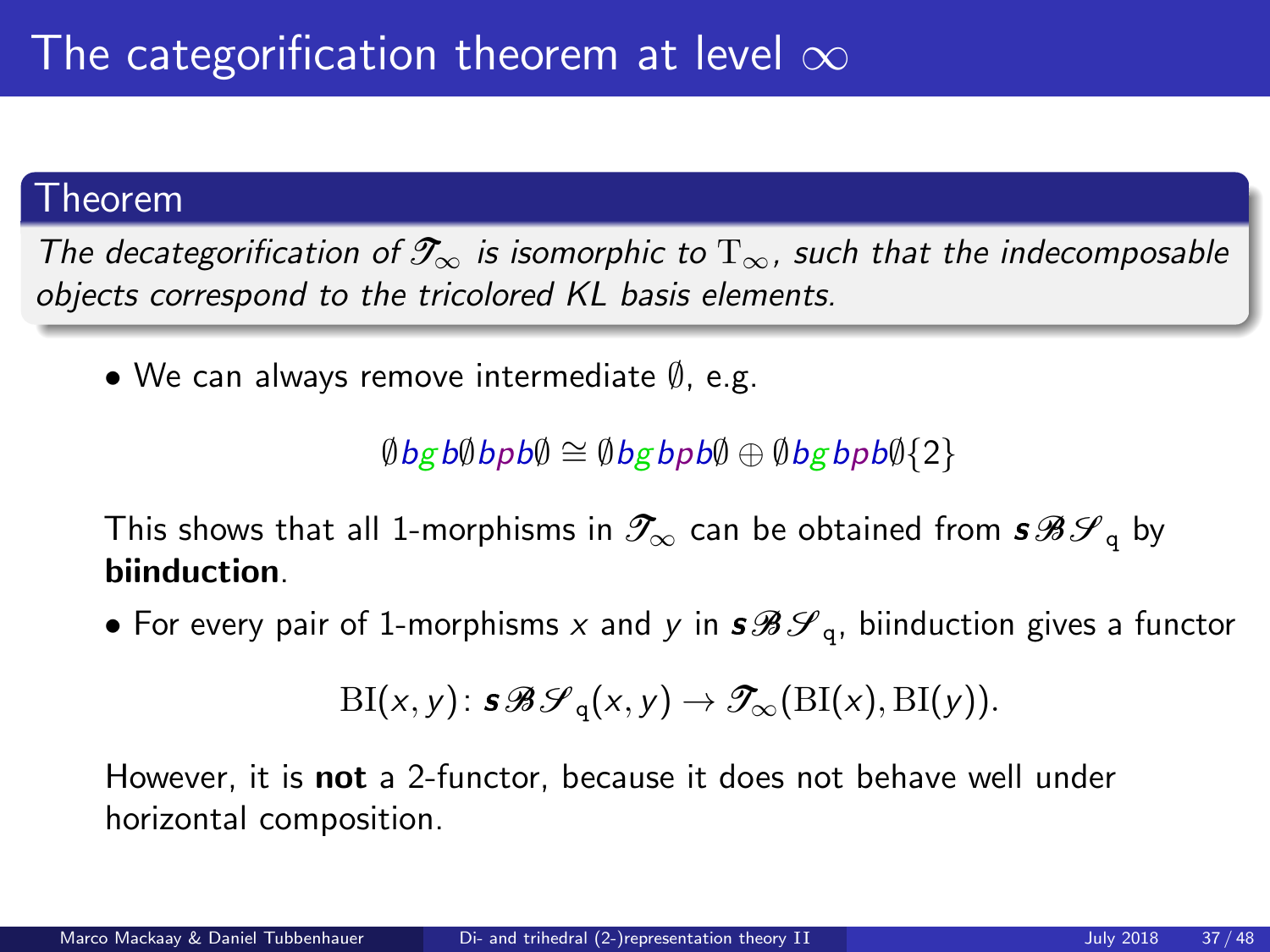## **Biinduction**

For any  $\mathbf{u} \in GOP$ :

- the Satake 2-functor  $S_q$  maps the tricolored clasps  $c_u^{m,n}$  in  $\mathcal{Q}_q^{GOP}$  to the primitive idempotent 2-endomorphisms  $\mathsf{S_q}(\mathsf{c}_\mathsf{u}^{m,n})$  in  $\bm{s}\bm{\mathscr{B}}\bm{\mathscr{S}}_\mathsf{q};$
- $\bullet$  biinduction maps the  $\mathsf{S_q}(\mathsf{c}_\mathsf{u}^{m,n})$  in  $\bm{s}\mathscr{B}\mathscr{S}_\mathsf{q}$  to the primitive idempotent (2-)endomorphisms  $C^{m,n}_\mathbf{u}$  in  $\mathscr{T}_\infty$ .

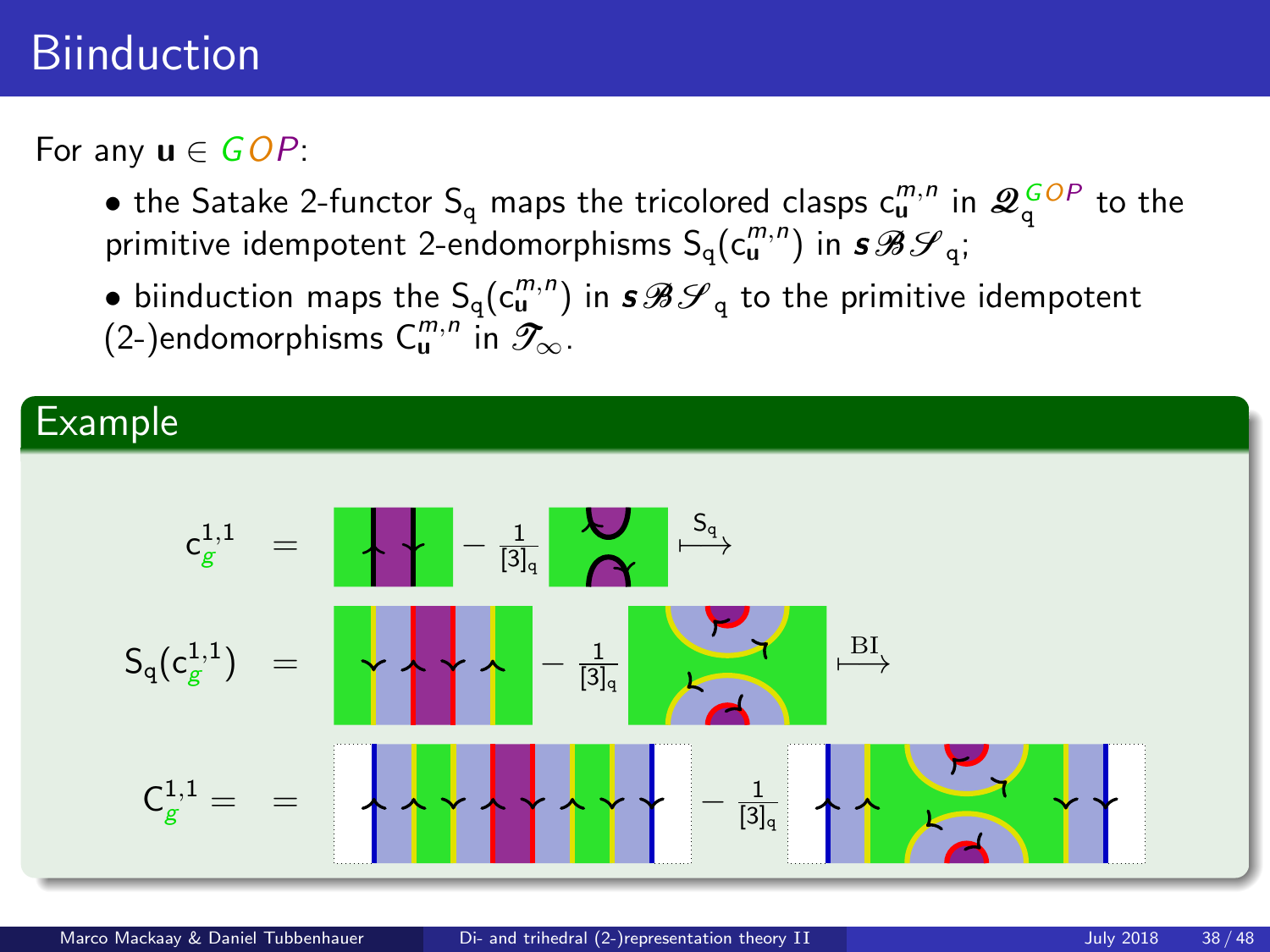# Maximally singular Soergel bimodules at level e

Let  $\eta^{2(e+3)} = 1$ .

### Definition (MMMT 2018)

Define  $m\mathcal{B}\mathcal{S}_e$  as the quotient of  $m\mathcal{B}\mathcal{S}_q$ , at  $q = \eta$ , by the two-sided 2-ideal generated by

 $\left\{S_q(c^{m,n}_{\mathbf{u}}) \mid m+n = e+1, \mathbf{u} \in GDP\right\} = \left\{S_q(\begin{smallmatrix} m,n \\ \mathbf{u}^c \end{smallmatrix}) \mid m+n = e+1, \mathbf{u} \in GDP\right\}.$ 

The Karoubi envelope  $\mathscr{K}\text{ar}(\mathbf{m}\mathscr{B}\mathscr{S}_e)$  is by definition the 2-category of **maximally** singular type  $\hat{A}_2$  Soergel bimodules at level e.

#### **Corollary**

The Satake 2-functor  $S_q$ , at  $q = \eta$ , descends to a degree-zero 2-equivalence

$$
\mathsf{S}_{e} \colon \mathcal{Q}_{e}^{\mathit{GOP}} \to \mathscr{K}\mathrm{ar}(m\mathscr{B}\mathscr{S}_{e}).
$$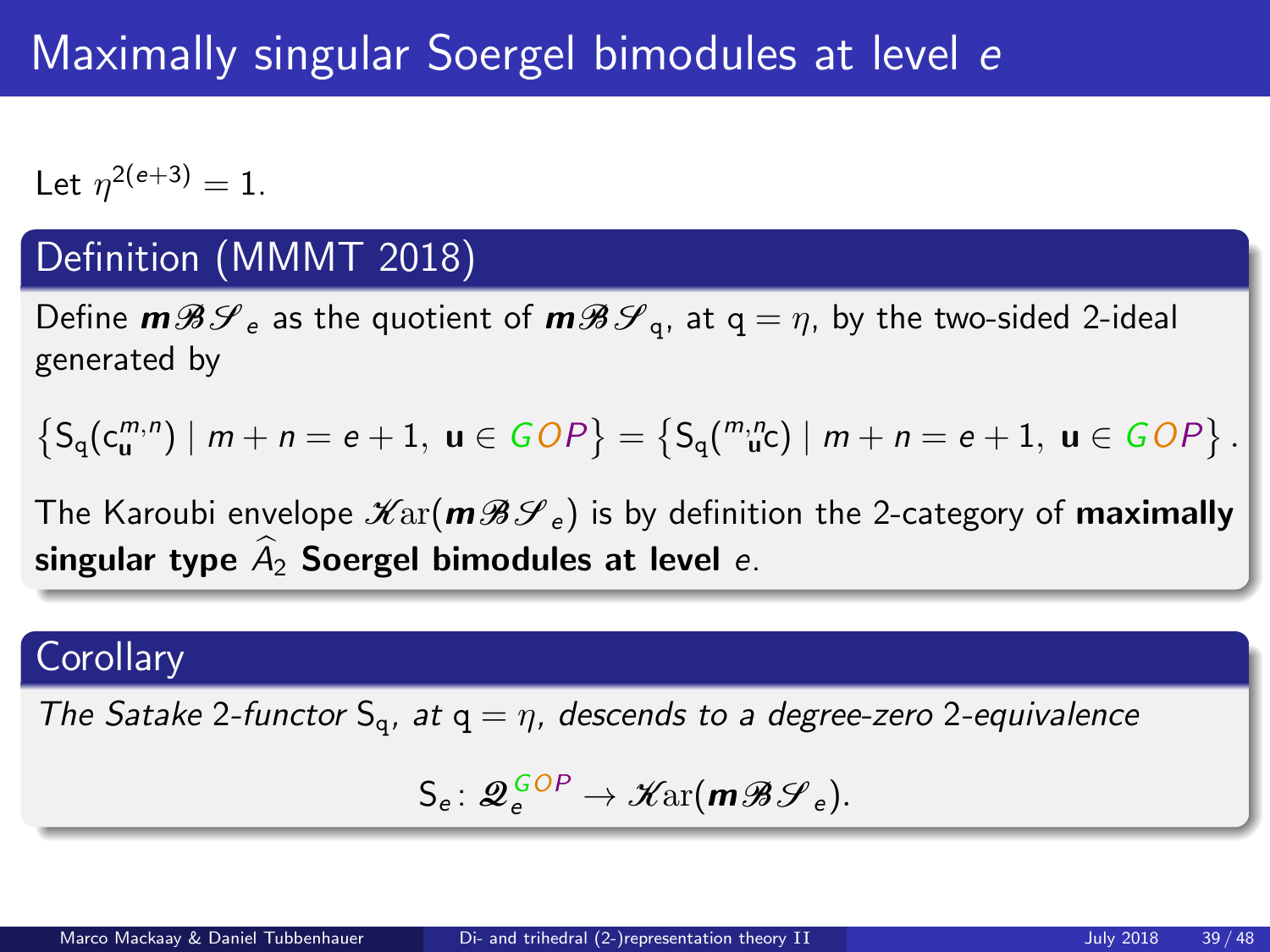Let  $\eta^{2(e+3)} = 1$ .

## Definition (MMMT 2018)

Define  $\mathscr{T}_e$  as the quotient of  $\mathscr{T}_{\infty}$ , at  $q = \eta$ , by the two-sided 2-ideal generated by

$$
\{C_{\mathbf{u}}^{m,n} \mid m+n = e+1, \mathbf{u} \in GOP\} = \{ {}^{m,n}_{\mathbf{u}}C \mid m+n = e+1, \mathbf{u} \in GOP\}.
$$

#### Theorem

The decategorification of  $\mathcal{T}_{e}$  is isomorphic to  $T_{e}$ , such that the indecomposable objects correspond to the tricolored KL basis elements.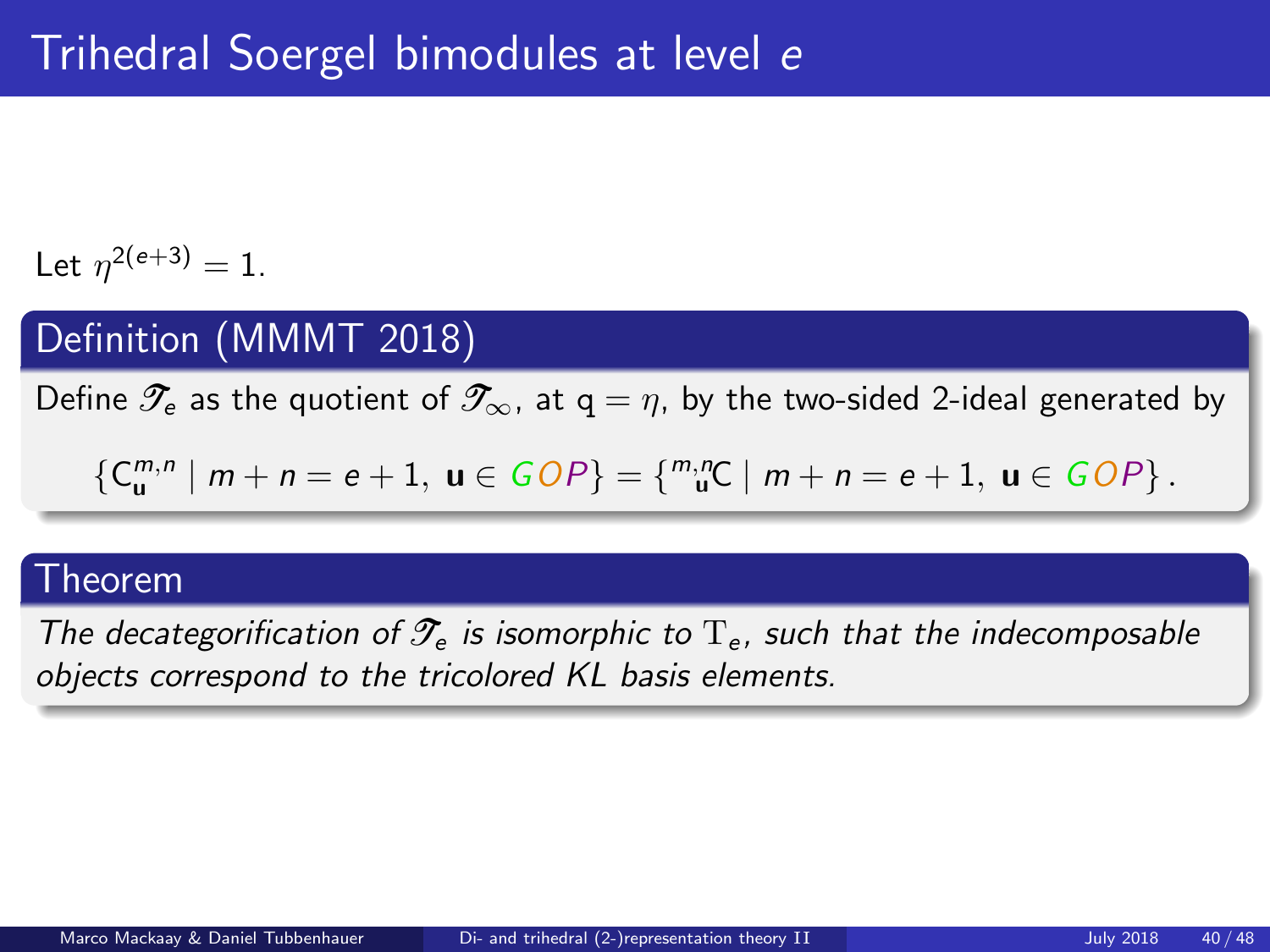Let  $\mathscr C$  be a finitary monoidal category.

• An algebra object  $(X, \mu, \iota)$  in  $\mathscr C$  is an object X together with a multiplication morphism  $\mu: X \otimes X \rightarrow X$  and a unit morphism  $\iota: I \rightarrow X$ satisfying the usual axioms.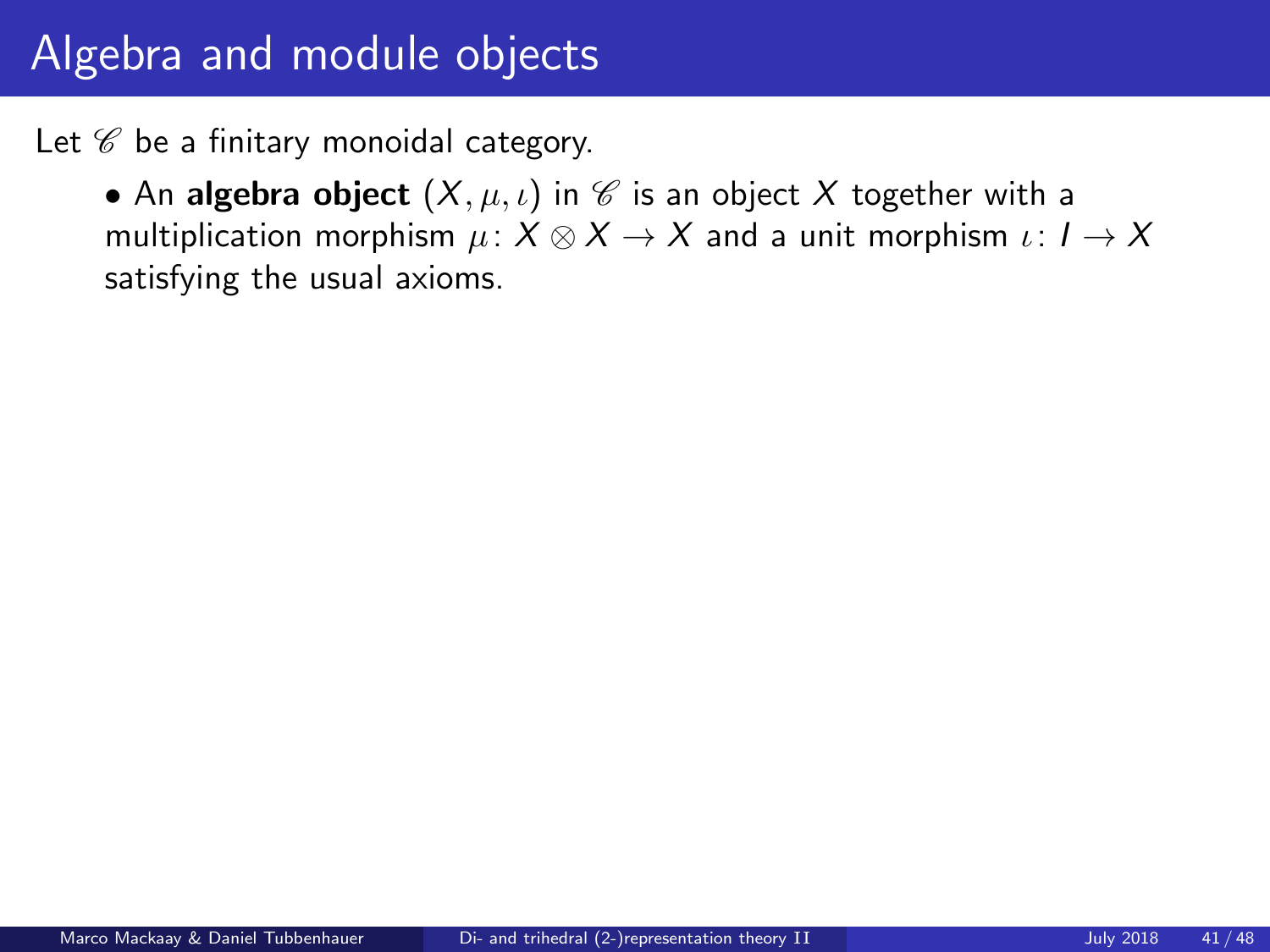Let  $\mathscr C$  be a finitary monoidal category.

• An algebra object  $(X, \mu, \iota)$  in  $\mathscr C$  is an object X together with a multiplication morphism  $\mu: X \otimes X \rightarrow X$  and a unit morphism  $\iota: I \rightarrow X$ satisfying the usual axioms.

• A (right) X-module object  $(M, \mu_M)$  in  $\mathscr C$  is an object M together with a morphism  $\mu_M$ :  $M \otimes X \rightarrow M$  satisfying the usual axioms. Similarly, one can define intertwiners between (right)  $X$ -modules in  $\mathscr C$ .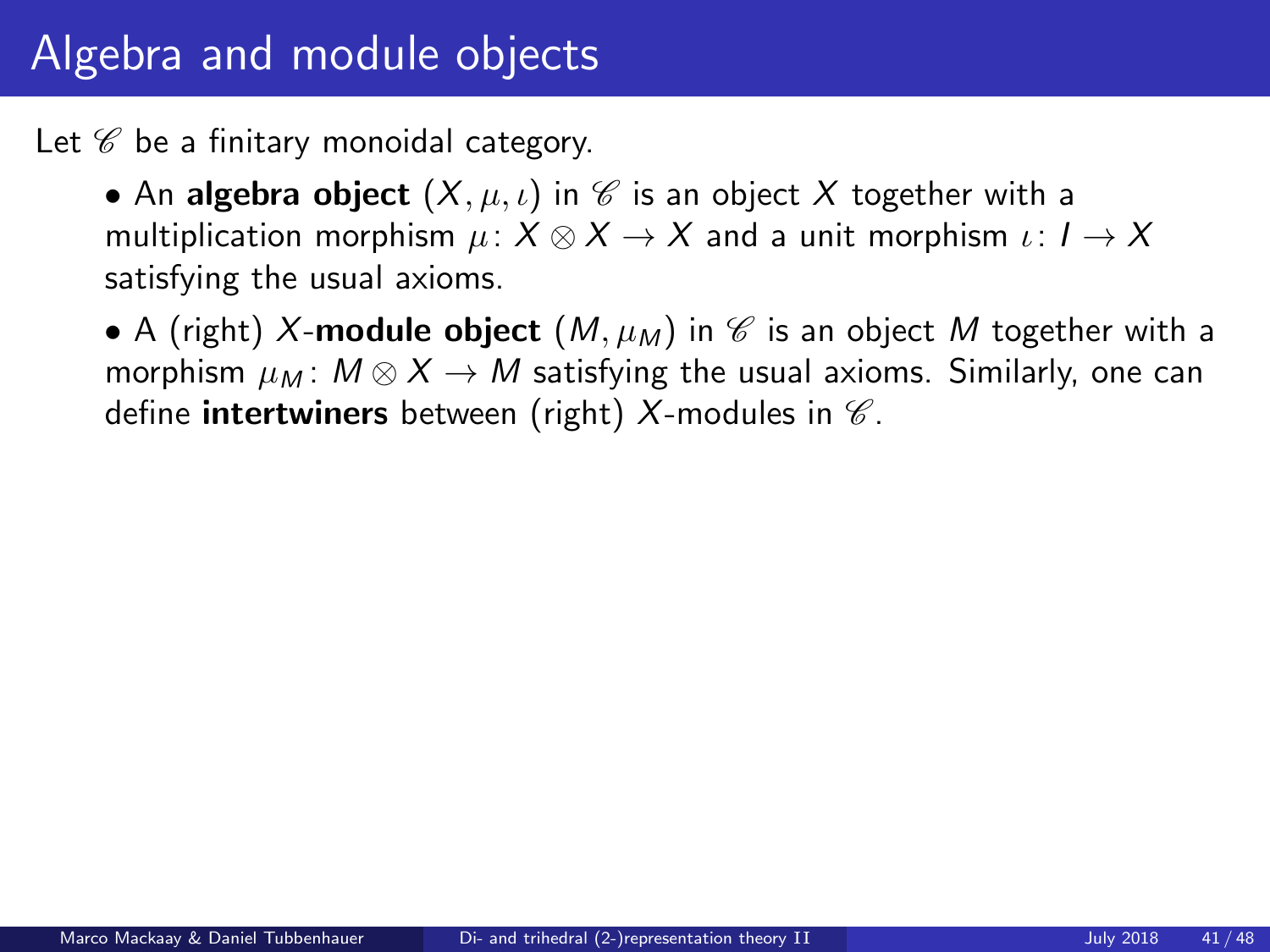Let  $\mathscr C$  be a finitary monoidal category.

• An algebra object  $(X, \mu, \iota)$  in  $\mathscr C$  is an object X together with a multiplication morphism  $\mu: X \otimes X \rightarrow X$  and a unit morphism  $\iota: I \rightarrow X$ satisfying the usual axioms.

• A (right) X-module object  $(M, \mu_M)$  in  $\mathscr C$  is an object M together with a morphism  $\mu_M$ :  $M \otimes X \rightarrow M$  satisfying the usual axioms. Similarly, one can define **intertwiners** between (right) X-modules in  $\mathscr{C}$ .

• In this way, we get the finitary category of right X-module objects in  $\mathscr{C}$ , denoted mod $\mathscr{C} - X$ .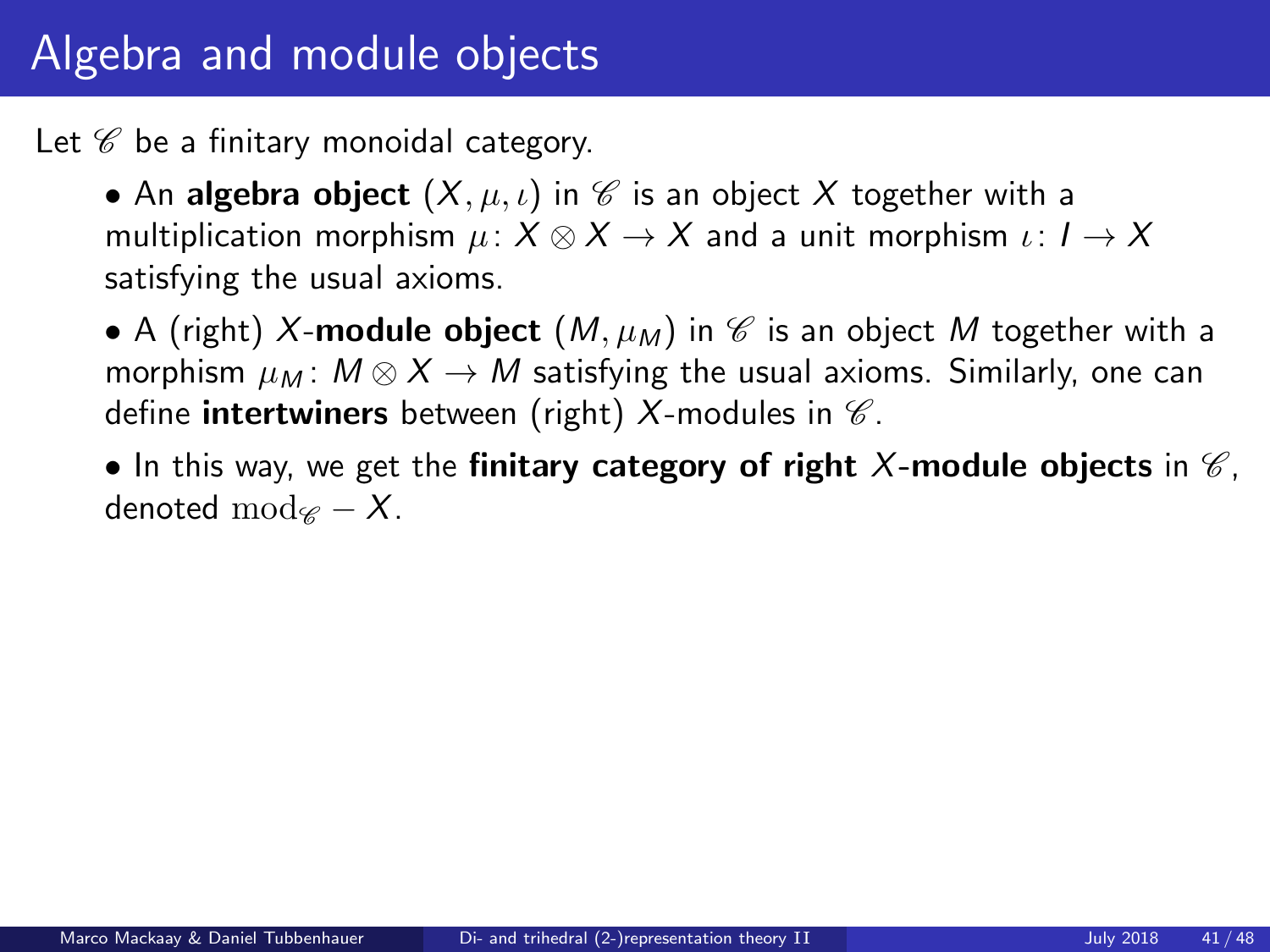Let  $\mathscr C$  be a finitary monoidal category.

• An algebra object  $(X, \mu, \iota)$  in  $\mathscr C$  is an object X together with a multiplication morphism  $\mu: X \otimes X \rightarrow X$  and a unit morphism  $\iota: I \rightarrow X$ satisfying the usual axioms.

• A (right) X-module object  $(M, \mu_M)$  in  $\mathscr C$  is an object M together with a morphism  $\mu_M$ :  $M \otimes X \rightarrow M$  satisfying the usual axioms. Similarly, one can define **intertwiners** between (right) X-modules in  $\mathscr{C}$ .

• In this way, we get the finitary category of right X-module objects in  $\mathscr{C}$ , denoted mod $\mathscr{C} - X$ .

• Let  $(X, \mu, \iota)$  be an algebra object in  $\mathscr C$ . For any object Y in  $\mathscr C$ , the monoidal product  $Y \otimes X$  is naturally a right X-module object in  $\mathscr{C}$ , with  $\mu_{Y \otimes X} = \mathrm{id}_Y \otimes \mu.$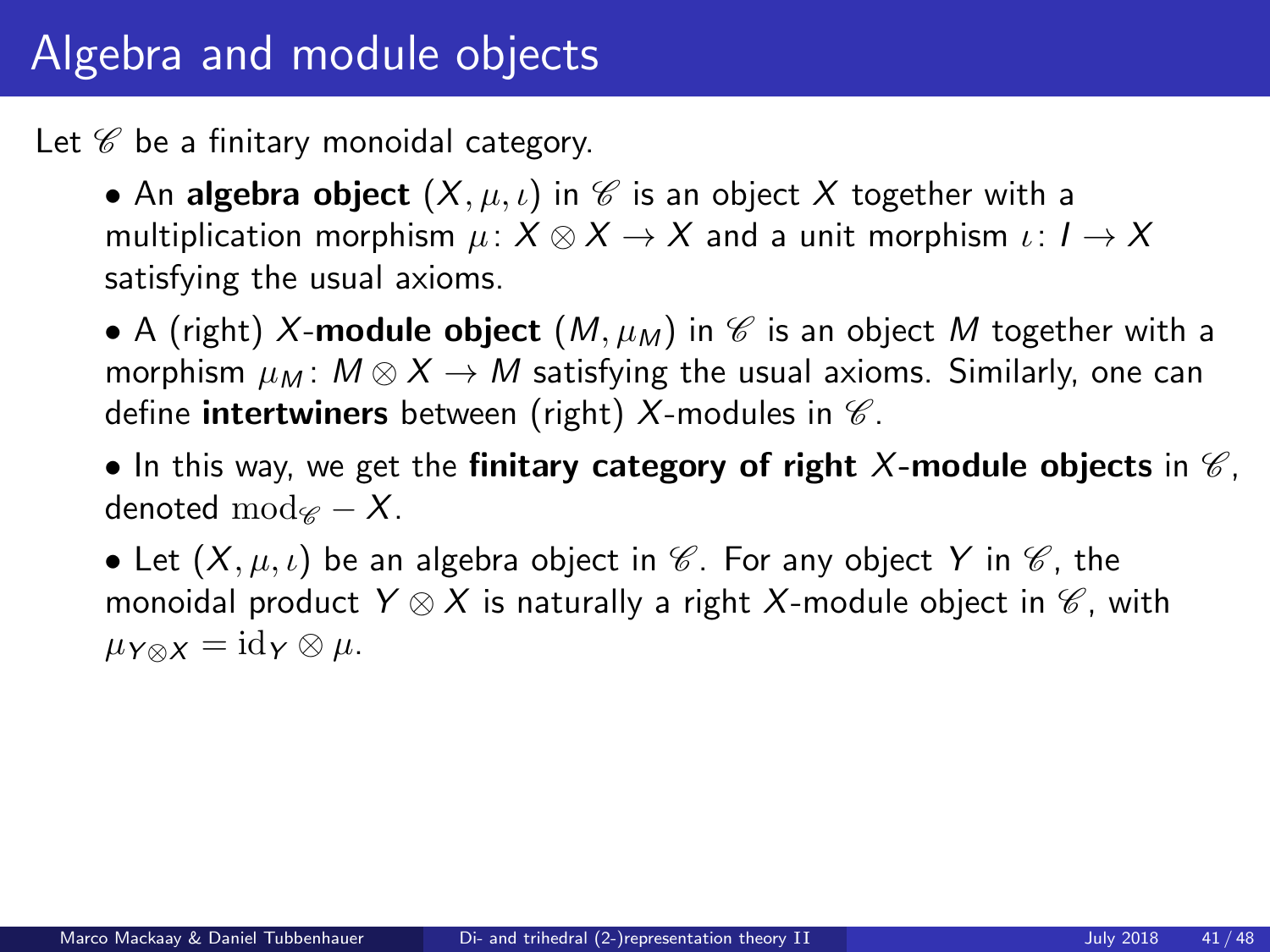Let  $\mathscr C$  be a finitary monoidal category.

• An algebra object  $(X, \mu, \iota)$  in  $\mathscr C$  is an object X together with a multiplication morphism  $\mu: X \otimes X \rightarrow X$  and a unit morphism  $\iota: I \rightarrow X$ satisfying the usual axioms.

• A (right) X-module object  $(M, \mu_M)$  in  $\mathscr C$  is an object M together with a morphism  $\mu_M$ :  $M \otimes X \rightarrow M$  satisfying the usual axioms. Similarly, one can define **intertwiners** between (right) X-modules in  $\mathscr{C}$ .

• In this way, we get the finitary category of right X-module objects in  $\mathscr{C}$ , denoted mod $\mathscr{C} - X$ .

• Let  $(X, \mu, \iota)$  be an algebra object in  $\mathscr C$ . For any object Y in  $\mathscr C$ , the monoidal product  $Y \otimes X$  is naturally a right X-module object in  $\mathscr{C}$ , with  $\mu_{Y \otimes X} = \mathrm{id}_Y \otimes \mu.$ 

• In this way, the category  $mod_{\mathscr{C}} - X$  becomes naturally a (left) finitary 2-representation of  $\mathscr C$ .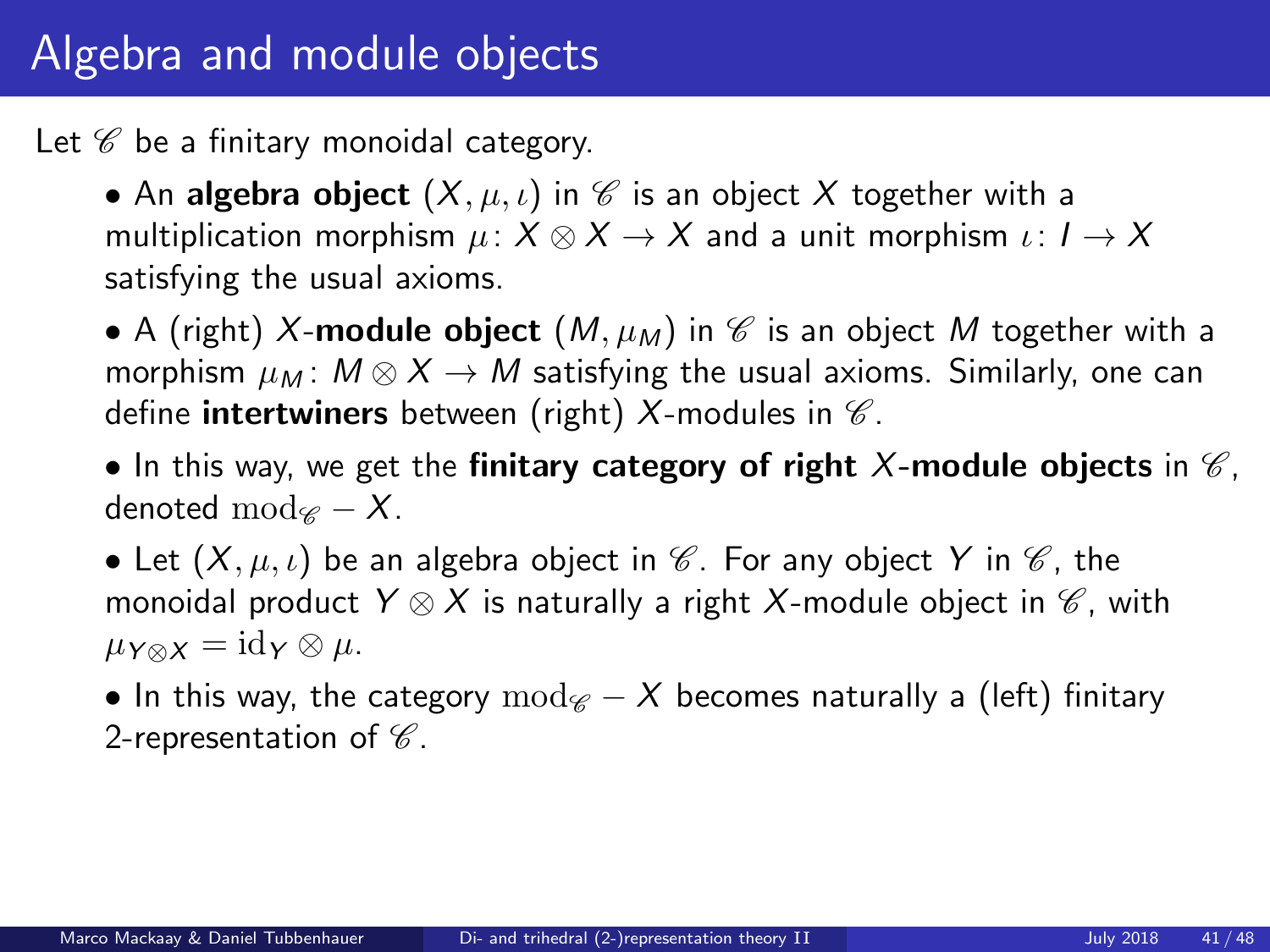Let  $\mathscr C$  be a finitary monoidal category.

• An algebra object  $(X, \mu, \iota)$  in  $\mathscr C$  is an object X together with a multiplication morphism  $\mu: X \otimes X \rightarrow X$  and a unit morphism  $\iota: I \rightarrow X$ satisfying the usual axioms.

• A (right) X-module object  $(M, \mu_M)$  in  $\mathscr C$  is an object M together with a morphism  $\mu_M$ :  $M \otimes X \rightarrow M$  satisfying the usual axioms. Similarly, one can define **intertwiners** between (right) X-modules in  $\mathscr{C}$ .

• In this way, we get the finitary category of right X-module objects in  $\mathscr{C}$ , denoted mod $\mathscr{C} - X$ .

• Let  $(X, \mu, \iota)$  be an algebra object in  $\mathscr C$ . For any object Y in  $\mathscr C$ , the monoidal product  $Y \otimes X$  is naturally a right X-module object in  $\mathscr{C}$ , with  $\mu_{Y \otimes X} = \mathrm{id}_Y \otimes \mu.$ 

• In this way, the category  $mod_{\mathscr{C}} - X$  becomes naturally a (left) finitary 2-representation of  $\mathscr C$ .

• Under certain conditions, there is a bijection between the equivalence classes of simple transitive 2-representations of  $\mathscr C$  and the Morita equivalence classes of simple algebra objects in  $\overline{\mathscr{C}}$ , its projective abelianization. [MMMT 2016]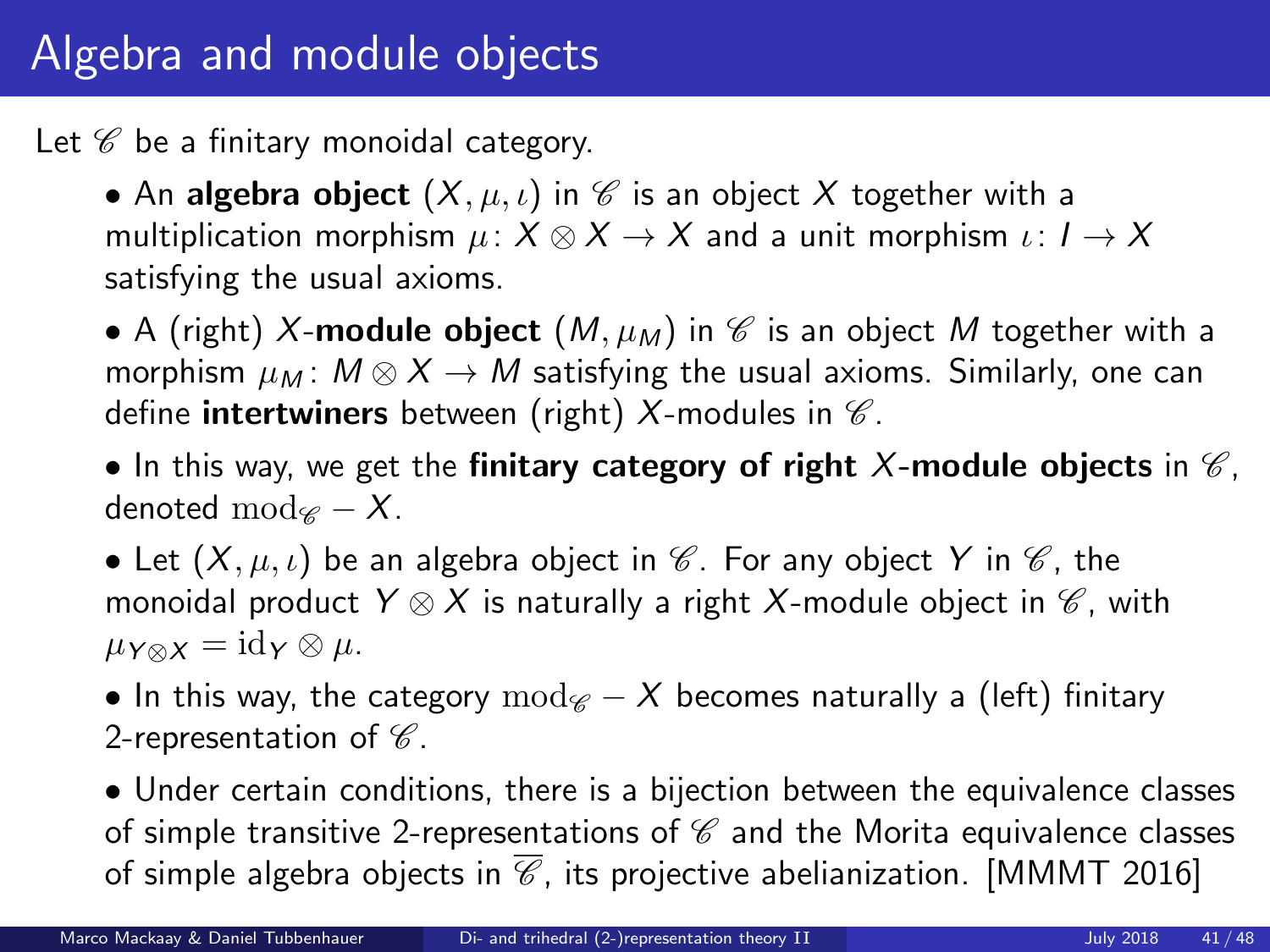### Example (Generalized type A)

- The identity object  $I = V_{0,0}$  is an algebra object, because  $I \otimes I \cong I$ .
- Since  $Y \otimes I \cong Y$  for all objects Y in  $\mathcal{Q}_e$ , we see that

$$
\mathrm{mod}_{\mathcal{Q}_e}-I\simeq \mathcal{Q}_e,
$$

which is the regular 2-representation of  $\mathcal{Q}_{e}$ .

• It is also the unique cell 2-representation of  $\mathcal{Q}_{e}$ . In particular, it is simple transitive.

• Conjecture: it is equivalent to the generalized type A quiver 2-representation of  $Q_e$  from a couple of slides ago.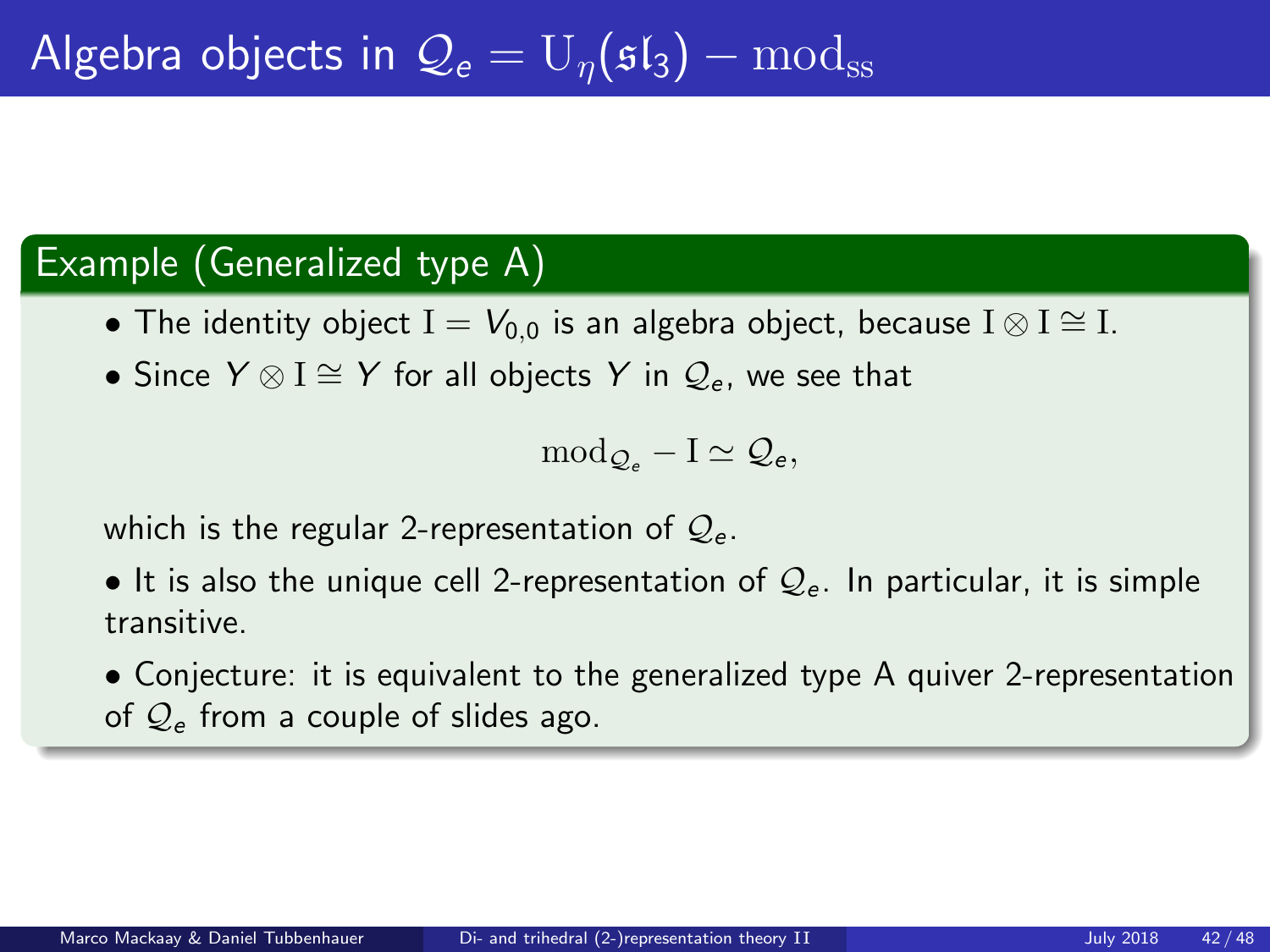# Algebras in  $\overline{\mathcal{Q}}_e = U_n(\mathfrak{sl}_3) - \overline{\mathrm{mod}}_{ss}$

Let  $e = 0$  mod 3.

### Example (Generalized type D, Schopieray 2017, MMMT 2018)

As an object in  $\mathcal{Q}_{e}$  the algebra object X decomposes as

$$
X \cong V_{0,0} \oplus V_{e,0} \oplus V_{0,e}.
$$

The unit morphism  $\iota\colon {\rm I}=V_{0,0}\to X$  is given by  $\big({\rm id}_{V_{0,0}},0,0\big).$ Furthermore, there are morphisms

$$
V_{e,0} \otimes V_{e,0} \rightarrow V_{0,e},
$$
  
\n
$$
V_{0,e} \otimes V_{0,e} \rightarrow V_{e,0},
$$
  
\n
$$
V_{e,0} \otimes V_{0,e} \rightarrow V_{0,0},
$$
  
\n
$$
V_{0,e} \otimes V_{e,0} \rightarrow V_{0,0},
$$

which, together with the canonical isomorphisms  $V_{0,0}\otimes V_{i,j}\cong V_{i,j}\cong V_{i,j}\otimes V_{0,0}$ , assemble into a unital and associative multiplication morphism  $\mu: X \otimes X \rightarrow X$ .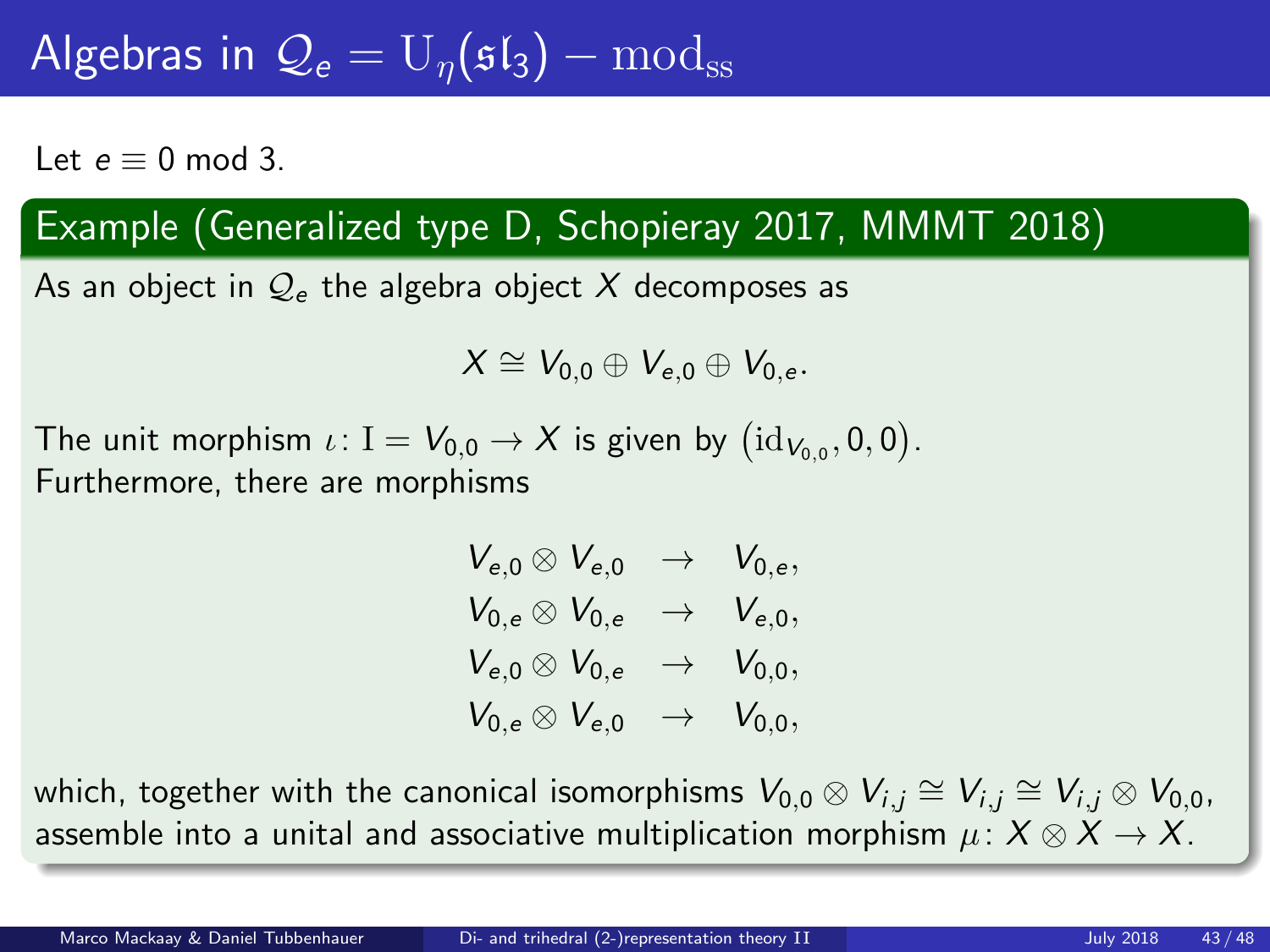### **Conjecture**

The 2-representation of  $\mathcal{Q}_e$  on  $\text{mod}_{\mathcal{Q}_e} - X$  is equivalent to the generalized type D quiver 2-representation of  $Q_e$ .



• If simple transitive quiver 2-representations of  $\mathcal{Q}_{e}$  exist for all simply laced generalized Dynkin diagrams (as we conjectured a couple of slides back), then so do simple algebra objects, but we do not know of any explicit construction of  $X$  in conjugate type A and type E.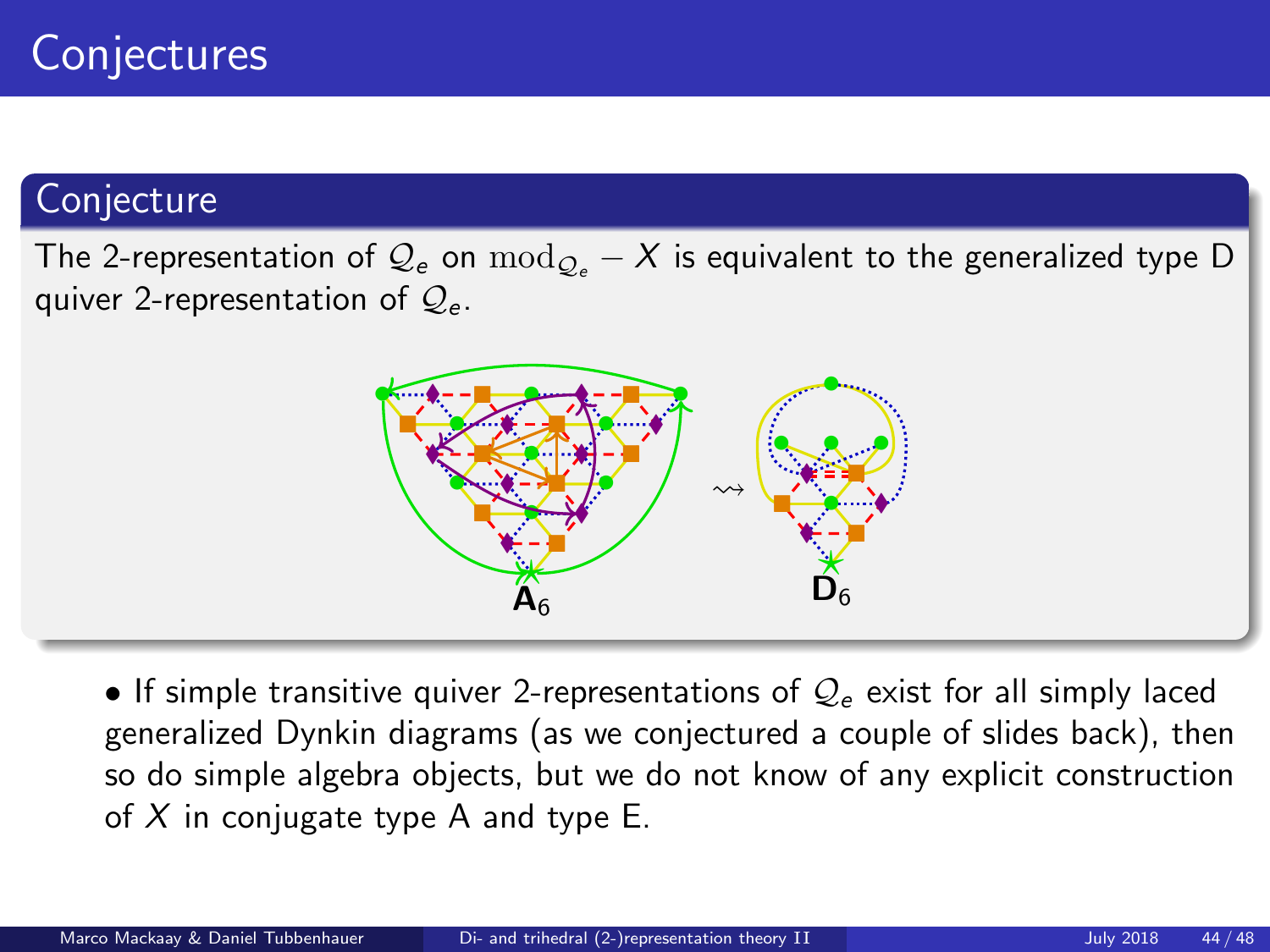• Every simple algebra object X in  $\mathcal{Q}_e = U_\eta(\mathfrak{sl}_3) - \text{mod}_{\text{ss}}$  gives rise to three algebra 1-morphism  $X_{\mathbf{u}} \in \mathscr{Q}_{e}^{GOP}(\mathbf{u},\mathbf{u})$ , for  $\mathbf{u} \in GOP$ .

### Proposition

For every simple algebra object  $(X, \mu, \iota)$  in  $\mathcal{Q}_e$  and every  $\mathbf{u} \in GOP$ , there exist degree zero multiplication and unit morphisms such that

 $BI \circ S_e(X_u)\{-3\}$ 

becomes a graded algebra object in  $\mathscr{T}_{\geq}$ .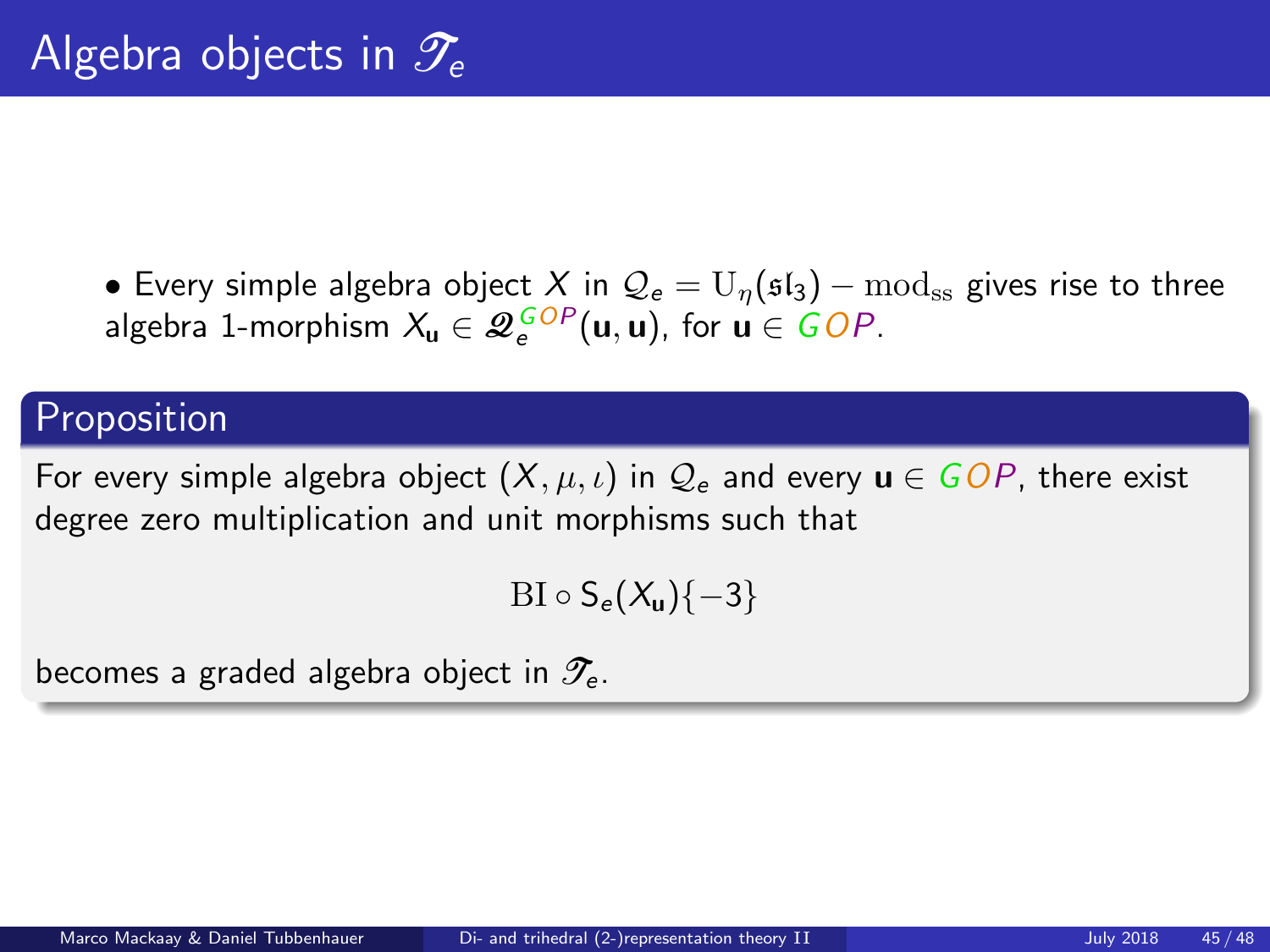• Because biinduction is not a 2-functor, one has to be slightly careful with the definition of the multiplication morphism of BI ∘  $S_e(X_u)$ {-3}.



Conjecture: the quiver algebra underlying the simple transitive 2-representation of  $\mathcal{T}_{e}$  is the trihedral zigzag algebra of generalized type A.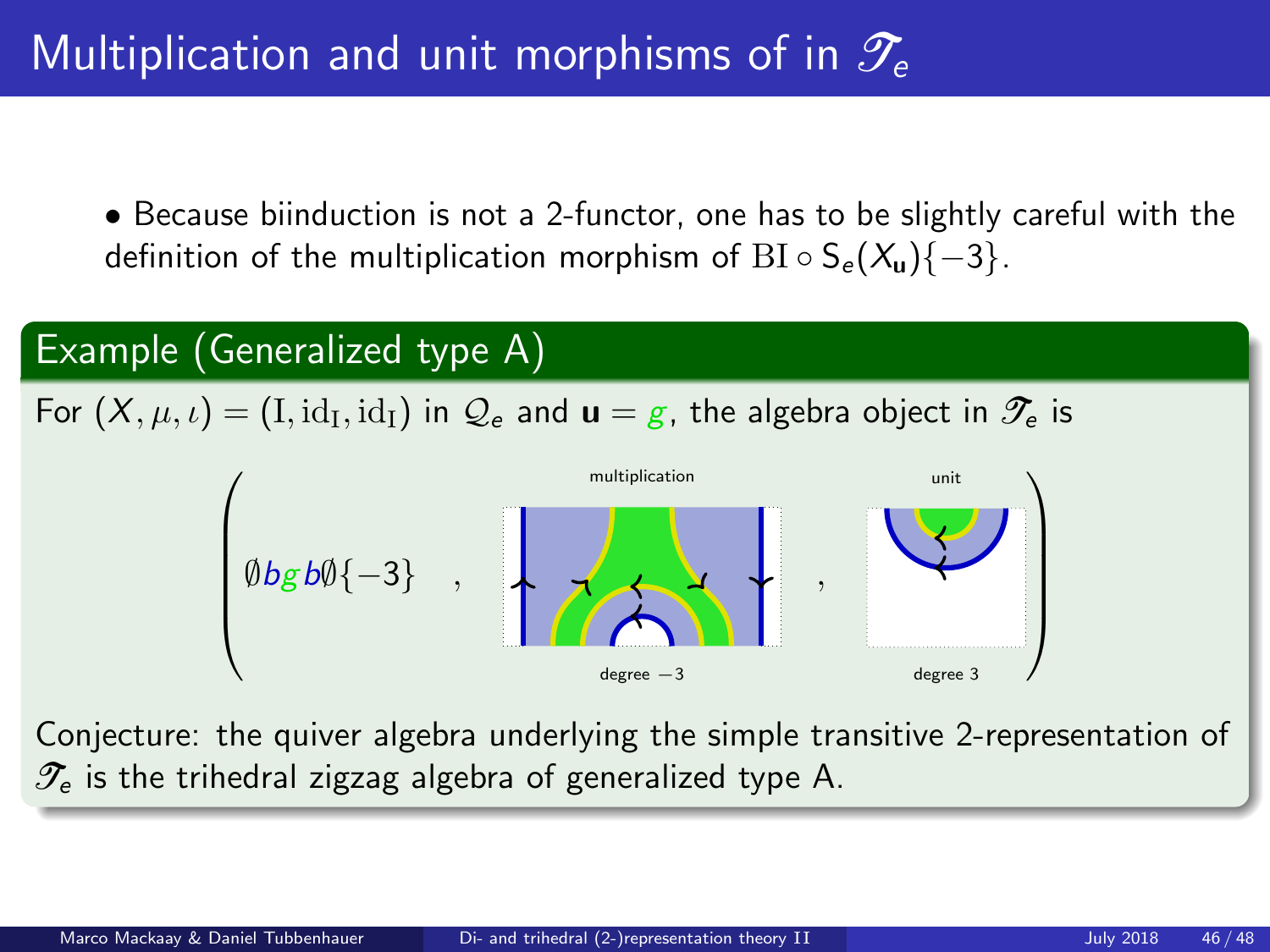$$
\mathsf{U}_{m,n}(A(\Gamma^{\mathrm{X}}),A(\Gamma^{\mathrm{Y}}))=0, \quad \text{for all } m+n=e+1.
$$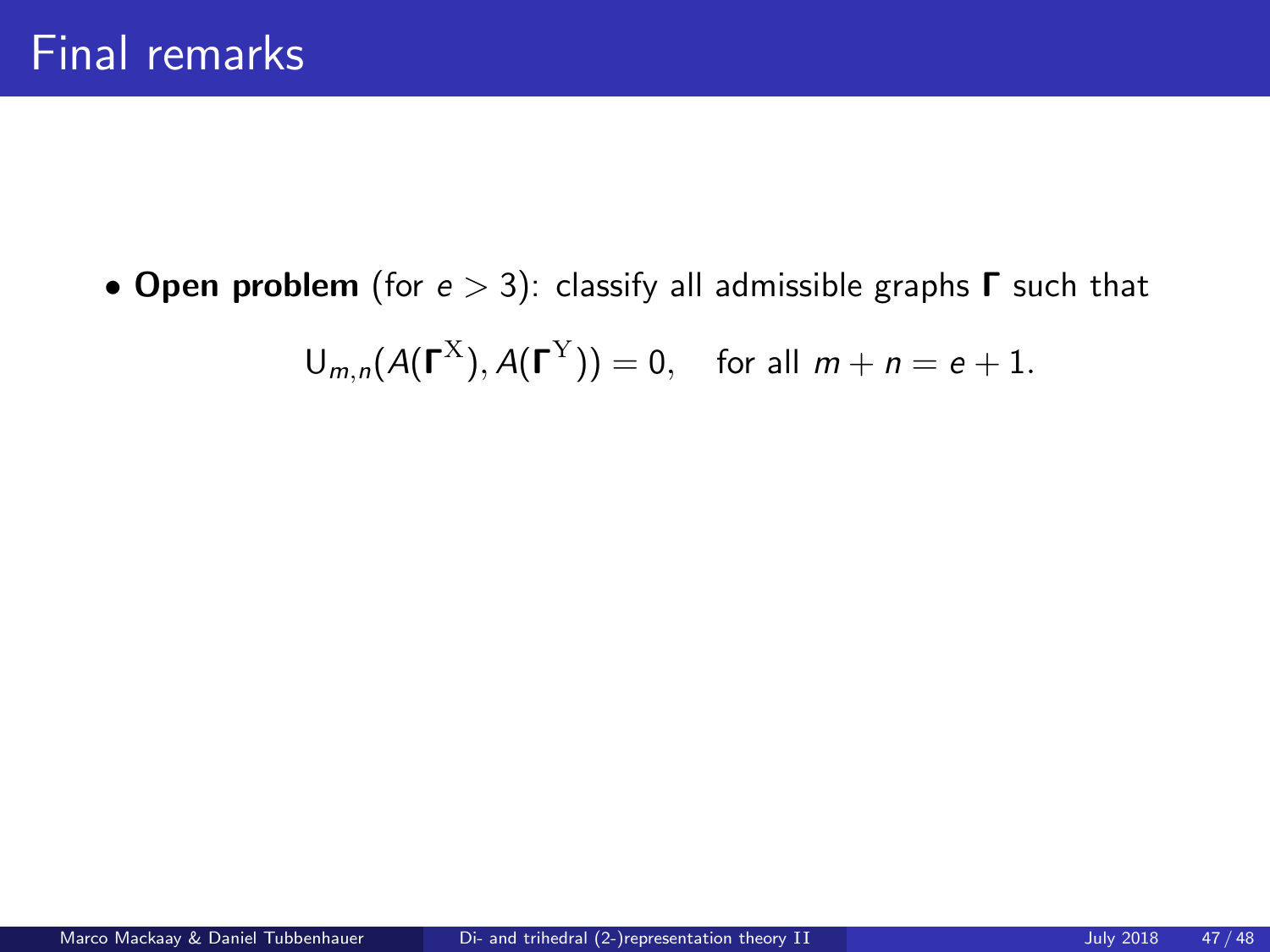$$
\mathsf{U}_{m,n}(A(\Gamma^{\mathrm{X}}),A(\Gamma^{\mathrm{Y}}))=0, \quad \text{for all } m+n=e+1.
$$

• Open problem: classify all simple algebra objects in  $U_n - mod_{ss}$ .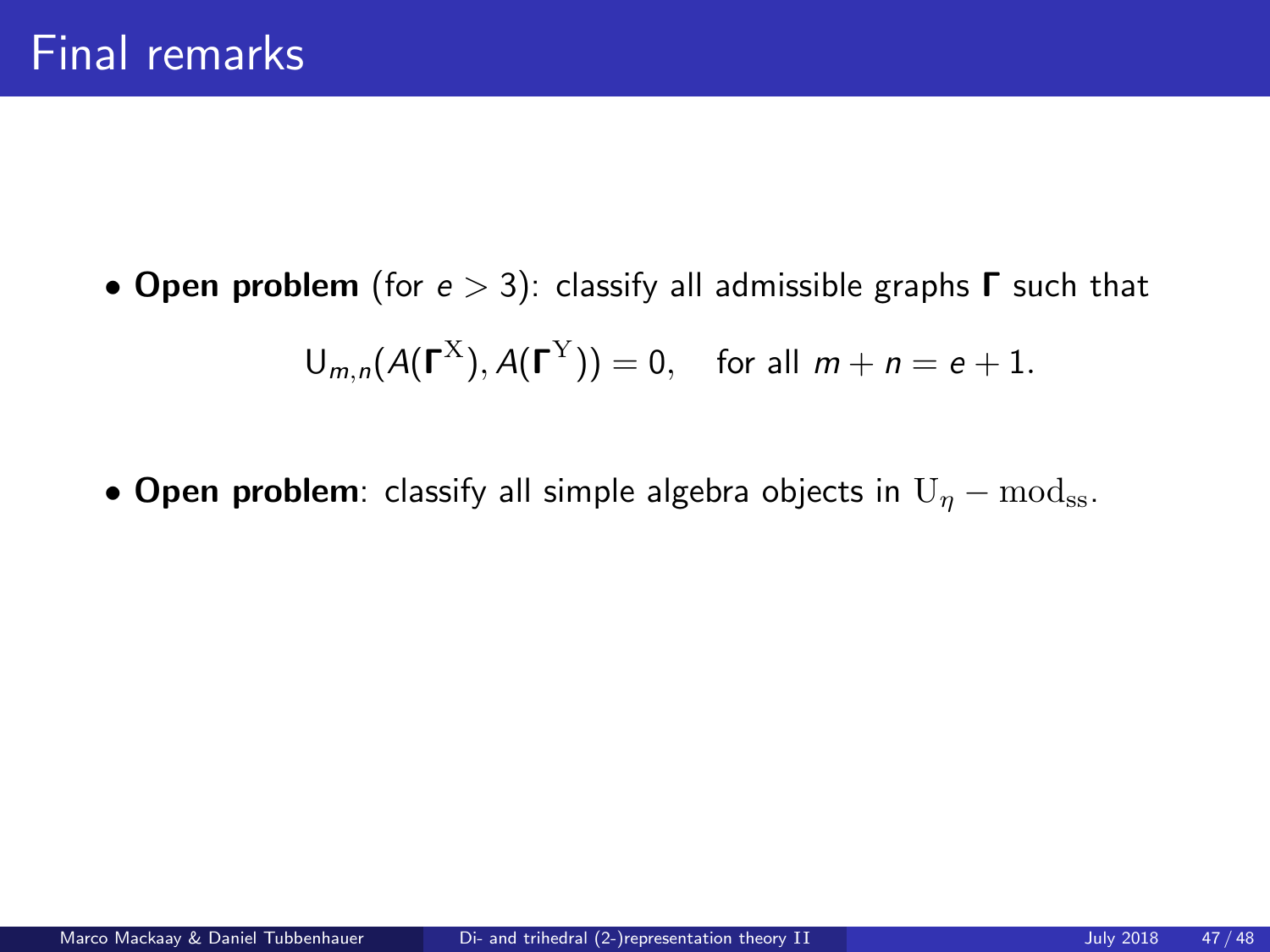$$
\mathsf{U}_{m,n}(A(\Gamma^{\mathrm{X}}),A(\Gamma^{\mathrm{Y}}))=0, \text{ for all } m+n=e+1.
$$

- Open problem: classify all simple algebra objects in  $U_n \text{mod}_{ss}$ .
- Question: The ordinary zigzag algebras have nice properties and interesting relations to other mathematics. Do some of those generalize to the trihedral zigzag algebras?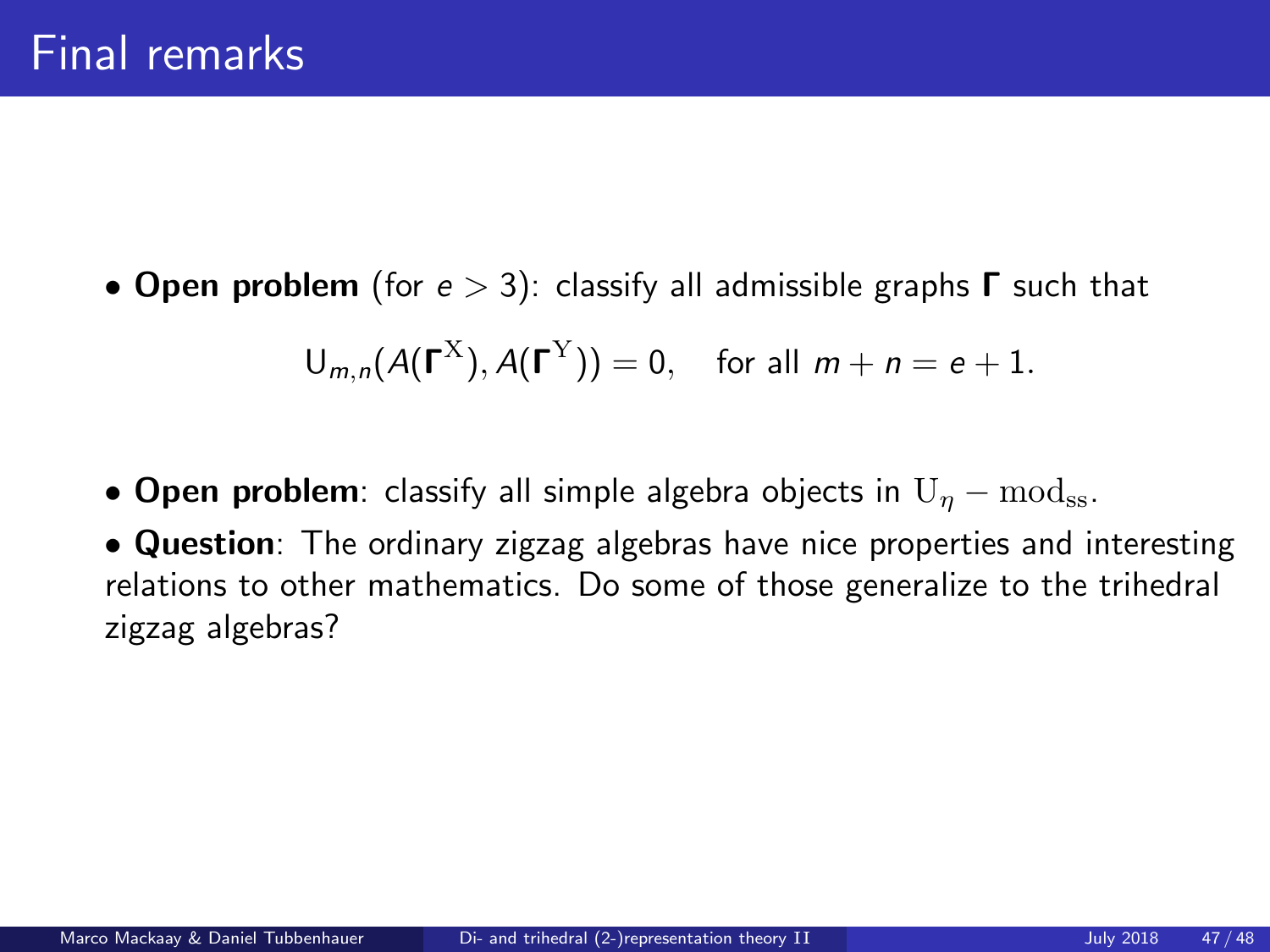$$
\mathsf{U}_{m,n}(A(\Gamma^{\mathrm{X}}),A(\Gamma^{\mathrm{Y}}))=0, \text{ for all } m+n=e+1.
$$

- Open problem: classify all simple algebra objects in  $U_n \text{mod}_{ss}$ .
- Question: The ordinary zigzag algebras have nice properties and interesting relations to other mathematics. Do some of those generalize to the trihedral zigzag algebras?
- Possible generalizations: Does our story generalize to type  $A_n$  for  $n \geq 3$ ?